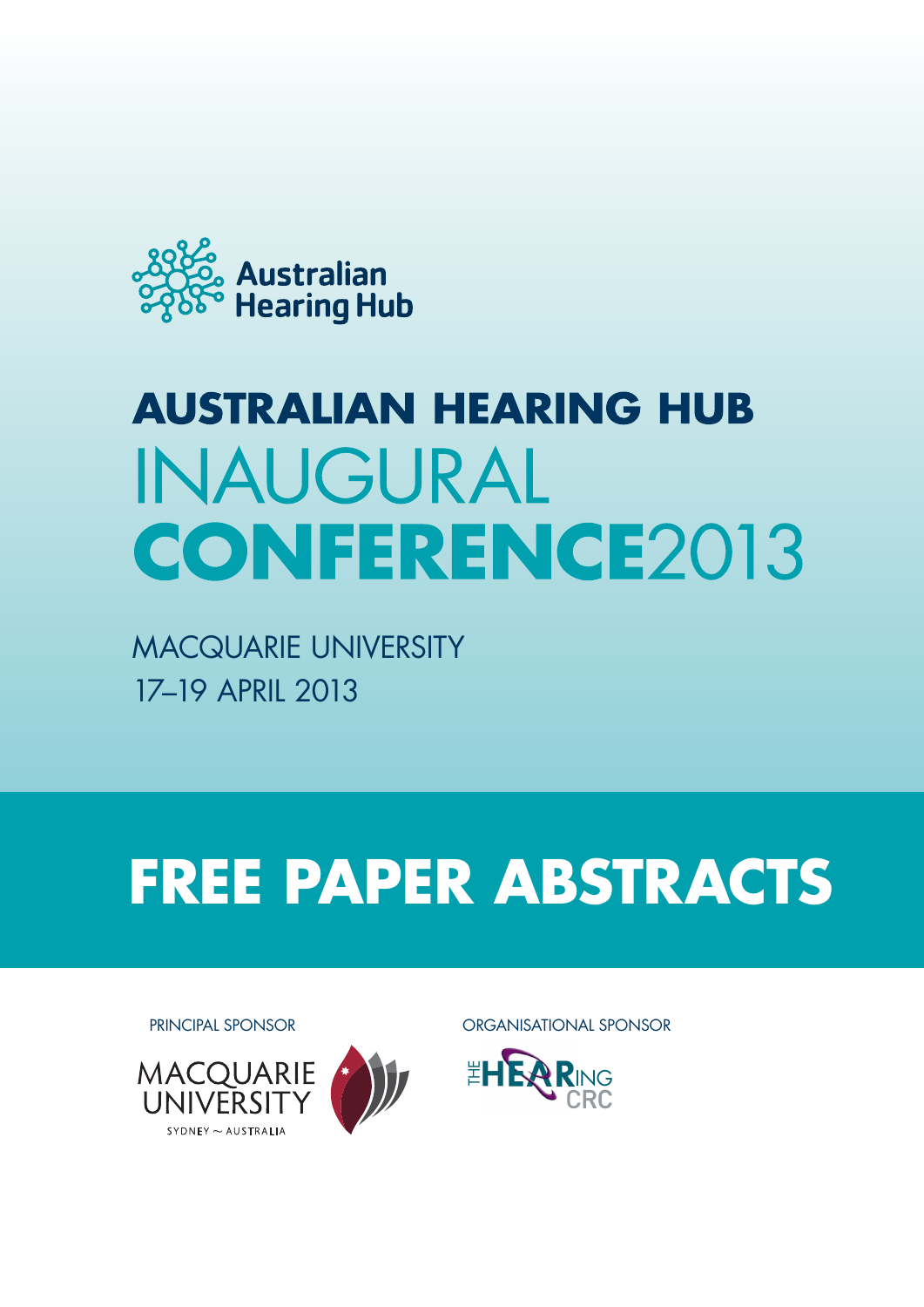# Table of Contents

## [Wednesday 17 April 2013](#page-5-0)

#### [Session 2 \(Language\)](#page-5-0)

- 6 [Phonological context and processing load effects](#page-5-0)  [on the production of third person singular -s:](#page-5-0)  [implications for hearing impaired children](#page-5-0) *Miss Kiri Mealings[, Professor Katherine Demuth](#page-5-0)*
- 6 [Brain development for optimal listening and spoken](#page-5-0)  [language development in children born with hearing](#page-5-0)  [loss: the evidence](#page-5-0) *[Associate Professor Dimity Dornan](#page-5-0)*
- 7 [Investigating young children's sentence processing](#page-6-0)  [abilities using](#page-6-0) EEG

*Ms Kelly Miles[, Professor Katherine Demuth,](#page-6-0)  Dr [Varghese Peter, Associate Professor Catherine](#page-6-0)  [McMahon](#page-6-0)*

7 [Are the syllabic allomorphs particularly challenging](#page-6-0)  [for hearing impaired children? Evidence from TD and](#page-6-0)  [SLI speech](#page-6-0)

*Miss Ekaterina Tomas[, Professor Katherine Demuth, Dr](#page-6-0)  [Karen Smith-Lock](#page-6-0)*

- 8 [Phonology and hearing: could Australian Aboriginal](#page-7-0)  [languages be acoustically easier to hear than English](#page-7-0)  [by listeners with OME-induced hearing impairment?](#page-7-0) *[Professor Andrew Butcher, Associate Professor Janet](#page-7-0)  Fletcher, [Mr Hywel Stoakes](#page-7-0), Dr Marija Tabain*
- 8 [Impact of the presence of auditory neuropathy](#page-7-0)  [spectrum disorder on outcomes at 3 years of age](#page-7-0) *[Teresa YC Ching, Julia Day, Harvey Dillon,](#page-7-0) Kirsty Gardner-Berry[, Sanna Hou, Mark Seeto, Angela Wong,](#page-7-0)  [Vicky Zhang](#page-7-0)*

#### [Session 3 \(Epidemiology\)](#page-8-0)

- 9 [The adverse impacts of sensorineural hearing loss:](#page-8-0)  [lessons from the Blue Mountains hearing study](#page-8-0) *Dr Bamini Gopinath[, Associate Professor Catherine](#page-8-0)  [McMahon, Dr Julie Schneider, Professor Paul Mitchell](#page-8-0)*
- Screening for hearing loss among older Australians [with vision impairment: the vision-hearing research](#page-8-0)  [project](#page-8-0)

*[Dr Julie Schneider, Ms Moira Dunsmore, Dr](#page-8-0) Bamini Gopinath, [Dr Catherine McMahon](#page-8-0), Professor Paul [Mitchell, Associate Professor Jie Jin Wang, Professor](#page-8-0)  [Stephen Leeder](#page-8-0)*

- 10 [The epidemiology of childhood hearing loss in the](#page-9-0)  **[Philippines](#page-9-0)** *Mr John Newall[, Associate Professor Norberto](#page-9-0)  [Martinez, Mr Hubert Ramos](#page-9-0)*
- 10 [The impact of universal newborn hearing screening](#page-9-0)  [on early hearing aid fitting – the Australian](#page-9-0)  [experience](#page-9-0) *Ms Alison King[, Dr Laurie Upfold](#page-9-0)*

11 [The global burden of hearing](#page-10-0) loss *[Professor Adrian Davis](#page-10-0)*

#### 11 [VicCHILD: establishment of the world's first](#page-10-0)  [population-based childhood hearing impairment](#page-10-0)  [longitudinal databank](#page-10-0)

*[Professor Melissa Wake,](#page-10-0) Ms Sherryn Tobin, Dr Zeffie [Poulakis, Ms Laura McMillan, Ms](#page-10-0) Anne Hampton, [Dr Katie Mueller, Dr](#page-10-0) Rachel Burt, Mr Luke Stevens, [Professor Jane Halliday](#page-10-0)*

#### [Session 4 \(HEARing CRC PhD](#page-11-0) Students [– Oral Posters\)](#page-11-0)

12 (P1) [Rapid electrophysiological assessment in](#page-11-0)  [infants: analysis of paired-stimuli sequences using](#page-11-0)  [deconvolved overlapping cortical auditory evoked](#page-11-0)  [responses](#page-11-0)

*[Mrs Lauren Turner,](#page-11-0) Mr Fabrice Bardy*

- 12 (P2) [Factors influencing target detectability in](#page-11-0)  [realistic listening scenarios](#page-11-0) *Mr Tobias Weller[, Dr Virginia Best, Dr Jorg Buchholz](#page-11-0)*
- 13 (P3) [Objective analysis of higher-order ambisonics](#page-12-0)  [sound-field reproduction for hearing aid applications](#page-12-0) *[Mr Christos Oreinos](#page-12-0), Dr Jorh Buchholz*
- 13 (P4) [Effect of attention on the frequency following](#page-12-0)  [response to speech targets in competing spatially](#page-12-0)  [collocated and separated discourse](#page-12-0) *[Mr Nematollah Rouhbakhsh](#page-12-0), Dr Bram Van [Dun, Professor Harvey Dillon, Mr Jörg Buchholz,](#page-12-0)  [Ananthanarayan Krishnan](#page-12-0)*
- 14 (P5) [Signal segregation in bilateral cochlear implant](#page-13-0)  [users](#page-13-0)

*Mr Aswin Wijetillake[, Dr Richard Van Hoesel,](#page-13-0)  [Associate Professor Robert Cowan](#page-13-0)*

- 14 (P6) [Abnormal processing of visual and auditory](#page-13-0)  [stimulus in noise in children with listening difficulties](#page-13-0) *Ms Pia Gyldenkaerne[, Dr Phillip Gilley, Dr Mridula](#page-13-0)  [Sharma, Professor Suzanne C. Purdy, Professor Harvey](#page-13-0)  [Dillon](#page-13-0)*
- 15 (P7) [Human brain mapping of](#page-14-0) tinnitus *Mr Ankit Mathur[, Dr Catherine McMahon, Mr](#page-14-0) Ronny [Ibrahim, Dr Blake Johnson](#page-14-0)*
- 15 (P8) [Prosody and auditory processing predicts](#page-14-0)  [reading ability in primary school aged children](#page-14-0) *Ms Margot Lochrin[, Dr Joanne Arciuli, Dr](#page-14-0) Mridula [Sharma, Ms Pia Gyldenkaerne](#page-14-0)*
- 16 (P9) [A comparison of visual-gaze patterns during](#page-15-0)  [storybook comprehension tasks for school-aged](#page-15-0)  [children using cochlear implants from different early](#page-15-0)  [educational programs](#page-15-0) *[Mrs Christa Carey-Sargeant](#page-15-0), Dr Shani Dettman,*

*Dr [Bernice Mathisen](#page-15-0)*

17 (P10) [Examining the impact of early musical](#page-16-0)  [experience on the long-term speech and music](#page-16-0)  [perception outcomes of children with cochlear](#page-16-0)  [implants](#page-16-0) *[Ms Michelle Moran](#page-16-0)*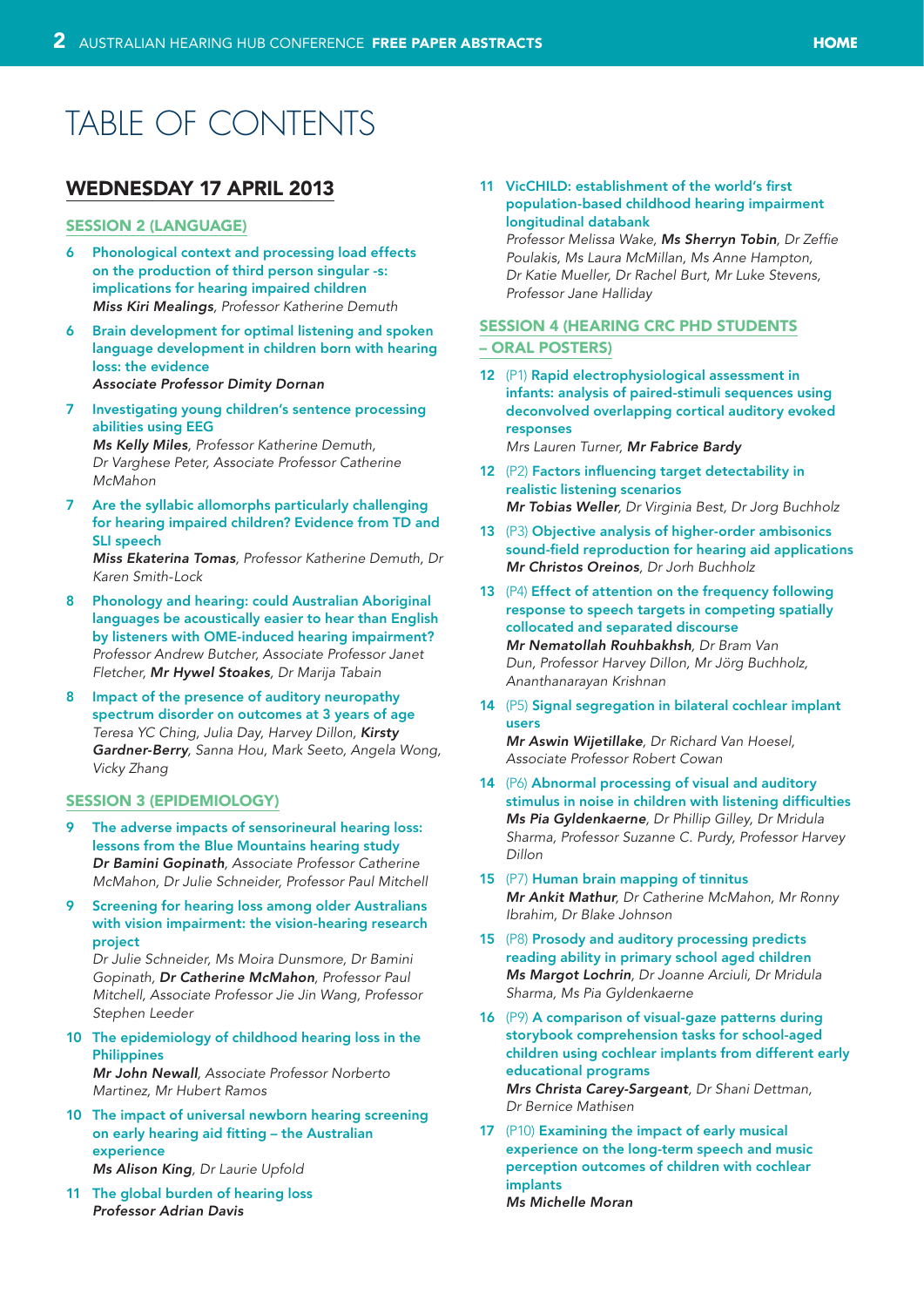- 17 (P11) [Speech characteristics of children with hearing](#page-16-0)  [loss in New Zealand](#page-16-0)  *Areej Asad[, Suzanne Purdy, Elaine Ballard, Liz Fairgray,](#page-16-0)  [Katherine Demuth, Caroline Bowen, Mridula Sharma](#page-16-0)*
- 18 (P12) [Patient-centred history taking in audiological](#page-17-0)  [rehabilitation? A](#page-17-0) peek inside *Mrs Caitlin Grenness[, Professor Louise Hickson,](#page-17-0)  [Associate Professor Bronwyn Davidson, Dr Ariane](#page-17-0)  [Laplante-Lévesque](#page-17-0)*
- 18 (P13) [Bridging the gap: Translating outcomes research](#page-17-0)  [to clinical intervention](#page-17-0)  *[Miss Aleisha Davis](#page-17-0)*

#### [Session 5 \(Objective hearing assessment\)](#page-18-0)

19 [Estimation of hearing thresholds using ASSR, Chirp-](#page-18-0)[ABR and Chirp-ASSR](#page-18-0)

*Dr Sabine Haumann[, Professor/Dr Thomas Lenarz,](#page-18-0)  [Professor/Dr Andreas Büchner, Professor/Dr Anke](#page-18-0)  [Lesinski-Schiedat](#page-18-0)*

- 19 [Diagnosis of hearing impairment in](#page-18-0) children *Dr Sabine Haumann[, Professor/Dr Thomas Lenarz,](#page-18-0)  [Professor/Dr Andreas Büchner, Professor/Dr Anke](#page-18-0)  [Lesinski-Schiedat](#page-18-0)*
- 20 [Objective measurement of temporal auditory](#page-19-0)  [processing in young adults](#page-19-0) *[Associate Professor Catherine McMahon](#page-19-0), Dr Ronny [Ibrahim, Dr Varghese Peter, Dr Aseel Al-meqbel, Ms](#page-19-0)  [Kelly Miles](#page-19-0)*
- 20 [Measurement of brain function in cochlear implant](#page-19-0)  [recipients with a custom-engineered MEG system](#page-19-0) *[Associate Professor Blake Johnson](#page-19-0), Professor [Stephen Crain](#page-19-0)*
- 21 [Deconvolution of magnetic Acoustic Change](#page-20-0)  [Complex \(mACC\) to rapid vowel-vowel transition in](#page-20-0)  [normal hearing adults](#page-20-0)  *Fabrice Bardy[, Shu Hui Yau, Bram Van Dun, Harvey](#page-20-0)  [Dillon, Blake Johnson](#page-20-0)*
- 21 (P14) [Mismatch negativity vs acoustic change](#page-20-0)  [complex: a comparison of two objective auditory](#page-20-0)  [discrimination paradigms using MEG](#page-20-0) *Miss Shu Hui Yau[, Mr Fabrice Bardy, Dr Jon Brock,](#page-20-0)  Dr [Blake Johnson](#page-20-0)*

#### **SESSION 6 (INTERVENTION)**

- 22 [When paper & excel aren't enough: tracking every](#page-21-0)  [child's development in the interface of research and](#page-21-0)  [clinical practice](#page-21-0) *Miss Aleisha Davis[, Miss Alyshia Hansen, Mr Jim](#page-21-0)  [Hungerford](#page-21-0)*
- 22 [How mothers speak to hearing impaired children:](#page-21-0)  [implications for rehabilitation](#page-21-0) *[Dr Christa Lam-Cassettari](#page-21-0), Dr Christine Kitamura*
- 23 Bright start: transition to school program *[Ms Rachael Ward](#page-22-0), Ms Loretta Sassi*
- 23 [An evaluation of a communicative intervention](#page-22-0)  [programme for hearing caregivers and their deaf](#page-22-0)  [children in a developing context](#page-22-0) *Dr Sharon Hurt[, Isabelle Boisvert](#page-22-0)*
- 24 [Harm minimization in approaches to language](#page-23-0)  [acquisition for deaf children: are we doing enough?](#page-23-0) *[Professor Trevor Johnston](#page-23-0)*
- 24 [Reading the early warnings: lessons from tracking](#page-23-0)  [development in early intervention](#page-23-0)  *Miss Tracy Hopkins[, Miss Aleisha Davis,](#page-23-0)  [Miss Yetta Abrahams, Ms Donna Sperandio](#page-23-0)*

## [Thursday 18 April 2013](#page-24-0)

#### [Session 8 \(Cognition/social\)](#page-24-0)

- 25 [I thought you knew that! Theory of mind in children](#page-24-0)  [with hearing loss at 5 years](#page-24-0) *Miss Aleisha Davis, [Ms Donna Sperandio](#page-24-0), Ms Kristin [Bayley, Mrs Tracy Hopkins](#page-24-0)*
- 25 [Language outcomes great! But what about social](#page-24-0)  [competency?](#page-24-0) *Mrs Jackie Brown, [Ms Jessica Balfour-Ogilvy](#page-24-0), Ms [Emma Rushbrooke](#page-24-0)*
- 26 [The impact of speech and language on social](#page-25-0)  [inclusion for young children with hearing loss: a](#page-25-0)  [model for evaluation](#page-25-0)

*[Dr Gabriella Constantinescu](#page-25-0), Ms Aleisha Davis, [Associate Professor Dimity Dornan, Dr Rebecca Taylor,](#page-25-0)  [Dr Anthony Hogan](#page-25-0)*

- 26 [Reducing the cognitive load for cochlear implant](#page-25-0)  [children by reducing listening effort in complex noisy](#page-25-0)  [environments](#page-25-0) *Dr Karyn Galvin[, Ms Kathryn Hughes, Ms](#page-25-0) Jennifer [Holland](#page-25-0)*
- 27 [Using video-feedback interventions to enhance](#page-26-0)  [psychosocial outcomes in pre-lingual hearing](#page-26-0)  [impaired children](#page-26-0) *[Dr Christa Lam-Cassettari](#page-26-0), Dr Meghana Wadnerkar, Dr [Deborah James](#page-26-0)*

#### [Session 9 \(Hearing and hearing](#page-26-0) aids)

- 27 [Effect of frequency compression on speech](#page-26-0)  [perception of hearing impaired children](#page-26-0)  *Dr Vicky Zhang[, D. Teresa Ching, Ms Sanna Hou,](#page-26-0)  Ms [Patricia Van Buynder, Ms Lauren Burns, Mr Chris](#page-26-0)  [Flynn, Ms Karen McGhie, Ms Angela Wong](#page-26-0)*
- 28 [One size does not fit all. Expanding the application](#page-27-0)  [of implantable hearing technologies](#page-27-0) *Mrs Jackie Brown, [Mrs Jane McGovern](#page-27-0), Ms Emma [Rushbrooke](#page-27-0)*
- 28 [Evaluation of speech recognition of hearing impaired](#page-27-0)  [users using a personal digital adaptive radio](#page-27-0)  [frequency system](#page-27-0) *Mrs Angela Pelosi[, Mr Jace Wolfe, Dr Linda M.](#page-27-0)*

*[Thibodeau](#page-27-0)*

29 [Wireless technology – improving signal-to-noise ratio](#page-28-0)  [for children in challenging situations](#page-28-0) *MA Astrid Haastrup, [MA Charlotte Thunberg](#page-28-0)  [Jespersen](#page-28-0)*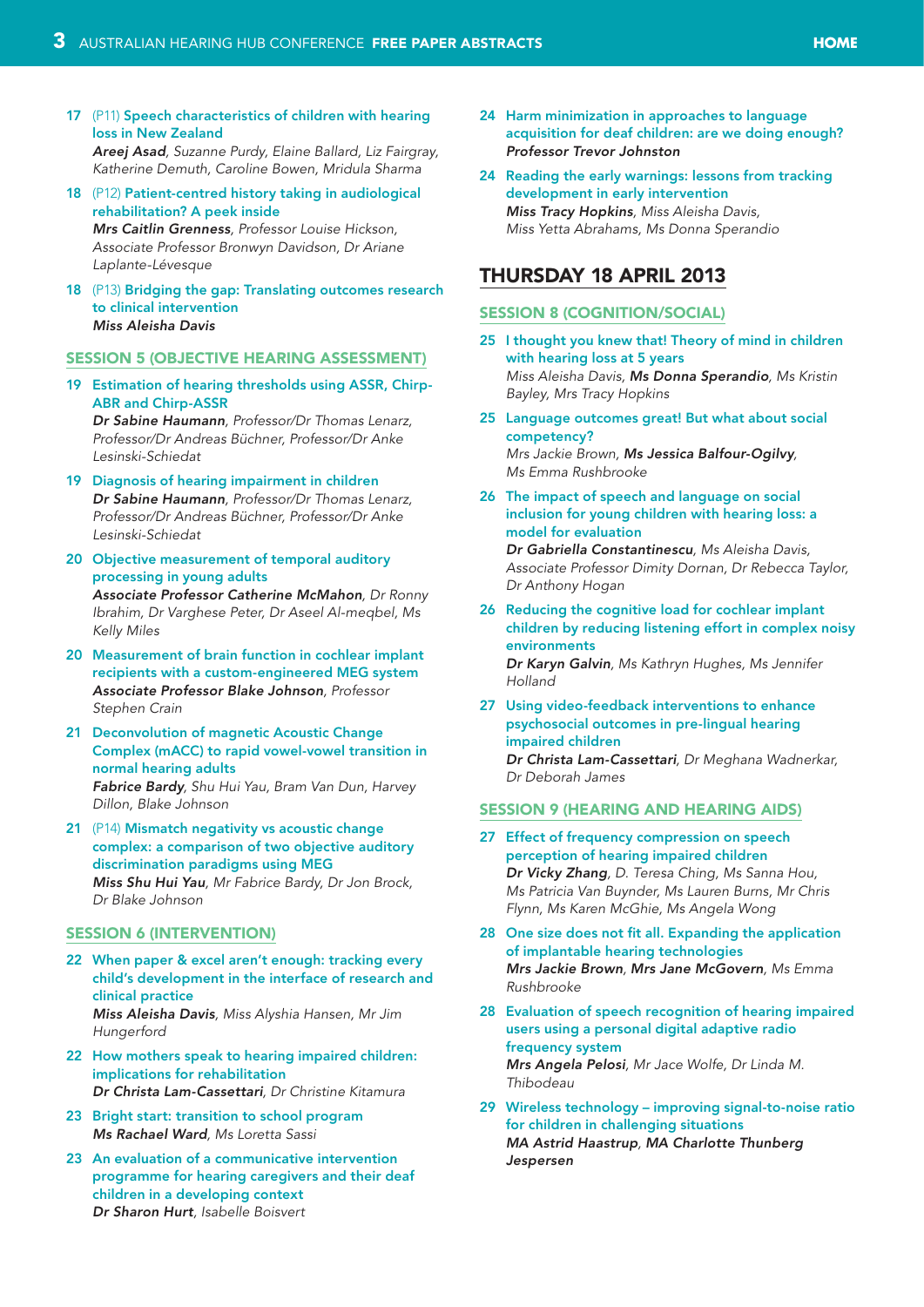29 (P15) [All the advantages of FM without the FM](#page-28-0)  [– verifying integrated 2.4GHz technology using](#page-28-0)  [aurical](#page-28-0) hit *MA Astrid Haastrup, [MA Charlotte Thunberg](#page-28-0)* 

*[Jespersen](#page-28-0)*

- 30 (P16) [Modelling the cochlear amplifier](#page-29-0) *[Professor Jonathan Tapson](#page-29-0), Professor Andre van [Schaik, Dr Tara Julia Hamilton](#page-29-0)*
- 30 (P17) [A hybrid computational model of the auditory](#page-29-0)  [periphery](#page-29-0) *Mr James Wright[, Mr Ram Kuber Singh, Professor](#page-29-0)  [Andre van Schaik](#page-29-0)*
- 31 (P18) [Modelling outer hair cells and understanding](#page-30-0)  [their role in hearing](#page-30-0) *Dr Tara Hamilton[, Professor Jonathan Tapson,](#page-30-0)  [Professor Andre van Schaik](#page-30-0)*

#### SESSION 10 (LITERACY)

- 31 [Family reading habits, language and reading](#page-30-0)  [development in school-aged children with early](#page-30-0)  [cochlear implants](#page-30-0) *Dr Julia Sarant[, Ms Sharyn Bant, Ms Jennifer Holland,](#page-30-0)  [Ms Lisa Bennet, Ms Philippa Garrard, Dr Peter Busby](#page-30-0)*
- 32 [Children with hearing impairment in the classroom:](#page-31-0)  [what are the implications for self-regulation of](#page-31-0)  [learning and academic participation?](#page-31-0) *Ms Karen Gregory[, Dr Anne McMaugh](#page-31-0)*
- 32 [Seeds of literacy: towards auditory profiles for](#page-31-0)  [normal and at-risk infants](#page-31-0) *[Professor Denis Burnham](#page-31-0), Professor Usha Goswami*

#### [Session 11 \(Language\)](#page-32-0)

- 33 [The terminological challenge: divergent terms and](#page-32-0)  [concepts in clinical research on child language](#page-32-0)  [development](#page-32-0)  *[Emeritus Professor Pam Peters](#page-32-0), Dr Elisabeth Harrison[, Mr Adam Smith](#page-32-0)*
- 33 [Auditory-oral progress of infant-CI, infant-HA and](#page-32-0)  [infant-CODA in deaf family environments](#page-32-0) *[Dr Robyn Cantle Moore](#page-32-0)*
- 34 [Adaptive assessment of speech-perception in school](#page-33-0)[aged children with hearing impairment](#page-33-0) *Ms Rebecca Bull[, Professor Greg Leigh, Dr](#page-33-0) Mridula [Sharma](#page-33-0)*
- 35 [The perception of auditory and auditory-visual](#page-34-0)  [lombard speech for younger and older adults](#page-34-0)  *Mr Michael Fitzpatrick[, Associate Professor Jeesun](#page-34-0)  [Kim, Professor Chris Davis](#page-34-0)*
- 35 [Microtia and atresia program at Hear and Say](#page-34-0) *Mrs Jackie Brown, [Ms Emma Rushbrooke](#page-34-0), Mrs Simone [Cheadle](#page-34-0)*
- 36 [Developing the spoken language of children with](#page-35-0)  [hearing loss remotely: a telemedicine approach](#page-35-0)  *[Dr Gabriella Constantinescu](#page-35-0), Ms Michelle Ryan, [Associate Professor Dimity Dornan, Ms Emma](#page-35-0)  [Rusbrooke, Ms Jackie Brown, Ms Jane McGovern,](#page-35-0)  Dr [Monique Waite, Dr Anne Hill](#page-35-0)*

#### [Session 12 \(Families\)](#page-35-0)

- 36 [Third-party disability in children with hearing](#page-35-0)  [impairment: a qualitative exploration of the](#page-35-0)  [experience of siblings](#page-35-0) *Dr Nerina Scarinci[, Ms Taylor Funk, Ms Ennur Yanbay,](#page-35-0)  [Professor Louise Hickson](#page-35-0)*
- 37 [Improving paediatric outcomes through a parent](#page-36-0)[focused approach](#page-36-0) *[Associate Professor Dimity Dornan](#page-36-0), Professor Robert [Cowan, Graeme Clark](#page-36-0)*
- 37 [Parent/caregiver engagement in early intervention](#page-36-0)  [for children with hearing loss at 3 years of age:](#page-36-0)  [participation in early education and reading activities](#page-36-0)  [at home](#page-36-0)

*Ms Vivienne Marnane[, Dr Teresa Ching, Mrs Julia Day,](#page-36-0)  [Ms Kathryn Crowe, Ms Miriam Gunnourie, Ms Jessica](#page-36-0)  [Thomson, Ms Louise Martin, Ms Laura Street](#page-36-0)*

- 38 (P19) [Parental involvement in early intervention for](#page-37-0)  [children with hearing impairment: a sub-study of](#page-37-0)  [the Longitudinal Outcomes of Children with Hearing](#page-37-0)  [Impairment \(LOCHI\) study](#page-37-0) *Ms Louise Martin, Ms Laura Street[, Dr Teresa Ching,](#page-37-0)  [Ms Jessica Thomson, Ms Julia Day, Ms Ennur Yanbay](#page-37-0)*
- 38 [Are language scores all that matter? Family](#page-37-0)  [perceptions of early cochlear implantation at 6mths](#page-37-0)  [compared to 12mths of age](#page-37-0) *Miss Yetta Abrahams[, Miss Aleisha Davis, Mrs Tracy](#page-37-0)  [Hopkins, Miss Katie Neal](#page-37-0)*
- 39 [Parent stress and child language development in](#page-38-0)  [Australian families of children with cochlear implants](#page-38-0) *Dr Julia Sarant[, Ms Philippa Garrard, Ms](#page-38-0) Sharyn Bant, [Ms Jennifer Holland, Ms](#page-38-0) Lisa Bennet*

#### [Auditory Valley presentation](#page-38-0)

39 [Hearing research made in Germany: the Auditory](#page-38-0)  [Valley congratulates the Australian Hearing Hub](#page-38-0) *Michael Buschermöhle[, Michael Schulte, Sabine](#page-38-0)  [Haumann, Nils Prenzler, Andreas Büchner, Volker](#page-38-0)  [Hohmann, Rainer Huber, Andrej Kral, Georg Klump,](#page-38-0)  [Anke Lesinsik-Schiedat, Kirsten Wagener, Stephan](#page-38-0)  [Albani, Thomas Lenarz, Birger Kollmeier](#page-38-0)*

## [Friday 19 April 2013](#page-39-0)

#### [Session 14 \(Intervention/attention\)](#page-39-0)

- 40 [The next chapter: advancing early intervention](#page-39-0)  [practices for young children with hearing loss](#page-39-0)  *Miss Aleisha Davis[, Dr Elisabeth Harrison, Associate](#page-39-0)  [Professor Robert Cowan](#page-39-0)*
- 40 [The First Voice national research project: a](#page-39-0)  [preliminary glimpse. Listening, speech and language](#page-39-0)  [development of children with hearing loss](#page-39-0)  *Miss Aleisha Davis[, Dr Gabriella Constantinescu,](#page-39-0)  [Dr Dimity Dornan](#page-39-0)*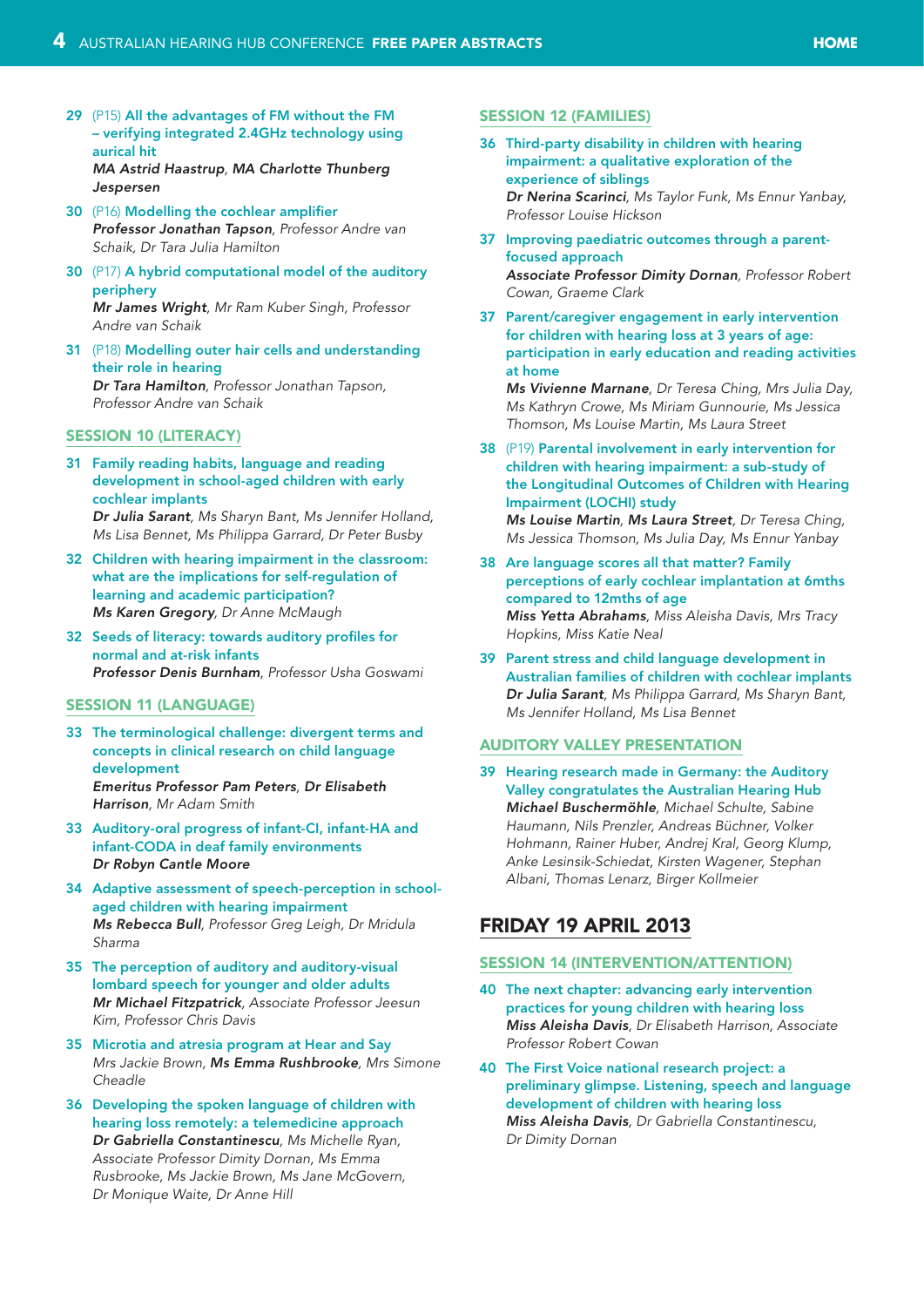41 [Differences in selective attention networks during](#page-40-0)  [listening in noise – a MEG study of children with](#page-40-0)  [listening difficulties](#page-40-0)

*Ms Pia Gyldenkaerne[, Dr Phillip Gilley, Dr Mridula](#page-40-0)  [Sharma, Professor Suzanne C. Purdy, Professor Harvey](#page-40-0)  [Dillon](#page-40-0)*

41 [Auditory attention switching important for listening](#page-40-0)  [in noise](#page-40-0)

*Mr Imran Dhamani, [Dr Mridula Sharma](#page-40-0), Dr Simon [Carlile, Mr Johahn Leung, Dr](#page-40-0) Suzanne Purdy*

- 42 [Age-related changes in perceptual attention: an](#page-41-0)  [electrophysiological investigation](#page-41-0) *Dr Yatin Mahajan[, Professor Chris Davis, Associate](#page-41-0)  [Professor Jeesun Kim](#page-41-0)*
- 42 (P20) [Sound intervention practices: developing PA](#page-41-0)  [teaching strategies for children with hearing loss](#page-41-0) *Dr Megan Gilliver[, Professor Linda Cupples, Dr Teresa](#page-41-0)  [Ching, Professor Greg Leigh, Ms](#page-41-0) Julia Day*

#### [Session 15 \(Cochlear implants\)](#page-42-0)

- 43 [Developmental and demographic characteristics](#page-42-0)  [of children using cochlear implants who acquire](#page-42-0)  [language successfully over the first 10 years of life](#page-42-0) *Dr Shani Dettman[, Professor Richard Dowell](#page-42-0)*
- 43 [Getting in early: defining the importance of](#page-42-0)  [cochlear implantation in the second ear in language](#page-42-0)  [acquisition](#page-42-0) *Ms Toni Isaacson[, Ms Kylie Chisholm](#page-42-0)*
- 44 [Optimizing auditory perceptual and language](#page-43-0)  [outcomes for children using cochlear implants](#page-43-0) *[Professor Richard Dowell](#page-43-0), Dr Shani Dettman*
- 44 [Challenges influencing paediatric cochlear implant](#page-43-0)  [outcomes in emerging populations](#page-43-0) *[Dr Derrick Wagenfeld](#page-43-0), Mrs Lida Muller*
- 45 [Barriers to early cochlear implantation: what are we](#page-44-0)  [waiting](#page-44-0) for? *Dr Shani Dettman[, Ms Jing Chen, Professor Richard](#page-44-0)*

*[Dowell](#page-44-0)*

## [Session 16 \(Outcomes\)](#page-44-0)

- 45 [When does auditory processing become a disorder?](#page-44-0) *Associate Professor Robert Cowan, [Ms Dani Tomlin](#page-44-0), [Professor Harvey Dillon, Dr Mridula Sharma, Associate](#page-44-0)  [Professor Gary Rance](#page-44-0)*
- 46 [Population outcomes of universal, risk factor and](#page-45-0)  [opportunistic screening for congenital hearing loss](#page-45-0) *[Professor Melissa Wake, Dr Teresa Ching, Dr Karen](#page-45-0)  [Wirth, Dr Zeffie Poulakis, Dr Fiona Mensah, Dr Lisa](#page-45-0)  [Gold, Ms Alison King,](#page-45-0) Ms Sherryn Tobin, Professor [Sheena Reilly, Professor Field Rickards](#page-45-0)*
- 46 [The phonological abilities of hearing impaired](#page-45-0)  [children: interim results from the LOCHI study](#page-45-0) *Ms Julia Day[, Dr Teresa YC Ching, Ms Laura Street,](#page-45-0)*

*[Marnane, Ms Louise Martin, Ms Miriam Gunnourie](#page-45-0)*

# *[Ms Jessica Thomson, Ms Kathryn Crowe, Ms Vivienne](#page-45-0)*

#### **SESSION 17 (SPEECH PRODUCTION)**

- 47 [Intelligibility of speech produced by children with](#page-46-0)  [hearing loss by naive listeners](#page-46-0) *Ms Gretel Macdonald[, Dr Nan Xu, Dr Teresa Ching,](#page-46-0)  [Professor Katherine Demuth](#page-46-0)*
- 47 [The realisation of narrow focus by adolescent](#page-46-0)  [cochlear implant users](#page-46-0) *Ms Colleen Holt[, Associate Professor Janet Fletcher](#page-46-0)*
- 48 [Variations in speech development in preschoolers as](#page-47-0)  [a function of age at cochlear implantation](#page-47-0) *[Dr Nils Kristian Prenzler](#page-47-0), Doris Adams, Dr Angelika [Illg, Professor/Dr Thomas Lenarz, Professor/Dr Anke](#page-47-0)  [Lesinski-Schiedat](#page-47-0)*

#### SESSION 18 (APD)

#### 48 [Is APD just attention disorder?](#page-47-0) *Ms Pia Gyldenkaerne[, Dr Mridula Sharma, Professor](#page-47-0)*

49 [Frequency importance functions for Mandarin](#page-48-0)  [Chinese talkers](#page-48-0) *Miss Ming-Wen Kuo[, PhD Christine Kitamura, PhD](#page-48-0)  [Teresa Ching, PhD Gary Walker, PhD](#page-48-0) Harvey Dillon*

*[Suzanne C. Purdy, Professor Harvey Dillon](#page-47-0)*

- 49 [The listening and learning self-perceptions of](#page-48-0)  [children with CAPD](#page-48-0) *Dr Chyrisse Heine[, Associate Professor Michelle Slone](#page-48-0)*
- 50 [Classroom behaviour and academic skills of children](#page-49-0)  [with CAPD: teacher's perceptions](#page-49-0) *Dr Chyrisse Heine[, Professor Michelle Slone](#page-49-0)*

#### [Poster only](#page-49-0)

- 50 (P21) [Attentional control and distractibility in children](#page-49-0)  [using a cochlear implant](#page-49-0) *Dr Marc Kamke[, Ms Jeanette Van Luyn, Dr](#page-49-0) Gabriella [Constantinescu, Dr Jill Harris](#page-49-0)*
- 51 (P22) [Lexical access in 4 year-olds: a](#page-50-0)  [magnetoencephalographic study](#page-50-0) *Dr Graciela Tesan, [Associate Professor Blake](#page-50-0)  Johnson[, Professor Stephen Crain](#page-50-0)*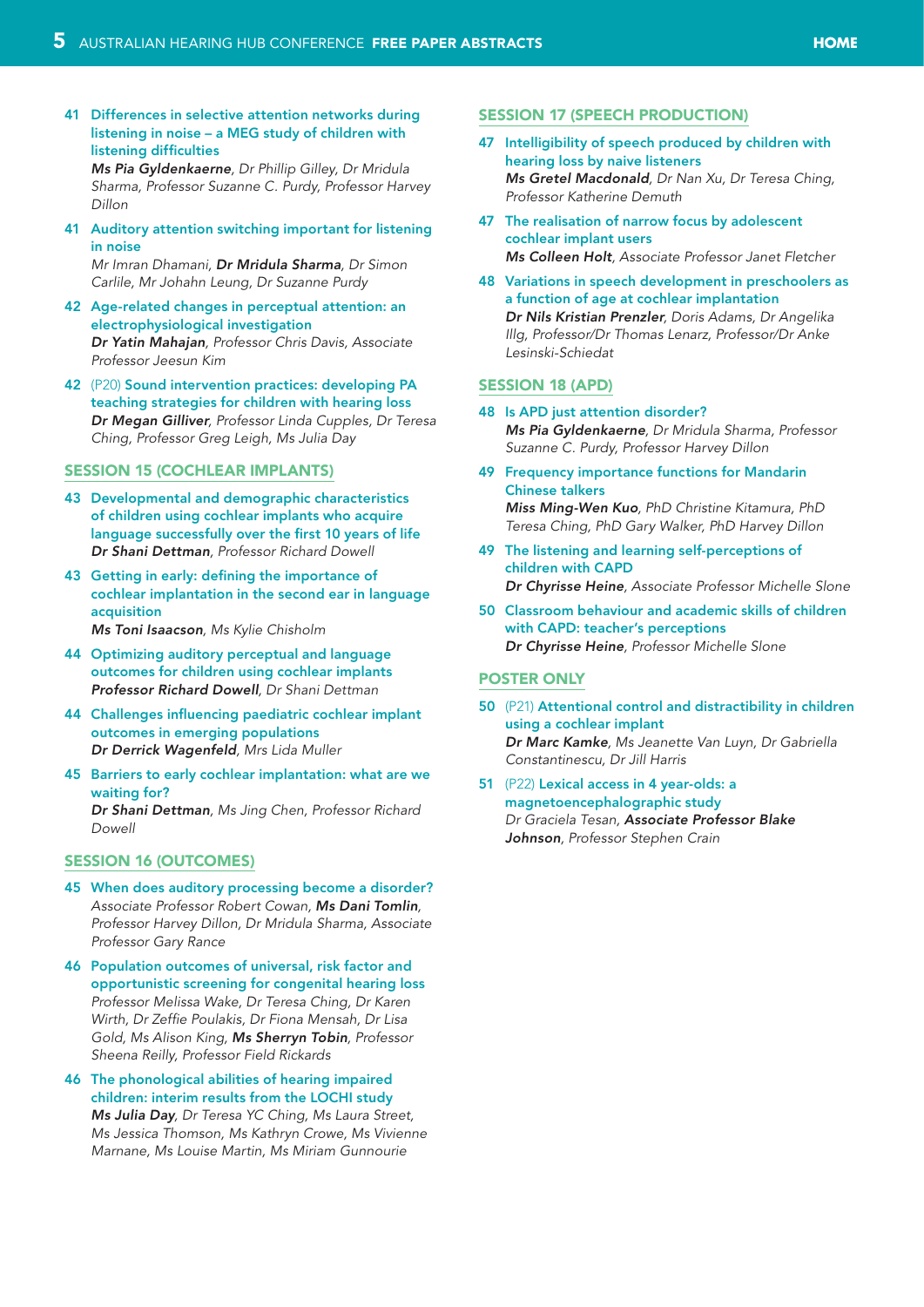# <span id="page-5-0"></span>Australian Hearing Hub **FREE PAPER ABSTRACTS**

*In presentation order*

## **Wednesday 17 April 2013**

## Session 2 (Language)

# **Phonological context and processing load effects on the production of third person singular -s: implications for hearing impaired children**

*Miss Kiri Mealings, Professor Katherine Demuth* Department of Linguistics, Macquarie University

Evidence from typically developing children's spontaneous speech suggests utterance length and utterance position may be factors contributing to early grammatical morpheme omission. Hearing impaired children, who have more limited working memory, difficulty perceiving/ producing sibilants, and morphological deficits, are therefore even more likely to be affected by these factors. This study *experimentally* investigated whether increased utterance length (hence increased processing load) adversely affects typically developing children's third person singular *-s* production, serving as a baseline to later compare with hearing impaired children. An elicited imitation task with 12 Australian-English-speaking children aged 2;9-3;2 (*M =* 2;11) was conducted comparing third person singular *-s* production in three-word and fiveword utterances, both utterance-medially (e.g. *He sits back*; *He sits back and swings*) and utterance-finally (e.g. *There he sits*; *That's the way he sits*). Children saw pictorial representations of each utterance on a computer and were invited to repeat 16 pseudo-randomised pre-recorded utterances. Acoustic analysis determined the presence/ absence of the third person singular morpheme and its duration. The results revealed that third person singular production was significantly worse utterance-medially compared to utterance-finally for the five-word utterances, and significantly worse utterance-medially in the five-word compared to the three-word utterances. These results suggest increased utterance length, hence increased processing load, results in significantly lower third person singular *-s* production in the more articulatory challenging utterance-medial position. As both these difficulties are exacerbated in hearing impaired children, we expect they may help explain the increased number of variable morpheme omissions in their speech compared to normal hearing children.

## **Brain development for optimal listening and spoken language development in children born with hearing loss: the evidence**

#### *Associate Professor Dimity Dornan*

Hear and Say

Hearing technology is a necessary first step for accessing the auditory brain of a young child born with hearing loss, and as such is of critical importance if the child is to develop optimal listening and spoken language. However, hearing technology alone is not enough, as the auditory brain needs appropriate quality, intensity and frequency of auditory input, and ongoing practice in listening and speaking if optimal outcomes are to be achieved for a child. This presentation will present new evidence for the neurodevelopmental basis of listening and spoken language and its significance for a child born with hearing loss whose parents desire for them to listen and speak. Current research on neuroplasticity and the principles of brain development, including information on timeframes for optimal development of the brain, will be outlined with particular reference to children with hearing loss and hearing technology. This presentation will also discuss the role of professionals in educating parents to use the basic principles of neuroplasticity to provide the appropriate auditory input for accelerating development of neural pathways for listening and speaking success in everyday life.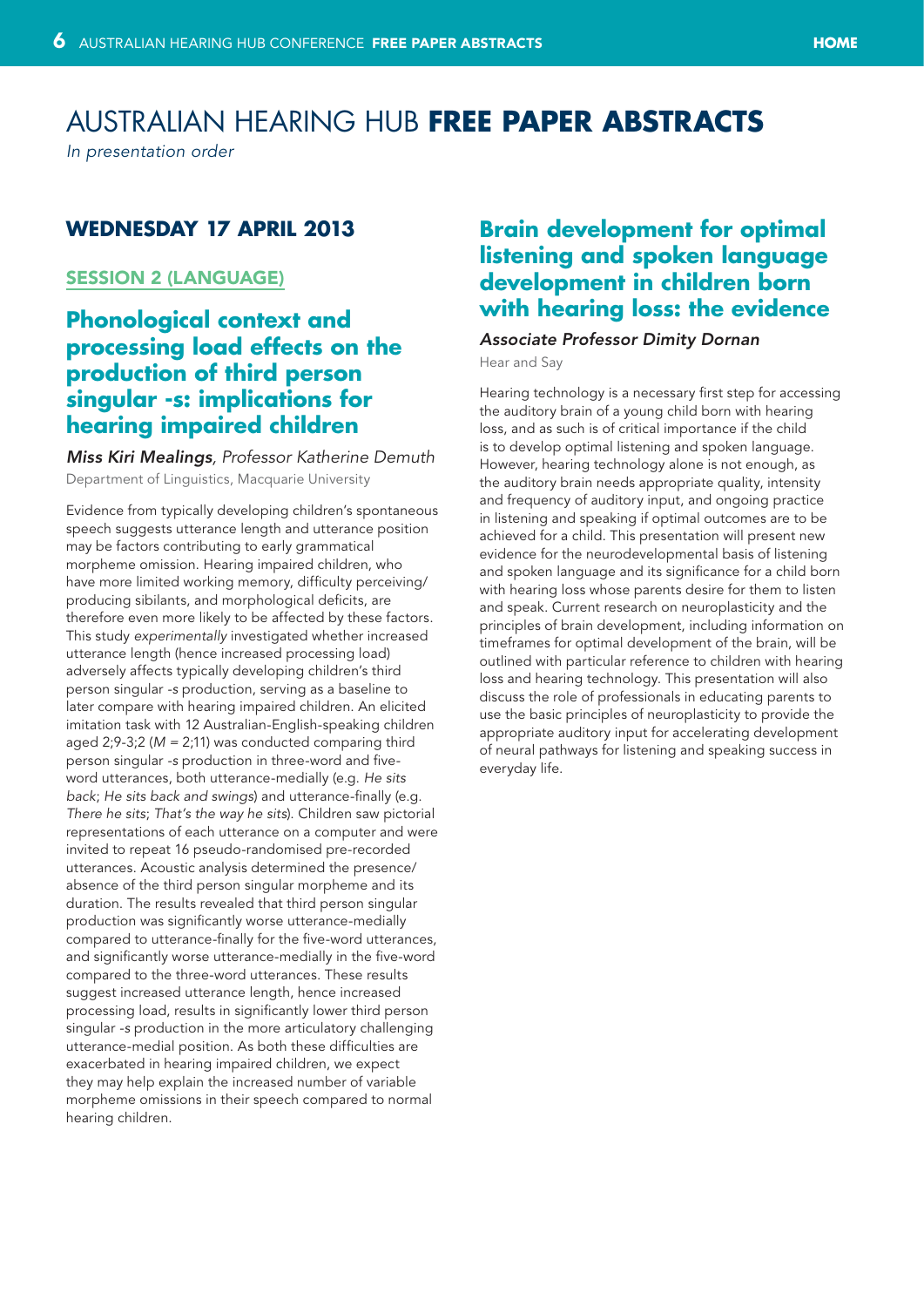## <span id="page-6-0"></span>**Investigating young children's sentence processing abilities using EEG**

## *Ms Kelly Miles 1, Professor Katherine Demuth <sup>1</sup> , Dr Varghese Peter 2, Associate Professor Catherine McMahon 1*

1 Macquarie University, 2 Marcs, University of Western Sydney

Examining neural activity when confronted with grammatical versus ungrammatical sentences can provide an objective measure of children's sensitivity to different types of grammatical structures during sentence processing. Previous ERP studies on children have shown that children as young as 3;0 years are sensitive to morphosyntactic violations when the verb is in utterance-medial position (Silva-Pereyra, Rivera-Gaxiola & Kuhl, 2005). In a follow up study using the same stimuli, Silva-Pereyra, Klarman, Lin and Kuhl (2005) found children aged 2;6 years old were not sensitive to these morpho-syntactic violations.

Perceptual studies examining children's morpho-syntactic processing of inflectional morphology have revealed that children are sensitive to violations at the age of 1;10 when stimuli occurr in the durationally longer phrase final position, but not when the verb occurs in the acoustically more challenging utterance-medial position, which is the context most English verbs occur (Sundara, Demuth & Kuhl, 2011).

The goal of the current study is to explore when typically developing children develop sensitivity to the missing subject-verb agreement in both utterance-medial and final position using EEG. The results will provide a baseline for future exploration of related issues in children with hearing loss.

#### References:

Silva-Pereyra, J., Klarman, L., Lin, J., & Kuhl, P. (2005). Sentence processing in 30- month-old children: An eventrelated potential study. *NeuroReport, 16*(6) 645-648.

Silva-Pereyra, J., Rivera-Gaxiola, M., & Kuhl, P. (2005). An event-related brain potential study of sentence comprehension in preschoolers: Semantic and morphosyntactic processing. *Cognitive Brain Research, 23*(2), 247-258.

Sundara, M., Demuth, K., & Kuhl, P. (2011). Sentenceposition effects on children's perception and production of English 3rd person singular –s. *Journal of Speech Language and Hearing Research, 54*, 55-71.

# **Are the syllabic allomorphs particularly challenging for hearing impaired children? Evidence from TD and SLI speech**

#### *Miss Ekaterina Tomas 1,2, Professor Katherine Demuth 1,2, Dr Karen Smith-Lock 1,2*

1 Macquarie University, 2 ARC Centre of Excellence in Cognition and its Disorders

Typically developing (TD) children acquire syllabic allomorphs (*dresses*) later than the segmental ones (*runs*) (Berko, 1957; Brown 1973). This study shows that children with specific language impairment (SLI) have protracted problems with syllabic allomorphs as well, raising questions about why these particular forms are so problematic.

The data were drawn from speech samples from 22 children with SLI aged 4;10–5;11 years (*M*=5;2), who showed difficulties with morphemes of tense/agreement (past tense *-ed*; 3rd person singular *-s*), and/or possessive *-s*. All were able to produce the relevant consonant clusters in a nonmorphemic context.

The results of ANOVA tests showed that production of the syllabic forms (e.g. *added /watches /horse's*) was significantly lower across all three morphemes. This could be due to the child's processing capacity limitations: adding a new syllable increases phonological working memory demands. Alternatively, it could be explained by the challenges of producing similar segment types separated by a schwa (e.g. *horse's* [h**all**:sez]), and the syllabic allomorph's low frequency. The fact that this effect was found across both nominal and verbal morphemes suggests that the problem has a phonological component.

Children with hearing impairment often have working memory problems and difficulties with sibilants – two factors that may account for some of their morphological deficits. It would therefore be interesting to investigate their use of syllabic morphemes, comparing *segmental* vs. *syllabic* allomorphs (*runs* vs. *dresses*) and syllabic allomorphs with *stops* vs. *sibilants* (*added* vs. *dresses*), where the latter should be particularly challenging for children with hearing aids.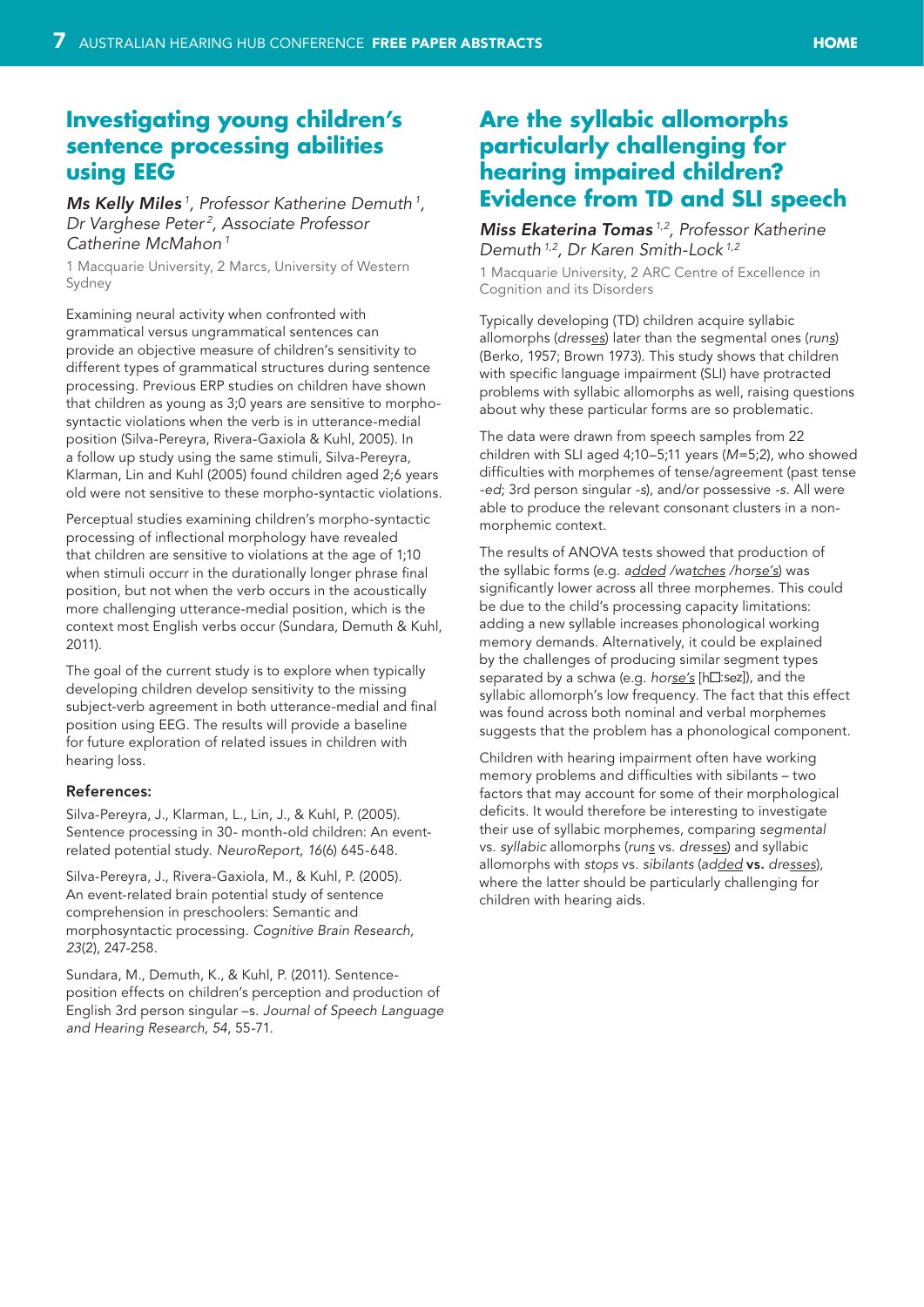#### **HOME**

# <span id="page-7-0"></span>**Phonology and hearing: could Australian Aboriginal languages be acoustically easier to hear than English by listeners with OME-induced hearing impairment?**

*Professor Andrew Butcher 1, Associate Professor Janet Fletcher 2, Mr Hywel Stoakes 2, Dr Marija Tabain 3*

1 Flinders University, 2 University of Melbourne, 3 La Trobe University

Chronic *otitis media* with effusion (OME) causes hearing loss at both low (<500 Hz) and higher (>4000 Hz) frequencies. Audiometric measurements of 37 Yolngu children in an Arnhem Land community confirm previous clinical data from Pitjantjatjara children in a desert community which show that around 75-80% have a significant conductive hearing loss in at least one ear.

The sound systems of Australian Aboriginal languages are lacking both in contrasts which depend on low frequency acoustic cues (high vowels, voiced obstruents) and in contrasts which depend on cues at the high frequency end of the spectrum (fricatives, aspirated stops). However, they typically have five to seven place-of-articulation contrasts, which depend on rapid spectral changes in the middle of the frequency range.

Long-term average spectra of speech in Yolngu Matha and Pitjantjatjara, were compared with spectra of the same 16 individuals speaking English. There were clear quantitative spectral differences, with both Australian languages having lower amplitudes at higher frequencies (>4 kHz) and higher amplitudes between 750 Hz and 2 kHz.

A test of discrimination of place of articulation and manner of articulation in quiet and in noise by 30 speakers of Yolngu Matha showed greater variation in the manner task, suggesting speakers find place discrimination easier. This contrasts with studies of English speakers that show manner cues to be more robust than place cues in noise.

Thus it appears that Aboriginal languages favour sounds whose characteristics exploit precisely that area of hearing ability which is most likely to remain intact in OME.

## **Impact of the presence of auditory neuropathy spectrum disorder on outcomes at 3 years of age**

*Teresa YC Ching 1,2, Julia Day 1,2, Harvey Dillon 1,2, Kirsty Gardner-Berry 1,2, Sanna Hou 1,2, Mark Seeto 1,2, Angela Wong 1,2, Vicky Zhang 1,2*

1 National Acoustic Laboratories, Sydney Australia 2 The Hearing CRC, Melbourne Australia

There is limited literature on speech and language development in children with auditory neuropathy spectrum disorder (ANSD). There is also controversy about the most appropriate early intervention to recommend for this group, and the increased need for cochlear implants regardless of the degree of the hearing loss. The aim of this study was to investigate the impact of the presence of ANSD on speech, language development of children at 3 years of age, and to compare these outcomes to children without ANSD.

Methods: Forty seven children with ANSD who participated in the Longitudinal Outcomes of Hearing Impairment (LOCHI) study were assessed using standardized measures of speech production, receptive language and expressive language. Performance was compared to that of children without ANSD in the LOCHI study.

Results: Sixty-four percent have hearing sensitivity loss ranging from mild to severe degrees, and the remaining had profound hearing loss. At 3 years, 27 children used hearing aids, 19 used cochlear implants and one child did not use any hearing device. Thirty percent of children have disabilities in addition to hearing loss. On average, there were no significant differences in performance between children with and without ANSD on speech production or language development. Also, the variability of scores was not significantly different between those with and without ANSD.

**Conclusions:** There was no significant difference in performance levels or variability between children with and without ANSD. There was also no difference between children who use hearing aids, and those using cochlear implants, though of course those with implants had greater hearing loss (on average) before implantation than those with hearing aids.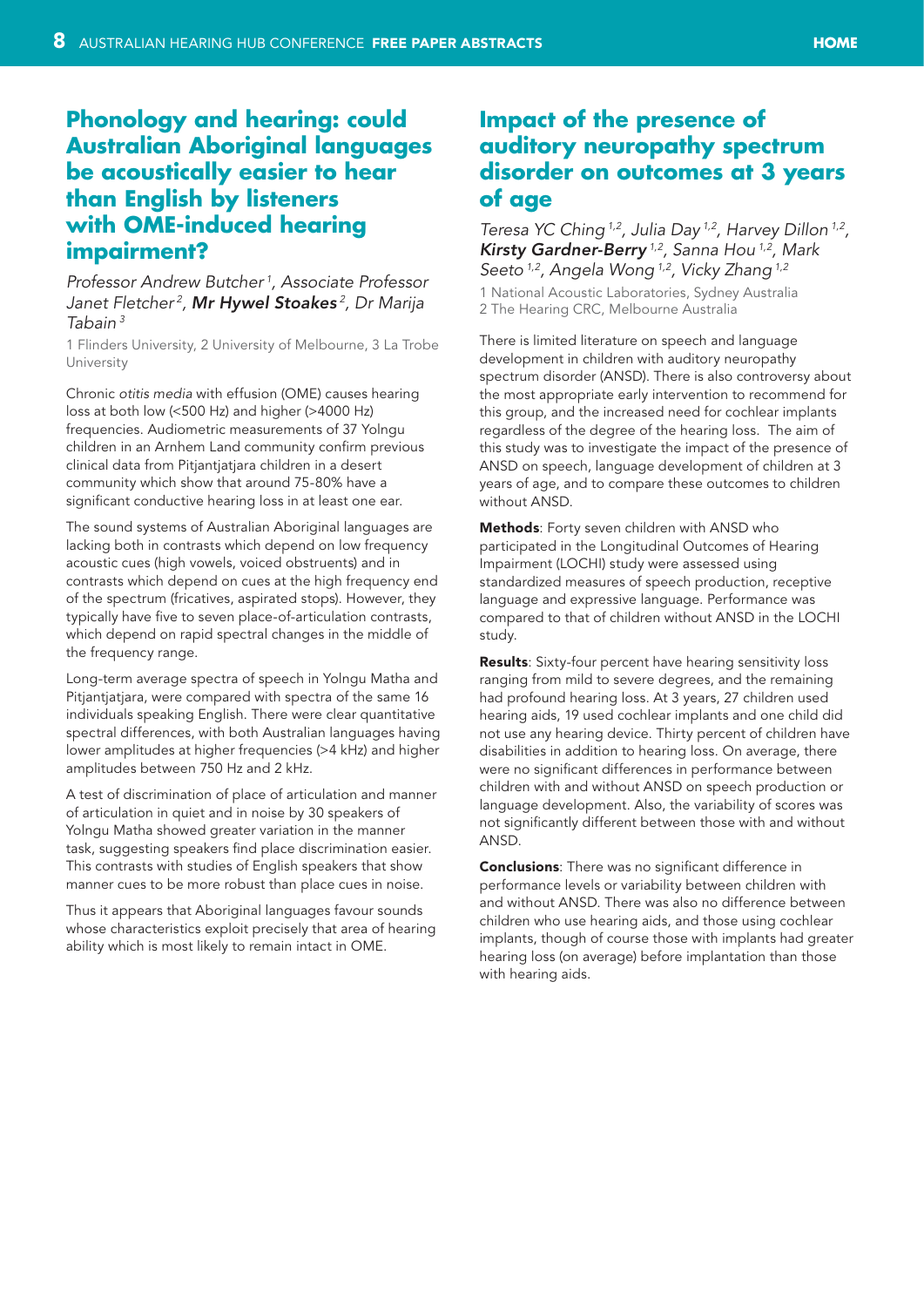## <span id="page-8-0"></span>Session 3 (Epidemiology)

# **The adverse impacts of sensorineural hearing loss: lessons from the Blue Mountains hearing study**

*Dr Bamini Gopinath 1, Associate Professor Catherine McMahon 2, Dr Julie Schneider 1, Professor Paul Mitchell 1*

1 University of Sydney, 2 Macquarie University

Aims: Sensorineural hearing loss is the most common form of hearing impairment and creates a significant burden not only for persons with this condition, but also for people who communicate with them. We aimed to assess the cross-sectional and prospective relationships between sensorineural age-related hearing loss with indicators of negative well-being including depressive symptoms, poor quality of life (QOL), functional disability and self-perceived hearing handicap in a cohort of older adults.

Methods: 2956 Blue Mountains Hearing study aged 50+ years were examined at baseline in 1997-9. Hearing levels were measured using pure-tone audiometry. Survey instruments with questions on outcomes of interest were administered.

Results: Participants with versus without hearing loss at baseline had significantly lower mean mental composite score (a domain of the 36-iterm short-form survey, SF-36, a QOL instrument) 10 years later (multivariable-adjusted p=0.03). Depressive symptoms (assessed by the mental health index of the SF-36) were significantly higher in subjects with mild bilateral hearing loss, odds ratio, OR, 1.83 (95% confidence intervals, CI, 1.18-2.83), after adjusting for all potential confounders. Cross-sectionally, subjects with moderate to severe hearing loss compared to those with normal hearing had higher likelihood of experiencing difficulty in activities of daily living, multivariable-adjusted OR 2.87 (CI 1.59-5.19). Hearingimpaired, compared with non-hearing-impaired adults had a significantly higher risk of developing moderate or severe hearing handicap, multivariable-adjusted OR 3.35 (CI 1.91–5.90) and OR 6.60 (CI 1.45–30.00), respectively, 5 years later.

Conclusions: Quality of life, mental health and functional status is diminished in older hearing impaired adults.

## **Screening for hearing loss among older Australians with vision impairment: the visionhearing research project**

*Dr Julie Schneider 1, Ms Moira Dunsmore 1, Dr Bamini Gopinath 2, Dr Catherine McMahon 3,4, Professor Paul Mitchell 2, Associate Professor Jie Jin Wang 2, Professor Stephen Leeder 1*

1 Menzies Centre for Health Policy, University of Sydney, 2 Centre for Vision Research, Westmead Millenium Institute, University of Sydney, 3 Department of Linguistics, Macquarie University, 4 The Hearing Cooperative Research Centre (CRC)

Keywords: dual sensory loss; elderly; vision; hearing; screening; Australia.

Aim: The Vision-Hearing Research Project is a practical extension of findings from the well-known Australian Blue Mountains Eye Study. In the Vision-Hearing Project we are piloting a 'hearing screening and education model' in low vision clinics and collecting data to help inform policy in relation to dual sensory impairment.

Method: Three hundred clients with low vision aged 65+ years attending rehabilitation services at Vision Australia clinics participated in questionnaire interviews and a hearing screening test during 2010 and 2011. Data was collected on their perceptions of hearing difficulties, contact with services, quality of life, health history and social demographics.

If participants were found to have ≥ 25dB HL at two or more of the tested frequencies (500-8000Hz) and to not already be receiving hearing services or wearing aids habitually, they were referred. These participants were advised about the availability of services, eligibility for government support when applicable, and practical implications of dual loss. They formed a follow-up cohort to be reviewed within 12 months to determine whether screening for hearing loss promoted use of hearing services/aids, or led to any positive improvements in quality of life.

Results / Discussion: In this paper we will report the baseline data including: a) the prevalence of dual sensory impairment among older clients attending low vision clinics; and b) the unmet need for hearing services among clients attending low vision clinics. Emerging data on participants' perceptions of the value of hearing screening and barriers to help-seeking will also be raised.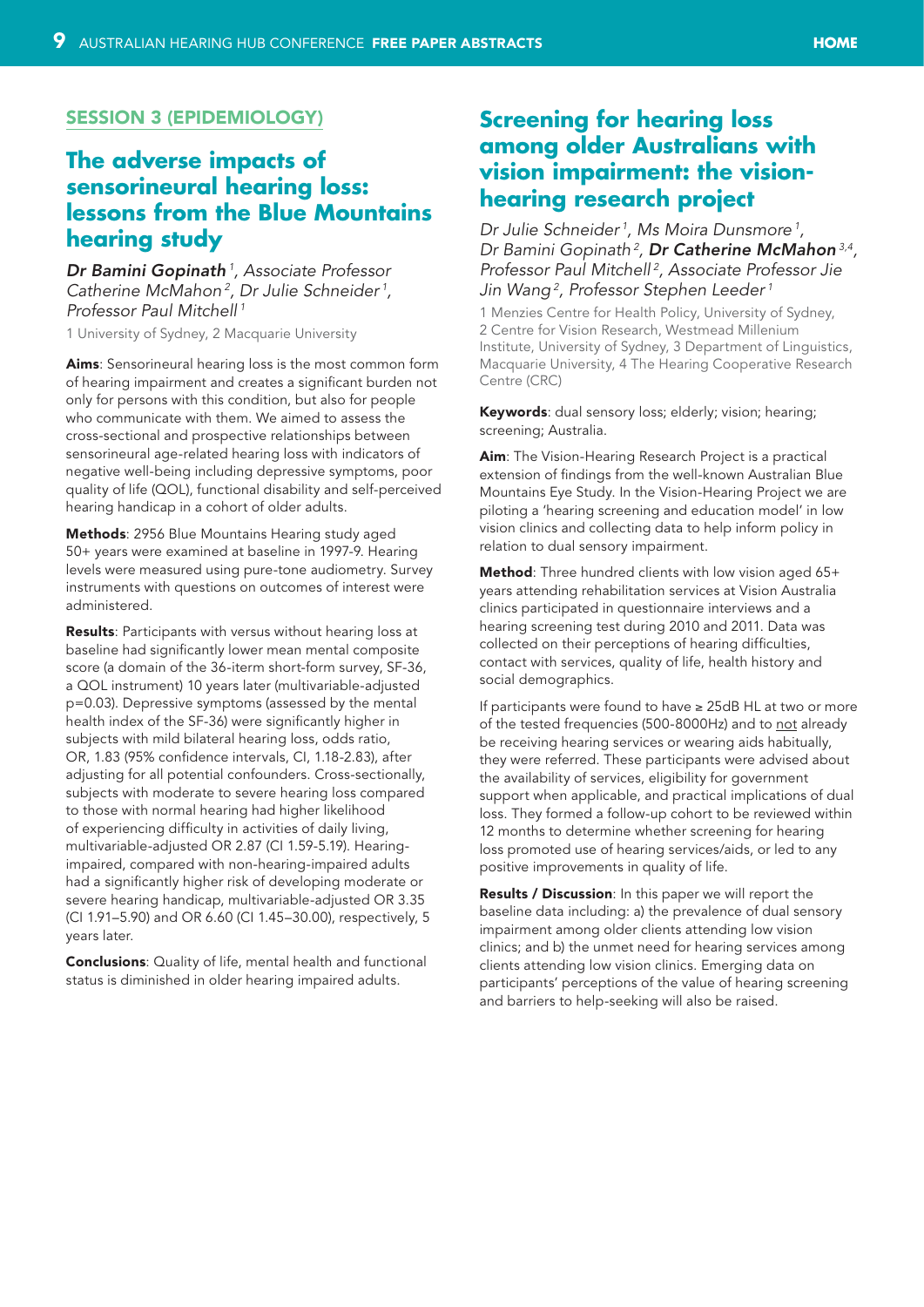## <span id="page-9-0"></span>**The epidemiology of childhood hearing loss in the Philippines**

*Mr John Newall 1, Associate Professor Norberto Martinez 2, Mr Hubert Ramos 2*

1 Linguistcs Department Macquarie University, 2 University of Santo Tomas

Childhood hearing loss is a major cause of speech, language, social and cognitive delays. Previous research on the prevalence of childhood hearing impairment has typically shown a higher prevalence in the developing world than in the developed world. The current study reports on hearing and demographic data collected in the 2011 Prevalence Survey on Ear Disorders and Hearing Disability in the Philippines (a cross sectional, population based study). The study included 1306 children (0-18yrs of age) all of whom were assessed with a combination of; pure tone audiometry, Otoacoustic emission testing, otoscopy, tympanometry and questionnaire, as appropriate. Regression analysis suggested that hearing thresholds could best be predicted by variables including; rurality (those in urban areas having poorer thresholds than those in rural areas), number of occupants in the household (with higher numbers of housemates being associated with poorer thresholds) and having wax in the ear canal (associated with poorer thresholds). Looking only at those with audiometric data available, the prevalence of significant (moderate or worse) bilateral hearing impairment was 0.8%. If slight or mild hearing loss is included the prevalence rises to 17%. A further 13% of children had a unilateral hearing impairment. These figures are high, even when compared to prevalence rates in similar developing countries. The implications of the high prevalence of hearing loss in the Philippines and the contributing factors will be discussed in this paper.

# **The impact of universal newborn hearing screening on early hearing aid fitting – the Australian experience**

# *Ms Alison King, Dr Laurie Upfold*

Australian Hearing

Universal Newborn Hearing Screening (UNHS) aims to improve outcomes for congenitally hearing impaired children by facilitating early detection and intervention for the hearing loss. The provision of amplification is an important part of this process for the majority of children who have a moderate or greater bilateral hearing loss. In recent years, an increasing number of children who have mild or unilateral hearing loss have also been provided with amplification.

Australian Hearing has been providing amplification and ongoing hearing services to hearing impaired children up to 21 years of age since 1948, and has collected statistics about the age of first hearing aid fitting since 1955. This data provides a unique opportunity to investigate the impact of UNHS on early hearing aid fitting due to the longevity of the data base, the service's long-standing policy of promoting amplification at the earliest possible age and the fact that hearing aids are provided at no cost to families through Australian Government funding, thus removing a significant barrier to uptake of amplification.

This paper will examine the rate of early hearing aid fitting from 1955 to the present day, with particular emphasis on Australian Hearing's demographic data from 2000 – 2012. It will consider not only reductions in the age of first fitting, but also the changing profile of hearing loss within the aided child population. While early fitting rates have improved, the demographic data indicates that the majority of children receive their first hearing aid beyond the first year of life. The paper will discuss whether this data can be used to estimate rates of late onset hearing loss and whether it indicates a need for revision of the current expectations of incidence of congenital hearing loss.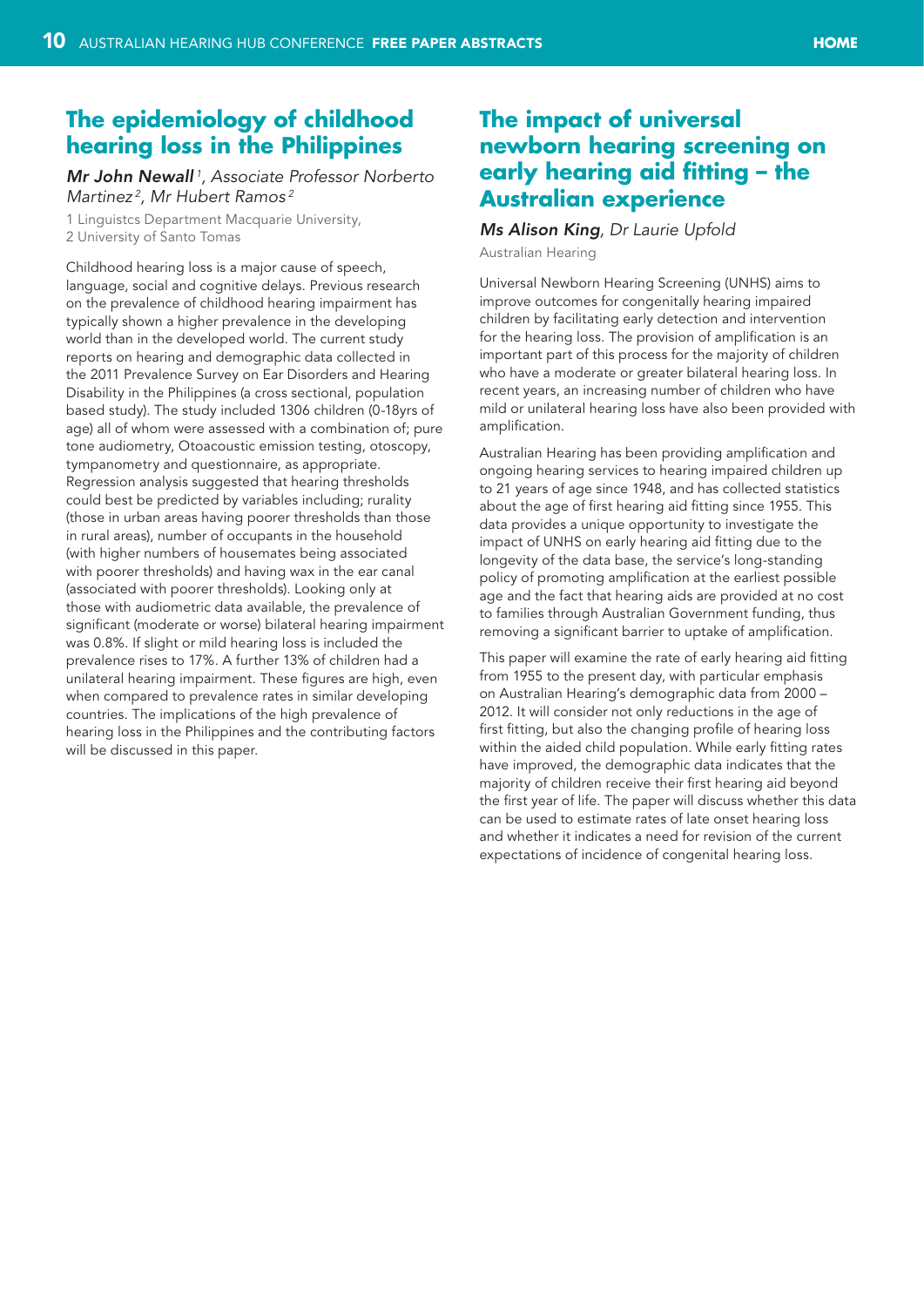## <span id="page-10-0"></span>**The global burden of hearing loss**

#### *Professor Adrian Davis<sup>1</sup>*

1 MRC Hearing and Communication, Department of Health

**Background:** The Global Burden of Disease project looks systematically at 291 diseases and injuries to quantify the *comparative* magnitude of *health loss* due to diseases, injuries by age, sex, geographies for specific points in time. Hearing loss has been one of the 292. I have tried to adapt a life course approach where hearing is important right from the start of life to assess not only the extent to which people have problems with their hearing but also the impact it has on them and those with whom they communicate.

Method: Studies from around the world were quality assessed and used to provide estimates for prevalence of hearing loss including data for the USA. The burden was assessed through a weighting exercise whereby several tens of thousands of people compared the different health states (several per 291 diseases) arising from each disease including hearing loss of different severities.

Results: Whilst the data on prevalence of hearing loss is sparse, it is something we can estimate relatively well and Australia could take a lead in some of this work in the future. However in order to estimate quality of life measures we need to know the burden of disease from hearing loss and that is something that is poorly understood and has been estimated as far lower than in previous attempts. Well outside the top ten!

**Discussion**: There is a considerable lack of understanding of the burden of hearing loss in children worldwide. There is also little country specific systematic, quality assessed data for prevalence of hearing loss and data to help global understanding of its burden, the impact that hearing healthcare has on it and the extent to which it mitigates the burden.

## **VicCHILD: establishment of the world's first population-based childhood hearing impairment longitudinal databank**

*Professor Melissa Wake 1,2,3, Ms Sherryn Tobin <sup>1</sup> , Dr Zeffie Poulakis 1,2,3, Ms Laura McMillan <sup>1</sup> , Ms Anne Hampton 1, Dr Katie Mueller 1, Dr Rachel Burt 1, Mr Luke Stevens 1, Professor Jane Halliday <sup>1</sup>*

1 Murdoch Childrens Research Institute, Melbourne, VIC, Australia, 2 Royal Children's Hospital, Melbourne, VIC, Australia 3 The University of Melbourne, Melbourne, VIC, Australia

**Aims:** VicCHILD aims to: (1) establish the world's first population-based longitudinal databank for children with congenital hearing loss and (2) facilitate collaborative population-based research.

Methods: VicCHILD has prospectively recruited all children born in the state of Victoria since 2011 with bilateral or unilateral congenital hearing impairment, identified through the Victorian Infant Hearing Screening program (VIHSP), supplemented by one-off retrospective re-recruitment from two population-based studies and children born during VIHSP's roll-out (2005-10). VicCHILD follows participants indefinitely from soon after birth through adulthood, combining (1) questionnaire and assessment data collected approximately 5-yearly from VicCHILD families and children; (2) linkage to deafness-specific and generic population-based health and educational databases; and (3) salivary samples for genetic, epigenetic and viral studies. As of February 2013, 179 children had been recruited.

Results: The REDCap web-based server can be tailored to researcher access requirements. Data include: hearing diagnosis (type, degree, age at diagnosis); birth and family history data; demographics; child outcomes (eg language, academic achievement, mental health, HRQoL); parent outcomes (eg mental health, HRQoL); treatment; service utilisation, including lifetime Medicare data; buccal samples extracted and stored. These data will support a range of activities, including: (i) describing secular trends in outcomes; (ii) population-based quality improvement activities; (iii) learning what factors predict the best population outcomes; and (iv) randomised controlled trials of interventions.

**Discussion:** VicCHILD responds to a clearly-identified international need for new approaches to coordinated, collaborative, population-based research. As the VicCHILD repository grows, we hope it will stimulate and support novel local and international collaborations and capacity in congenital hearing impairment research.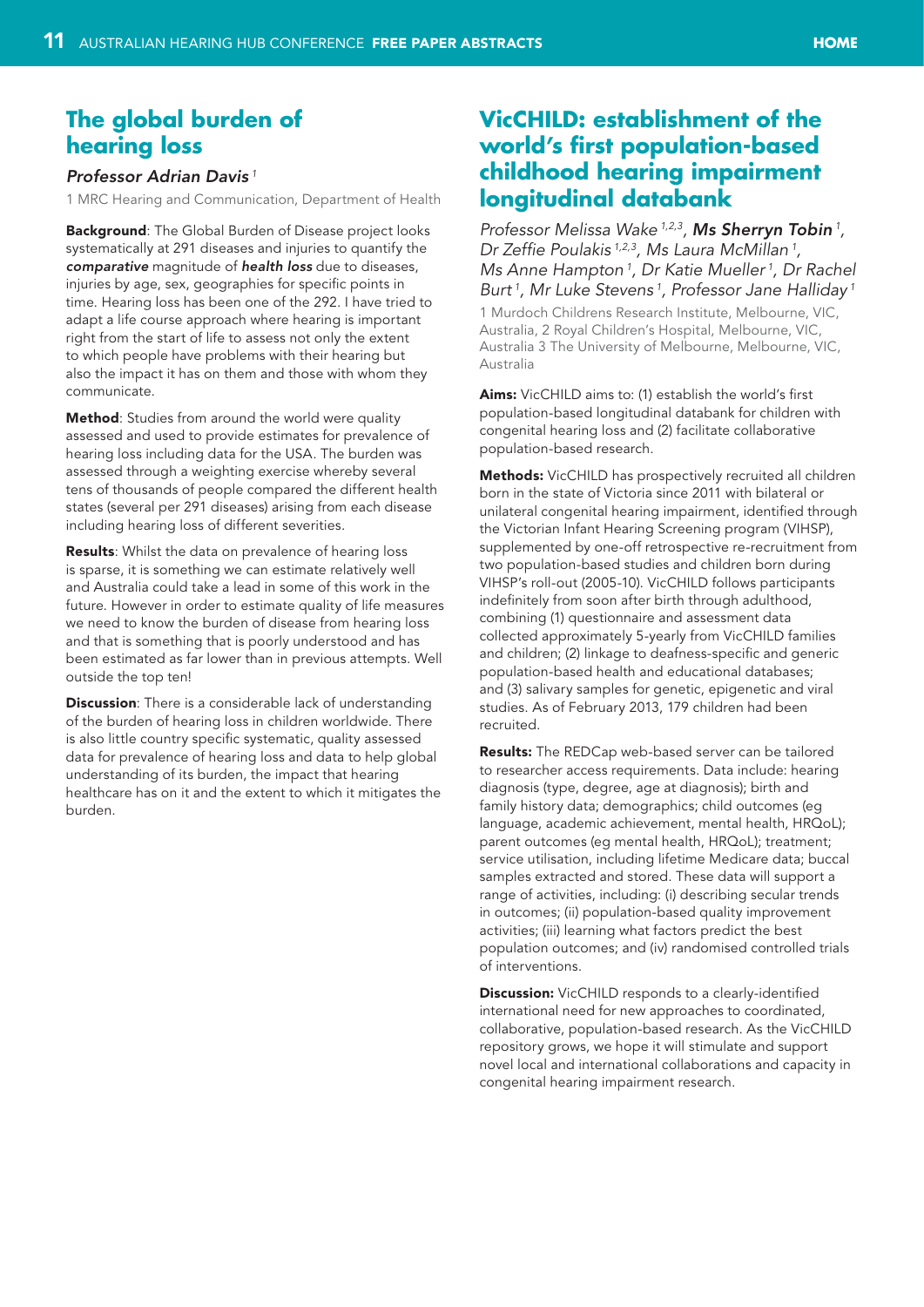## <span id="page-11-0"></span>Session 4 (HEARing CRC PhD Students – Oral Posters)

# (P1) **Rapid electrophysiological assessment in infants: analysis of paired-stimuli sequences using deconvolved overlapping cortical auditory evoked responses**

#### *Mrs Lauren Turner 1, Mr Fabrice Bardy 1,2,3*

1 Macquarie University, 2 Hearing CRC, 3 National Acoustic Laboratories

The objective of the current study is to investigate an alternative method of recording cortical auditory evoked potentials (CAEPs) in infants using pairs of rapidly presented stimuli and the Least Squares (LS) deconvolution technique to disentangle overlapped responses.

Participants were 10 normally hearing infants (6 female, 4 male) between the ages of 5 – 21 months. CAEP recordings were performed with a pair of complex tone stimuli presented through insert earphones at 65dB SPL adult equivalent in three inter-stimulus interval (ISI) ranges. Pairs of stimuli were presented with ISI jittered around 70, 140 and 210 ms and an inter-pair interval jittered around 1600 ms.

Deconvolved CAEP responses showed a characteristic morphological maturation from a largely broad infantile positivity, to a more biphasic response, with an increasing negative component in the older children. Maturation was also evident across latency and to some degree reflected in amplitude. Decreasing P1 latency was observed with an increase in age of the infant (p=0.00664). These findings confirm the LS deconvolution technique can disentangle the overlapping CAEP responses in an accurate and reliable way.

The ability to decode fast rate stimuli has been shown to be predictive of later language skill. Therefore CAEP responses to rapidly presented stimuli may assist future assessment methods, detection and early intervention for those children identified at risk of experiencing auditory processing or language delays.

# (P2) **Factors influencing target detectability in realistic listening scenarios**

## *Mr Tobias Weller 1,2,3, Dr Virginia Best 1,3, Dr Jorg Buchholz 1,2,3*

1 National Acoustic Laboratories, 2 Macquarie University, 3 HEARing CRC

In psychoacoustics there is an increasing demand for more realistic testing environments that better capture the real-world abilities of listeners and their hearing devices. However, there are significant challenges involved in controlling the detectability of relevant target signals in realistic environments. We conducted an extensive detection study in a simulated real-world environment to understand some of the important dimensions influencing detection.

A multi-talker cafeteria scene was generated using room simulation software and played back by means of a 3-D loudspeaker array. Detection thresholds for the target word "two" were measured adaptively for 8 different target directions in the horizontal plane. Performance was then measured for fixed signal-to-noise ratios around these thresholds to obtain a psychometric function for each direction. To examine the effect of target-location uncertainty, psychometric functions were also measured with randomized target directions.

Detection thresholds depended on the target direction, consistent with changes in signal-to-noise ratio caused by the head shadow. Target-location uncertainty increased thresholds globally by a small amount. These findings provide a framework for controlling the detectability of target sounds in future experiments aimed at measuring localization, identification, awareness etc. in realistic listening environments.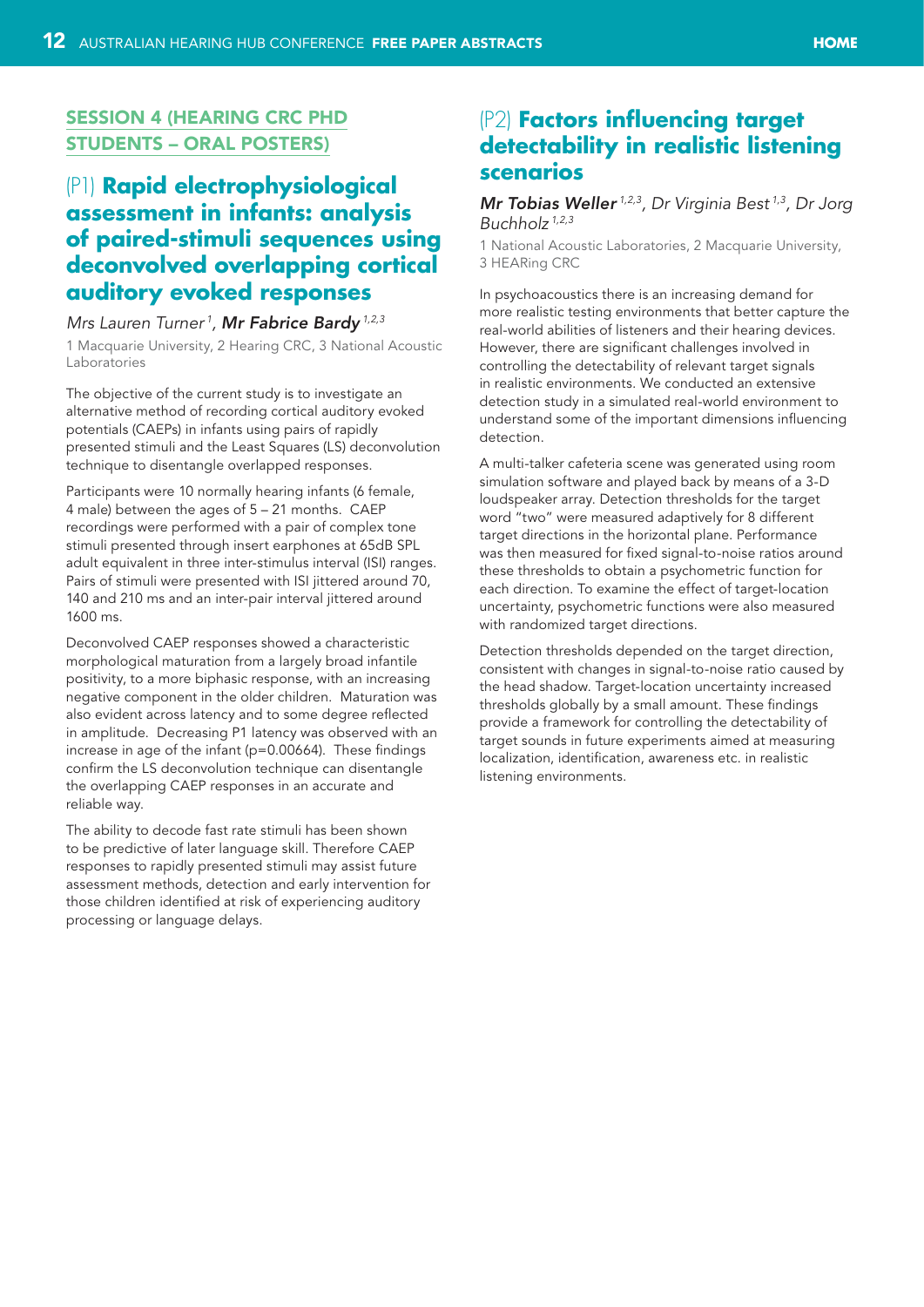#### **HOME**

# <span id="page-12-0"></span>(P3) **Objective analysis of higherorder ambisonics sound-field reproduction for hearing aid applications**

#### *Mr Christos Oreinos 1,2,3, Dr Jorh Buchholz 1,2,3*

1 Department of Linguistics-Audiology, Faculty of Human Sciences, 2 National Acoustic Laboratories, 3 The HEARing Cooperative Research Centre

The evaluation of hearing aids (HAs) inside realistic sound environments is of increasing interest. Higher-order Ambisonics (HOA) has been used for loudspeaker-based sound field resynthesis and HOA recording microphone arrays are available. Although HOA has been evaluated perceptually, it is unclear how far the results can be transferred to evaluating HA technologies (particularly multi-microphone enhancement algorithms).

In order to determine the minimum HOA order required for HA testing, an HOA framework was developed, simulating the entire path from sound presented in a room, picked up by a microphone array, decoded and received at the ears of a HA-fitted dummy head. HA directivity patterns were compared between an ideal free-field and its HOA representation to evaluate the introduced error. In-room analysis was conducted to investigate the bandwidth and performance of a directional microphone in realistic situations.

For a bandwidth B, the required order  $M_{min}$  was found to be  $M_{min}$ <sup>3</sup> B/600Hz for the anechoic (worst) case scenario. The presence of reverberation introduced natural room response variations across different source-receiver locations, suggesting that the acceptable HOA error can be increased. Hence, in reverberant environments the required HOA order is reduced and at least 2D HOA reproduction can be used for evaluation of HA technologies.

## (P4) **Effect of attention on the frequency following response to speech targets in competing spatially collocated and separated discourse**

*Mr Nematollah Rouhbakhsh 1,2,3,4, Dr Bram Van Dun 2,3, Professor Harvey Dillon 3, Mr Jörg Buchholz 2,3,3,5, Ananthanarayan Krishnan 6*

1 Tehran University of Medical Sciences (TUMS), 2 Hearing Cooperative Research Centre (HEARing CRC), 3 National Acoustic Laboratories (NAL), 4 The University of Melbourne, 5 Department of Linguistics, Macquarie University, 6 Department of Speech Language Hearing Sciences, Purdue University,

Aims: Spatial release from masking refers to the improvement in the detection threshold of a signal when spatially separated from competing sounds compared to when it is co-located. Here we examine whether the phase locked neural activity, reflected in the brainstem frequency following response (FFR), exhibits spatial release from masking for a signal presented with spatially separated competing sounds, and the effect of attention on this process. This technique could be used for detection of spatial processing disorders at an early age.

Method: Twelve normal-hearing adults were binaurally presented a synthetic steady-state vowel /u/ (F $_{\rm o}$ , F $_{\rm p}$ , and  $\mathsf{F}_\mathsf{2}$  with frequencies 110, 310, and 870 Hz respectively) with duration of 250 ms and intensity of 60 dB SPL. It was convolved with a head-related transfer function corresponding to 0 degrees, masked by co-located (0 degrees), and separated (+/- 90 degrees) one-talker twobabble discourse in three SNR conditions (-5, 0, 5 dB). Both attention and no attention were directed towards the target.

Results: The results showed that the magnitude of brainstem response component at the fundamental frequency was significantly larger for the spatially separated condition compared to the co-located condition, but only at -5 dB SNR. A significant effect of attention was found at all SNRs. There was no interaction between attention and spatial separation.

**Discussion:** These results suggest that binaural processing relevant to spatial release from masking may be reflected in the phase locked neural activity in the brainstem. Spatial separation is most noticable in relatively noisy environments.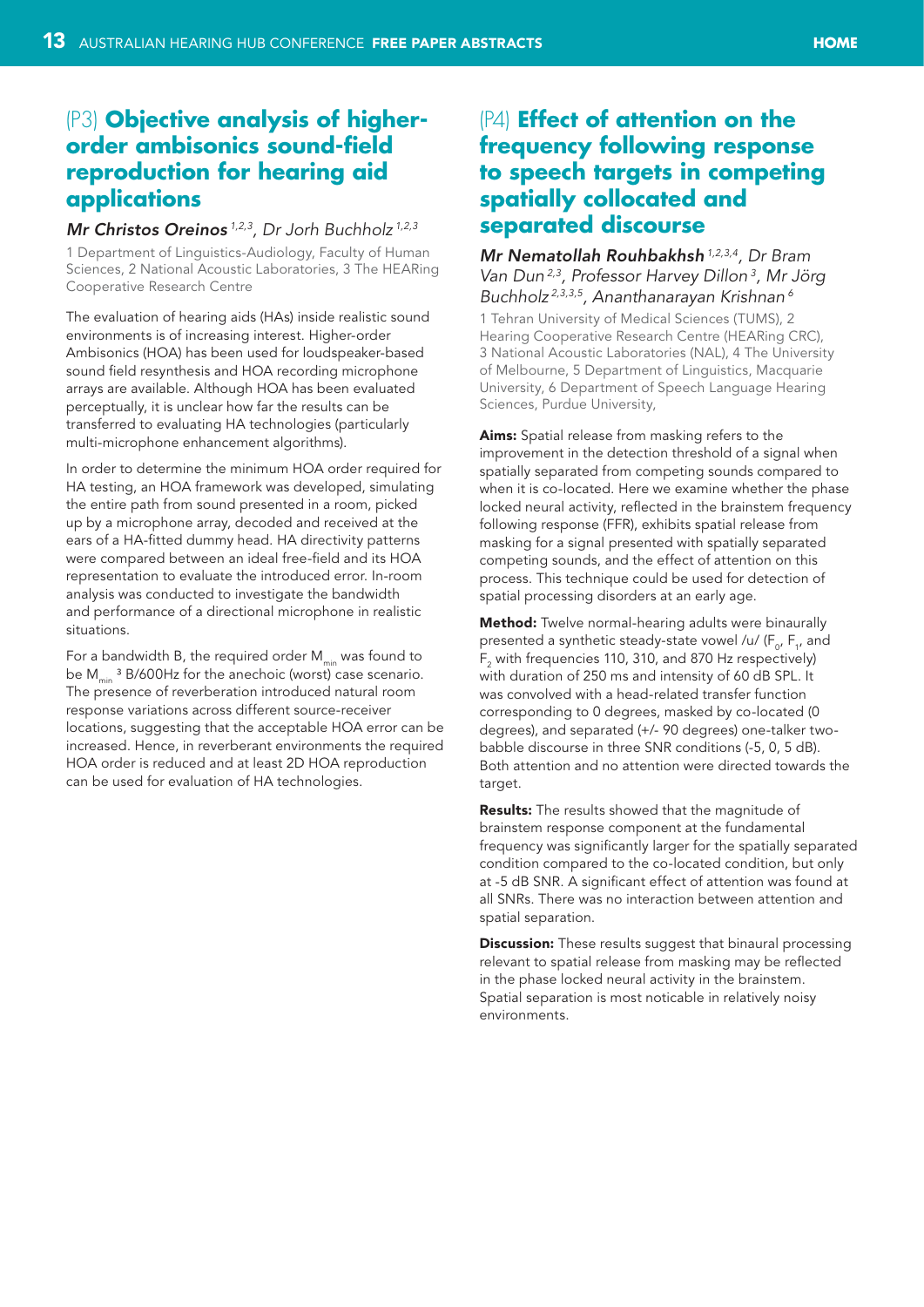#### **HOME**

## <span id="page-13-0"></span>(P5) **Signal segregation in bilateral cochlear implant users**

## *Mr Aswin Wijetillake, Dr Richard Van Hoesel, Associate Professor Robert Cowan*

Advances in cochlear implant (CI) technology over the past few decades have meant that CI users are able to regain more and more of the hearing lost due to severe/ profound sensorineural deafness. Today the majority of CI recipients are able to achieve reasonably good speech understanding in quiet listening conditions however performance in the presence of background noise often remains challenging. Everyday situations, such as conversing with a friend in a moderately busy café for example, can be difficult as the surrounding noise becomes muddled together with the speech.

Listeners with unimpaired hearing can generally untangle different sounds in a listening environment by utilizing specific features of each sound to distinguish them from one another. The location in space from which sounds originate provides one such (useful) feature, which can be detected more effectively by using two ears. This is especially true when the competing sounds are all speech. CI users, however, don't enjoy the same level of benefit from listening with both ears, which may be due to limitations CI and sound processing designs.

This project aims to explore the ability of bilateral CI users to separate concurrent sounds, and identify ways to improve that ability. The results from the study may lead to new sound processing strategies or implant designs that ultimately improve speech understanding and the ability to attend different sounds in noisy environments.

# (P6) **Abnormal processing of visual and auditory stimulus in noise in children with listening difficulties**

## *Ms Pia Gyldenkaerne 1,5, Dr Phillip Gilley 2, Dr Mridula Sharma 1,5, Professor Suzanne C. Purdy 3 , Professor Harvey Dillon 4,5*

1 Macquarie University, 2 University of Colorado at Boulder, 3 University of Auckland, 4 National Acoustic Laboratories, 5 HEARing CRC

Children with auditory processing disorders (APD) are characterized as having listening difficulties in background noise despite normal audiometric thresholds. The current study examined the effect of auditory background noise on the auditory and visual evoked potentials in children with auditory processing disorders as well as the audiovisual integration abilities in this population.

Two groups of children (aged 7-12) participated in this study (12 controls and 10 children diagnosed with APD). Electroencephalography (EEG) was recorded to the natural speech token /ba/ presented as auditory, visual or audiovisual stimulation imbedded in 8-talker babble at +10 and +3dB SNR.

Temporal analysis of the peak latencies and peak-to-peak amplitudes were performed. This analysis was followed by independent component analysis (ICA) performed through the EEGLAB toolbox (EEGLAB, San Diego, CA) under the public GNU license (Delorme and Makeig, 2004). Cortically constrained source estimations of the data was conducted using the sLORETA algorithm (implemented in Brainstorm v3.1; Tadel et al., 2011) assuming a generalized Boundary Element Model (BEM) (OpenMEEG; Gramfort et al, 2010; Kybic et al, 2005).

Children with APD showed an overall effect of background noise and presented no changes in the evoked potentials to changes in the signal-to-noise ratio. Addition of visual cues resulted in behavioral benefits, but did not affect the evoked potentials. Independent component analysis indicated group differences in visual and attentional networks. Results suggest that the APD group may have difficulties selectively attending to relevant stimulus in the presence of irrelevant background noise.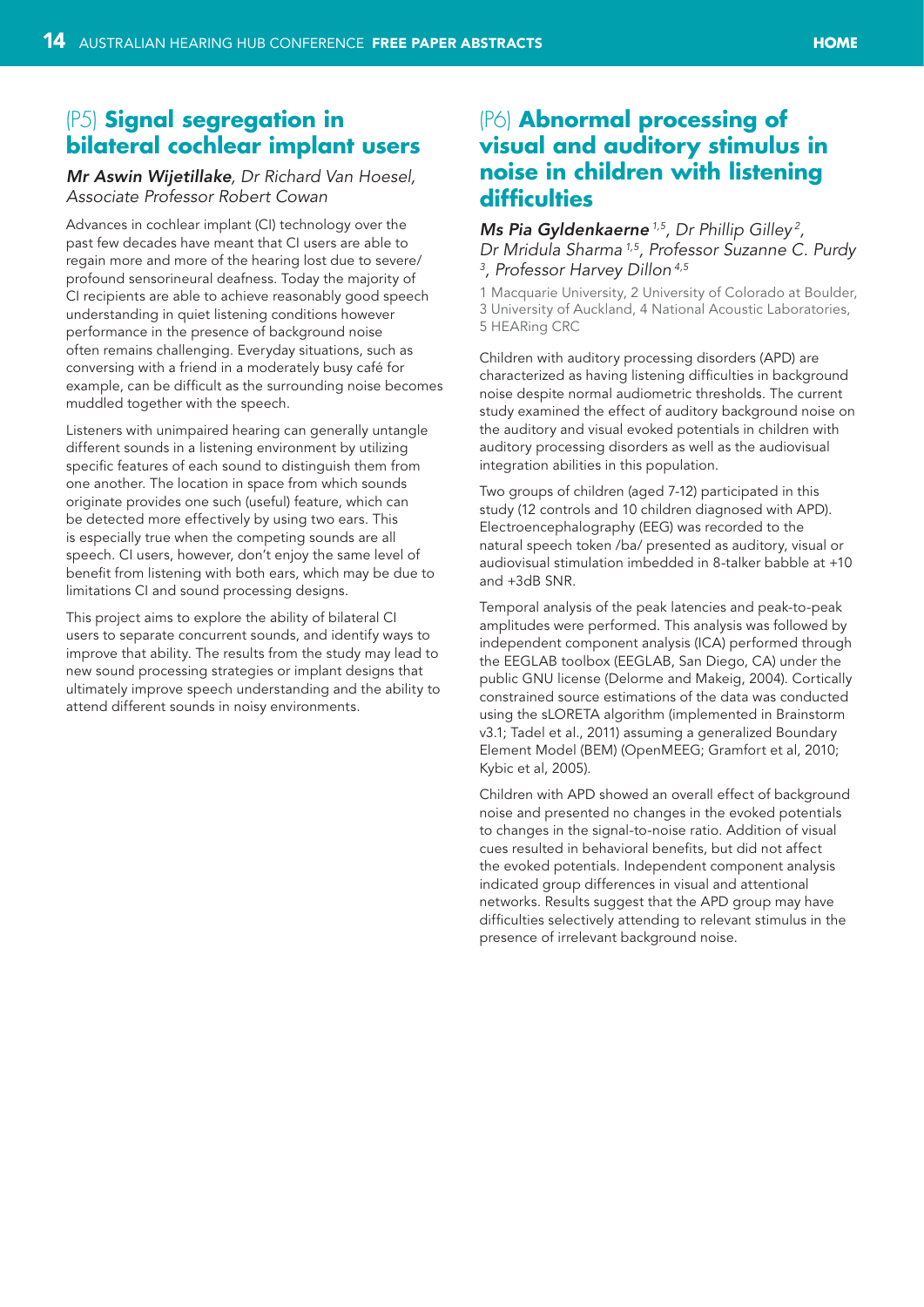## <span id="page-14-0"></span>(P7) **Human brain mapping of tinnitus**

*Mr Ankit Mathur 1, Dr Catherine McMahon 1, Mr Ronny Ibrahim 1, Dr Blake Johnson 1* 1 Macquarie University

Tinnitus is described as a phantom auditory perception in the absence of any external stimulus. Despite a long history of its known existence and availability of various subjective methods for measurement of tinnitus related distress (e.g. Tinnitus Reaction Questionnaire), surprisingly few objective methods exist to confirm its presence and better understand the cortical disruptions that are assumed to underpin its perception. However recent research by Weisz and colleagues (2005, 2007) suggests that an objective measure of tinnitus perception exists, using resting and sound-evoked cortical activity measured with magnetoencephalography (MEG).

The aim of the present study is to use a similar paradigm as Weisz and colleagues using MEG to measure spontaneous and sound-evoked cortical activity (generated by pure tones at octave frequencies between 500Hz-8kHz presented at 70dB SPL) in 10 participants with clinically significant tinnitus (TRQ>17) before and during a tinnitus remediation program (Neuromonics) to determine whether correlations between objective and subjective measures existed. Alpha (8-12Hz) and gamma (30-100Hz) band spontaneous activity and dynamic changes in the tonotopic map during remediation were used as markers of tinnitus measured before remediation and then at 5th and 10th week during the remediation process. We anticipate that these results will help improve the understanding of neural correlates of tinnitus and their correlation with subjective measures of tinnitus.

## (P8) **Prosody and auditory processing predicts reading ability in primary school aged children**

*Ms Margot Lochrin 1,3, Dr Joanne Arciuli 1,3, Dr Mridula Sharma 2,3, Ms Pia Gyldenkaerne 2,3* 1 University of Sydney, 2 Macquarie University, 3 HEARing Cooperative Research Centre, Melbourne

This study investigated the predictors of reading ability in typically developing primary school aged children, with a particular emphasis on prosody and auditory processing. We used the same predictors with the same group of children to examine both word and nonword reading. Regression analyses showed that phonological awareness, prosody, auditory processing and rapid automatized naming were significant predictors of word reading. These variables, along with age, were also significant predictors of nonword reading. Overall, 81% and 73% of variability in word reading and nonword reading, respectively, was explained. These results suggest that prosody and auditory processing make independent (accounting for unique variance) and shared contributions (acting in conjunction with other variables) to reading development. We propose that sensitivity to prosody may be operating as a type of suprasegmental phonological awareness. Children's awareness of oral language, including its prosodic features, assists the mapping between orthography and phonology. The significant contribution of auditory processing confirms the importance of listening for children's reading development.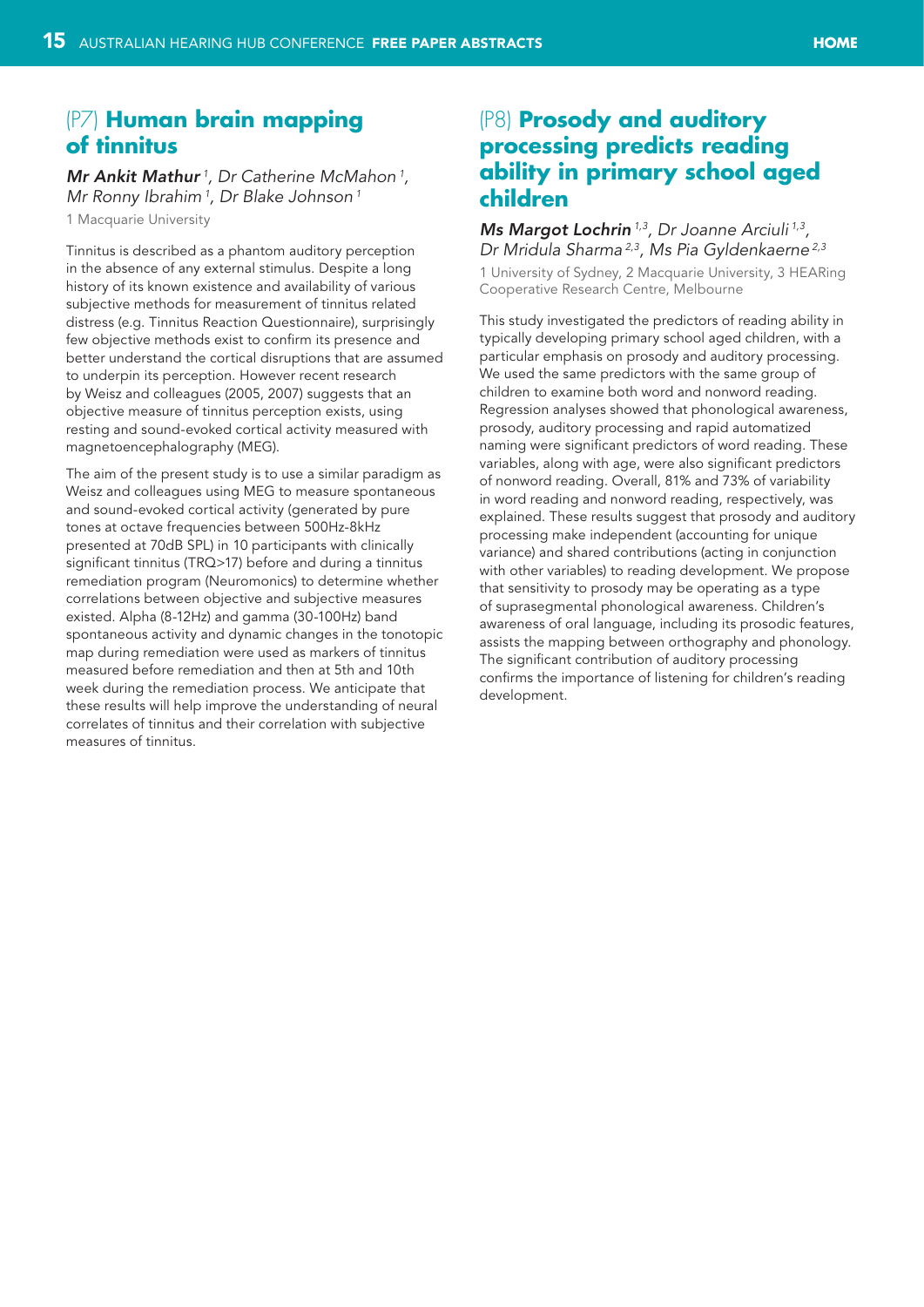# <span id="page-15-0"></span>(P9) **A comparison of visualgaze patterns during storybook comprehension tasks for schoolaged children using cochlear implants from different early educational programs**

## *Mrs Christa Carey-Sargeant 1, Dr Shani Dettman 2 , Dr Bernice Mathisen 3*

1 HEARing CRC, 2 The University of Melbourne, 3 La Trobe **University** 

Maternal visual attention getting behaviors, language scaffolding and prosodic cueing have been shown to assist children with significant hearing loss (CSHL) and develop speech and language skills regardless of their communication mode (Carey-Sargeant & Brown, 2005; Tasker, et al, 2010). Within Australia there are three main types of early education programs for children with hearing impairment: (i) listening only (auditory-verbal), (ii) listening and lip reading (auditory-oral) or (iii) sign language (Auslan) with English (bilingual/bicultural). CSHL in Australia are receiving cochlear implantation during the 'critical period' prior to twelve months of age (Dettman and Dowell, 2010), avoiding neural re-organization of 'auditory language centres' for visual processing (MacSweeney, et al, 2004). The role of visual gaze in listening comprehension for CSHL after early implantation regardless of their early education experience is under-researched.

This paper will have three objectives:

- 1. to note the literature relating to visual gaze patterns of CSHL using a cochlear implant,
- 2. to present a research methodology to consider any possible correlations between the different types of early intervention programs utilised by children with a cochlear implant in Australia, their visual gaze patterns and their school age attainment of language, literacy and comprehension,
- 3. to report on preliminary research findings investigating the association between the various types of early intervention programs and particular patterns of visual attention (measured by visual gaze) in relation to story comprehension among school age children utilising a cochlear implant. Consideration of possible research outcomes for promoting language, literacy and comprehension for CSHL may also be discussed.

#### References:

Carey-Sargeant, C.L. and Brown, P.M. (2005) Reciprocal utterances during interactions between deaf toddlers and their hearing mothers, *Deafness and Education International*, 7(2), 77-97

Dettman, S, and Dowell, R. (2010) Language Acquisition and Critical Periods for Children Using Cochlear Implants. In M. Marschark and P.E. Spencer The Oxford Handbook of Deaf Studies, Language and Education, Vol. 2, New York, Oxford University Press, pp. 331-342.

MacSweeney, M., et al (2004) Dissociating linguistic and non-linguistic gestural communication in the brain. *Neuro Image 22*, 1605-1618.

Tasker, S., et al (2010) Joint Attention and Social Competence in Deaf Children with Cochlear Implants. *Journal of Developmental & Physical Disabilities, 22*(5), 509-532.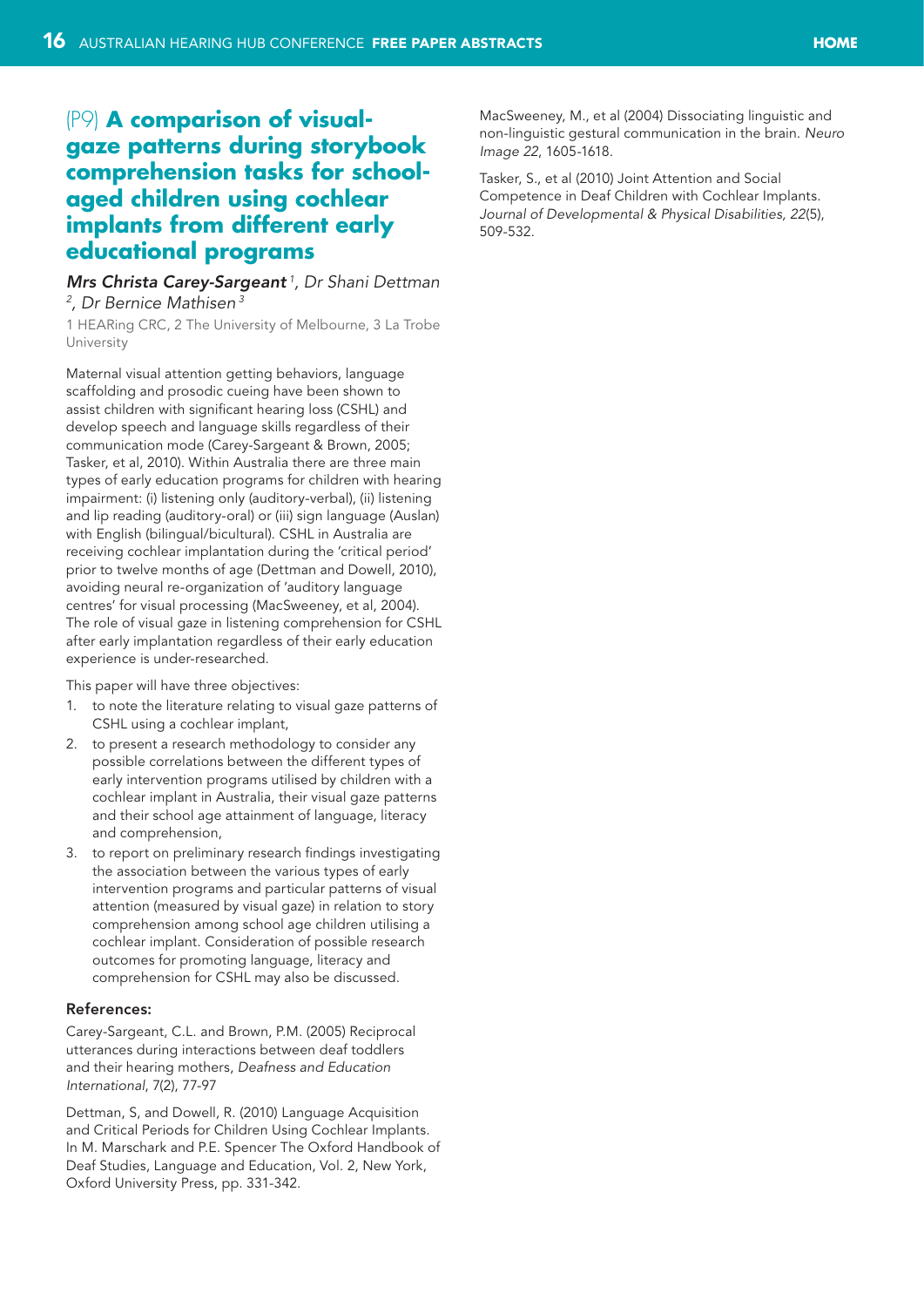#### **HOME**

## <span id="page-16-0"></span>(P10) **Examining the impact of early musical experience on the long-term speech and music perception outcomes of children with cochlear implants**

#### *Ms Michelle Moran*

The University of Melbourne, HEARing CRC

Aims: This study aims to identify the factors that underlie better long-term music perception in children with cochlear implants (CIs). The project will seek to answer the question of whether early experiences with music in the home and pitch variation in mother's voice influence the music perception and level of musical engagement in implanted children. This study will also investigate whether there is a relationship between these early musical experiences, music perception and the abilities of children with CIs on a speech perception in noise task.

Method: Newly implanted children will be recruited from the cohort at the Cochlear Implant Clinic at the Royal Victorian Eye & Ear Hospital. Parents will be issued questionnaires at a number of intervals to determine both the child's and parent's level of engagement in music. Formal testing will be completed at 4-5 years of age to gather data on speech, language and music perception outcomes in this group and comparisons will be made between children with CIs and their normally-hearing siblings. This study will be completed over a number of years. The results of this project may lead to enhanced knowledge of the influence of music in early habilitation for children with CIs and may provide new guidelines to both clinicians and parents working with these children.

## (P11) **Speech characteristics of children with hearing loss in New Zealand**

*Areej Asad 1, Suzanne Purdy 1, Elaine Ballard 1, Liz Fairgray 1, Katherine Demuth 2, Caroline Bowen 3, Mridula Sharma 2*

1 The University of Auckland, 2 Macquarie University, 3 Private Practice

International research have reported general speech characteristics of children with hearing loss (CWHL) but no such study has been undertaken to-date in New Zealand. This study aims to identify speech characteristics such as phonetic inventory, phonological processes and speech intelligibility prevalent in the speech of CWHL in New Zealand. Standardised picture-naming tasks such as Diagnostic Evaluation of Articulation and Phonology (DEAP), Goldman-Fristoe Test of Articulation-Second Edition (GFTA-2) and Hodson Assessment of Phonological Patterns-3 (HAPP-3) were used to elicit speech production. Speech intelligibility was assessed using a story retelling task. In this presentation the speech characteristics of eight children aged 5-7 years with moderate-profound hearing loss will be discussed. The results are compared to a control group matched for ethnicity, gender and age. Results show that CWHL (including those with earlyidentified hearing loss) had smaller phonetic inventories and poor speech intelligibility compared to children with normal hearing. Furthermore, these children have more developmental phonological processes (e.g., fronting, stopping, cluster reduction) as well as unusual processes such as backing. These findings will be the basis for the development of speech therapy programs for CWHL.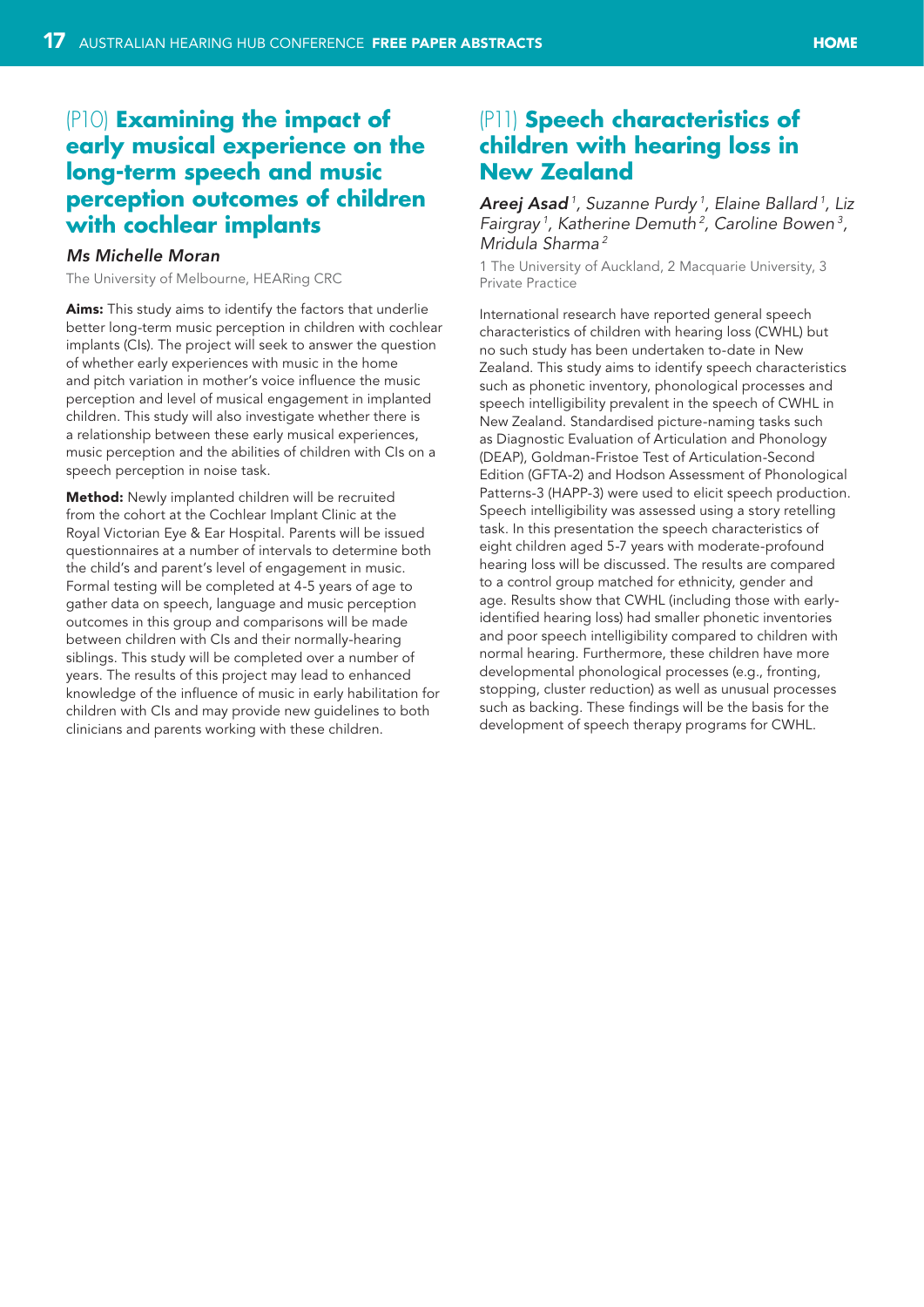# <span id="page-17-0"></span>(P12) **Patient-centred history taking in audiological rehabilitation? A peek inside**

## *Mrs Caitlin Grenness 1,2, Professor Louise Hickson 1,3, Associate Professor Bronwyn Davidson 2, Dr Ariane Laplante-Lévesque 4,5*

1 HEARing CRC, Melbourne, Australia, 2 The University of Melbourne, Victoria, Australia, 3 The University of Queensland, Brisbane, Australia, 4 Eriksholm Research Centre, Oticon, Snekkersten, Denmark, 5 Linköping University

The influence of the patient-practitioner relationship and communication in audiology is not well understood despite a well-founded link between patient-centredness and improved health outcomes in medicine. By conducting an effective initial interview, a practitioner facilitates development of a therapeutic patient relationship and gains insight into the patients' perspective; both essential elements of patient-centred care.

Aim: This first aim of this study is to describe the communication patterns of audiologists and their patients in the history taking phase of audiology appointments. The second aim is to explore the factors (e.g. gender, clinical experience, patient age, funding source) associated with patient-centred audiology interactions.

**Method:** Sixty initial audiology appointments between audiologist (n=30) and patient (n=60) were filmed in clinics across Australia. The opening and history taking segment of filmed appointments were analysed using the Roter Interaction Analysis System (RIAS).

Results: This oral presentation will present results on the variability of history taking in audiology appointments. The history taking phase in audiology appointments tended to be dominated by the audiologist, focused strongly on medical topics and lacked affective responsivity.

**Discussion:** The results of this study suggest that initial interactions in audiology appointments do not align with patient-centred care principals and consequently patients may not be exposed to appropriate opportunities for rapport building and disclosure of their perspectives to the audiologist.

**Conclusion:** These findings have implications for the use of, and satisfaction with audiological rehabilitation where patient-centred care is advocated.

## (P13) **Bridging the gap: Translating outcomes research to clinical intervention**

## *Miss Aleisha Davis 1,2,3*

1 HEARing CRC, 2 Macquarie University, 3 The Shepherd **Centre** 

Evidence based research has been instrumental in effecting significant practice changes to optimise outcomes and opportunities for children with hearing loss. This includes evidence for newborn screening of hearing across Australia, technological advancements for optimising sound through hearing aids and cochlear implants, and importance of early intervention through brain imaging studies. There now exists a growing body of outcome evidence for children with hearing loss who have benefited from these practice changes, which can be used to bridge the next gap to guide the advancement of clinical treatment techniques.

Aim: To identify clinical intervention treatment studies that optimise the development of spoken language in young children with hearing loss.

Method: A systematic search of the literature was conducted according to Cochrane systematic review protocols with set criteria for eligibility.

**Results:** Only a handful of studies exist in the literature that examines the effect of a specific clinical treatment approach for children with hearing loss designed from outcome based research.

**Discussion:** Although clinical intervention studies on treatment methods to optimise specific areas of spoken language development exist in other populations in the speech pathology literature, there is a lack of well described, defined and documented outcomes for children with hearing loss. This review demonstrates the need for current research to be translated to clinical intervention trials and current publications and presentations on outcomes should provide more specific information concerning the early intervention treatments employed.

**Conclusion:** The impact of translating research to clinical practice is discussed to optimise the potential of all children with hearing loss.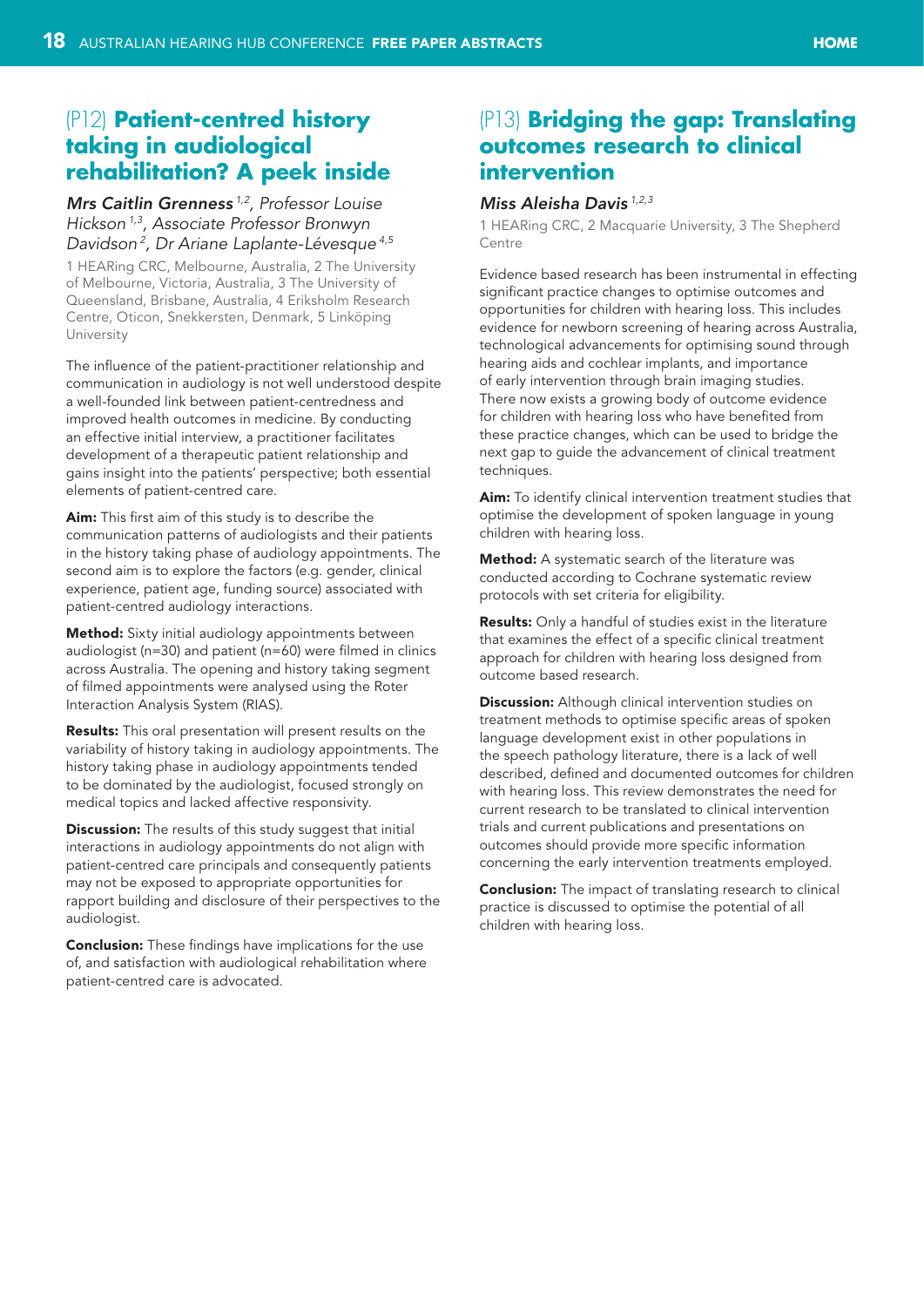## <span id="page-18-0"></span>Session 5 (Objective hearing assessment)

## **Estimation of hearing thresholds using ASSR, Chirp-ABR and Chirp-ASSR**

## *Dr Sabine Haumann, Professor/Dr Thomas Lenarz, Professor/Dr Andreas Büchner, Professor/ Dr Anke Lesinski-Schiedat*

Hannover Medical School, Dept. Otolaryngology, Carl-Neuberg-Str. 1, D-30625 Hannover, Germany

Background: The estimation of hearing thresholds in children is still very challenging, as it has to be done mainly by objective measurements. The high frequency threshold can be assessed reliably using *click evoked auditory brainstem response* (Click-ABR). Some methods estimate the low frequency threshold, but their reliability still remains to be proven.

#### Methods: In this investigation different

electrophysiological tools for estimating hearing thresholds were used. The registrations were started with awake adults and compared to the behavioral thresholds. *Auditory steady state responses* (ASSR) were registrated with 20 normal hearing and 16 hearing impaired ears, *Chirp-evoked ABR* (Chirp-ABR) with 9 normal hearing and 10 hearing impaired ears. A promising new approach is the registration of *Chirp-evoked ASSR* (Chirp-ASSR), which is done up to now with 8 normal hearing adult ears and just started with children.

Results: Exemplarily, at 500 Hz the registrated ASSRthresholds differed from the behavioral thresholds between 10 and 60 dB ( $\varnothing$  37  $\pm$  15 dB). The differences yielded by the Chirp-ABR were clearly lower (0 - 30 dB,  $\varnothing$  18  $\pm$  10 dB) when using a low frequency chirp (100-500 Hz). The Chirp-ASSR yielded differences between 0 and 25 dB dB ( $\varnothing$  15  $\pm$ 10 dB) at 500 Hz.

**Conclusion:** Audiological methods using chirp stimuli seem to yield more accurate threshold estimations, but ASSR registrations have got the advantage of full objectivity. Especially the Chirp-ASSR, which combines both advantages, seems to be a promising tool for objectively estimating hearing threshold in the low frequency range.

## **Diagnosis of hearing impairment in children**

#### *Dr Sabine Haumann, Professor/Dr Thomas Lenarz, Professor/Dr Andreas Büchner, Professor/ Dr Anke Lesinski-Schiedat*

Hannover Medical School, Dept. Otolaryngology, Carl-Neuberg-Str. 1, D-30625 Hannover, Germany

For a qualified treatment of a hearing impairment which allows an appropriate language development of a child an early diagnosis of the hearing impairment is crucial. As a consequence of NHS (Newborn Hearing Screening) children are going to get diagnosed around the first two month of life. Therefore a complete objective diagnosis has to be done. Additional methods must be available to identify the plasticity of the neural hearing system.

*Otoacoustic emissions* (OAE), *Auditory brainstem responses* (ABR), *Electrocochleography* (ECochG), *Auditory steady state responses* (ASSR) and *Impedance measurements* are the basis of our procedure. Additionally we perform a short *Rotatory intensity damping test* (RIDT) in all babies identified as hearing impaired to exclude an Usher Syndrome.

In case of confirmed profound hearing impairment and CT as well as MRI scan diagnostics a cochlear implantation can be performed. In all other cases conventional hearing aids or bone conducting hearing aids are fitted since confirmation diagnosis in the first two month.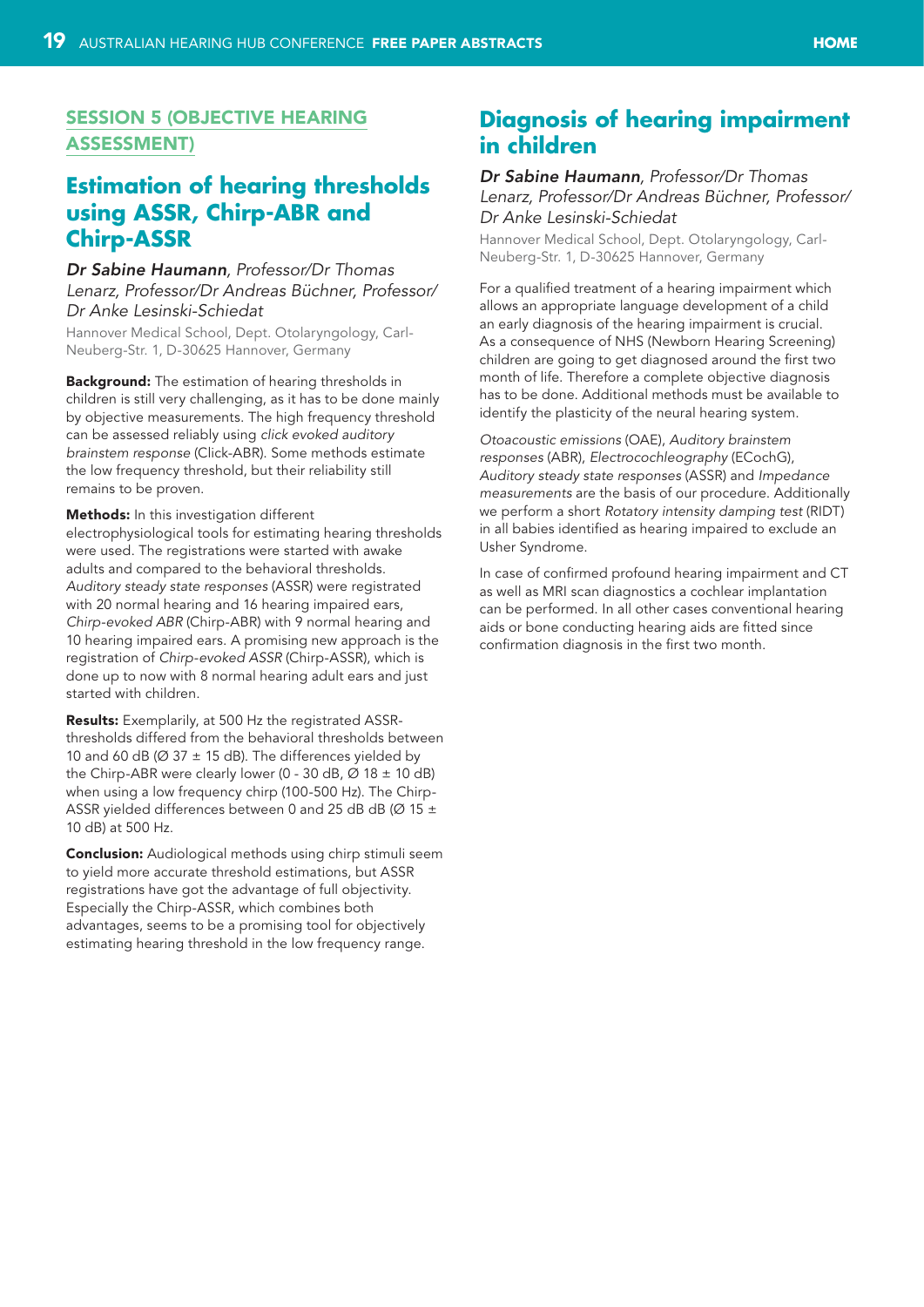## <span id="page-19-0"></span>**Objective measurement of temporal auditory processing in young adults**

#### *Associate Professor Catherine McMahon 1,*

*Dr Ronny Ibrahim 1, Dr Varghese Peter 1, Dr Aseel Al-meqbel 2, Ms Kelly Miles 1*

1 Macquarie University, 2 Kuwait University

Abstract: Temporal processing of auditory cues is important in the perception of speech and, subsequently the development of language and reading ability in children. Certainly in auditory neuropathy spectrum disorder (ANSD), where neural firing is significantly disrupted, there seems to be a good correlation between the extent of disruption of temporal processing and speech perception abilities (Rance et al., 2004). As such, the development of an objective tool to estimate temporal processing ability may be useful in young infants diagnosed with ANSD to better understand their capacity to develop spoken language.

Aim: The aim of this study was to identify the role of cortical auditory evoked potentials (CAEPs) in the measurement of the perception of slow temporal cues.

Method: Cortical auditory evoked potentials were measured in 10 normally hearing young adults with normal temporal processing ability using a 32-channel Neuroscan Synamps 2 system. Broadband noise (BBN) was amplitude modulated using a 16Hz modulation frequency at 100%, 75%, 50%, 25% and 0% and was presented in 2 conditions: (i) alone and (ii) following an unmodulated BBN.

**Results:** An onset response and an acoustic change complex were measured in all adults for most conditions. Further, an auditory steady state response was present at the carrier frequency during the amplitude-modulated stimulus.

**Discussion:** CAEPs provide a robust objective measure of the perception of amplitude modulated stimuli alone as well as at the onset of a change in perception from a BBN to a modulated noise (where the acoustic change complex can be observed).

**Conclusion:** This study provides support for the role of cortical potentials in objectively identifying temporal processing ability and may play an important role in its diagnosis for younger populations such as ANSD.

#### Reference:

Rance, G., McKay, C., Grayden, D. (2004). Perceptual characterization of children with Auditory Neuropathy. *Ear & Hearing*, 25, 34-46.

# **Measurement of brain function in cochlear implant recipients with a custom-engineered MEG system**

#### *Associate Professor Blake Johnson, Professor Stephen Crain*

Centre for Cognition and its Disorders, Macquarie University

Cochlear implants offer unique scientific opportunities for basic and biomedical research into the plasticity of the central auditory system, and for investigation of the functioning of the central auditory system in the absence of peripheral features of the auditory system. To date, however, investigations in humans have been limited due to the incompatibility of cochlear implants with functional neuroimaging techniques. We describe a novel magnetoencephalography (MEG) neuroimaging system that has been designed to enable routine measurements of auditory cortical function in cochlear implant recipients, while coping with the electromagnetic artefacts of the implant. The cochlear implant MEG was designed to measure auditory cortical function in the hemisphere contralateral to the implant. The dewar is configured with a flat tail with an outer diameter of 20 cm. The gradiometers are configured in two stages: a sensing stage with 21 second-order axial gradiometers; and a reference stage consisting of 5 fluxgate magnetometers. This customengineered MEG system opens new avenues for research into the effects of deafness and restoration of hearing on brain development and brain function.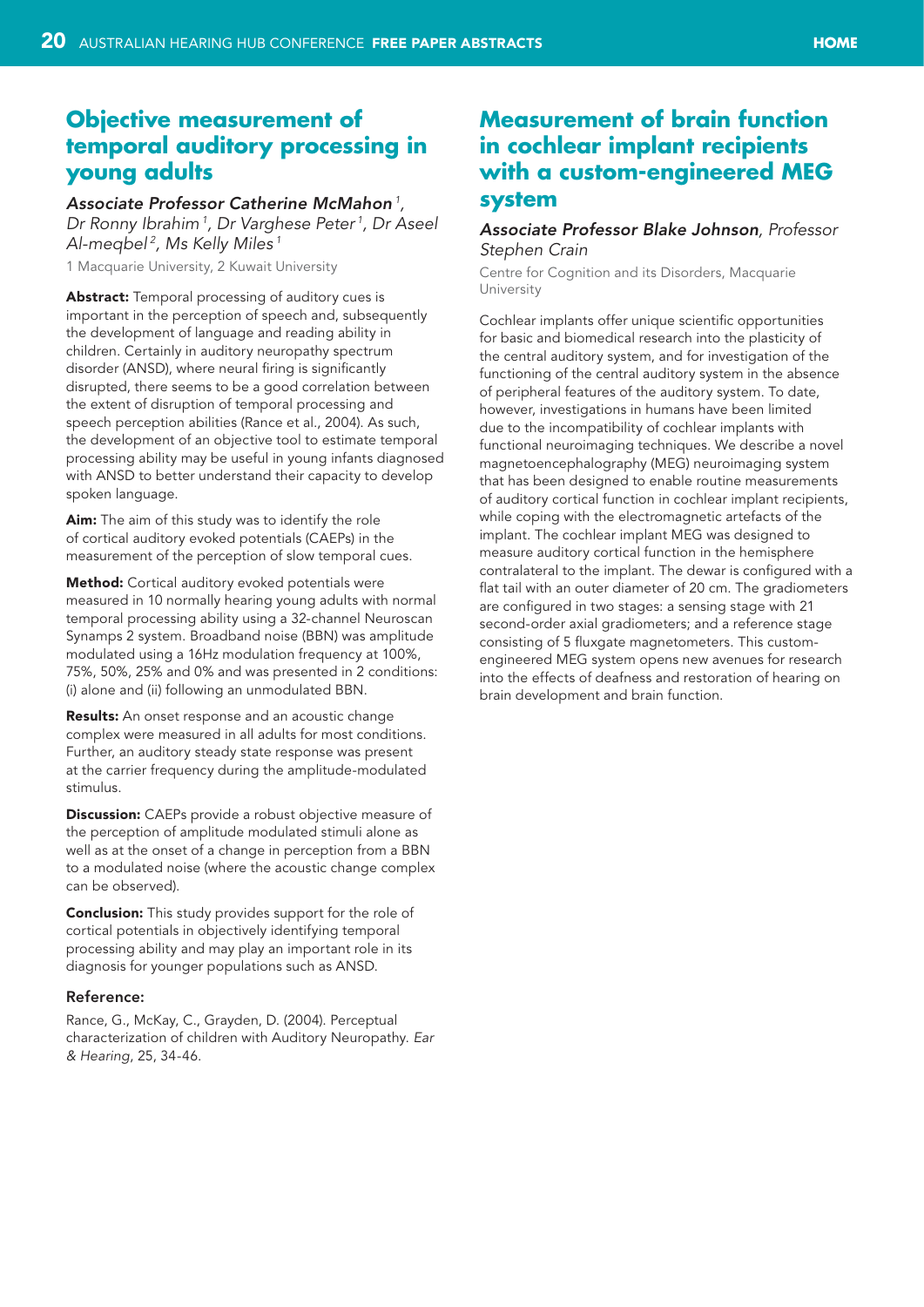#### **HOME**

# <span id="page-20-0"></span>**Deconvolution of magnetic Acoustic Change Complex (mACC) to rapid vowel-vowel transition in normal hearing adults**

*Fabrice Bardy <sup>1</sup> , Shu Hui Yau 2, Bram Van Dun 1, Harvey Dillon 1, Blake Johnson 2* 1 HEARing CRC/NAL, 2 Macquarie University

Naturally spoken speech contains rapid temporal and spectral changes. The overall aim of the project is to find a robust neural biomarker of auditory discrimination for rapidly changing auditory stimuli.

In this study, we investigate the magnetic acoustic change complex (mACC), an obligatory auditory cortical response to vowel-vowel transitions. These transitions consist of a pitch change for a semi-synthetic /i/ vowel (F0 transition) and a second formant transition perceived as a change from /u/ to /i/. The mACC responses to these transitions were recorded using two different stimulus onset asynchronies (SOA). The long SOA of 1500 ms was compared to a short SOA, jittered between 100 and 172 ms.

Using MEG, brain activity was recorded in 17 normal hearing adults. In the short SOA condition, the time length of an mACC response is longer than the time between stimulus onsets. This results in multiple overlapping mACCs. Using a newly developed deconvolution technique, the aim is to disentangle the overlapped responses and compare these responses to the mACC in the long SOA condition.

For the short SOA condition, the results show that it is feasible to disentangle three sorts of overlapping cortical responses. The three different overlaps consist of: (1) overlap of onset response with an mACC, (2) overlap of two mACCs and finally (3) overlap of an mACC with an offset response. The difference of response morphology for short and long transition times will be discussed.

To date, no study has used a deconvolution technique to investigate ACCs evoked by rapidly presented acoustic changes. Discovering new neural biomarkers of rapid speech discrimination is of great interest in auditory processing research.

## (P14) **Mismatch negativity vs acoustic change complex: a comparison of two objective auditory discrimination paradigms using MEG**

*Miss Shu Hui Yau 1, Mr Fabrice Bardy 2, Dr Jon Brock 1, Dr Blake Johnson 1*

1 Macquarie University, 2 National Acoustics Laboratories

Previous studies linking auditory processing disorders and language impairment have employed either Mismatch Negativity or Acoustic Change Complex paradigms, as tests of objective auditory discrimination, as both can be elicited without active participation of the subject. However, the Mismatch Negativity response may not be very reliable at the individual level. The aim of the study is to compare the efficiency of these two methods for future use in clinical populations and young children.

In this study, the magnetic Acoustic Change Complex (mACC) and mismatch field (MMF) responses from 15 normal hearing adults were recorded using Magnetoencephalography (MEG). Participants were played semi-synthesized speech sounds consisting of pitch (F0 shift) and vowel changes (F2, F3 shifts) while they watched a silent DVD, in both mACC and MMF paradigms. After MEG recording, they completed psycho-acoustic tasks that tap into auditory discrimination skills. The mACC response is an obligatory response obtained with each sound transition, while the MMF response is obtained after subtraction of the brain's response to standard sounds from its response to deviant sounds within an oddball paradigm. To compare efficiency of mACC against MMF, root mean square responses for the two paradigms are extracted. A source reconstruction model was also applied to compare the neural generators for mACC and MMF. Results will be discussed in terms of efficiency of mACC and MMF as objective measures of auditory discrimination.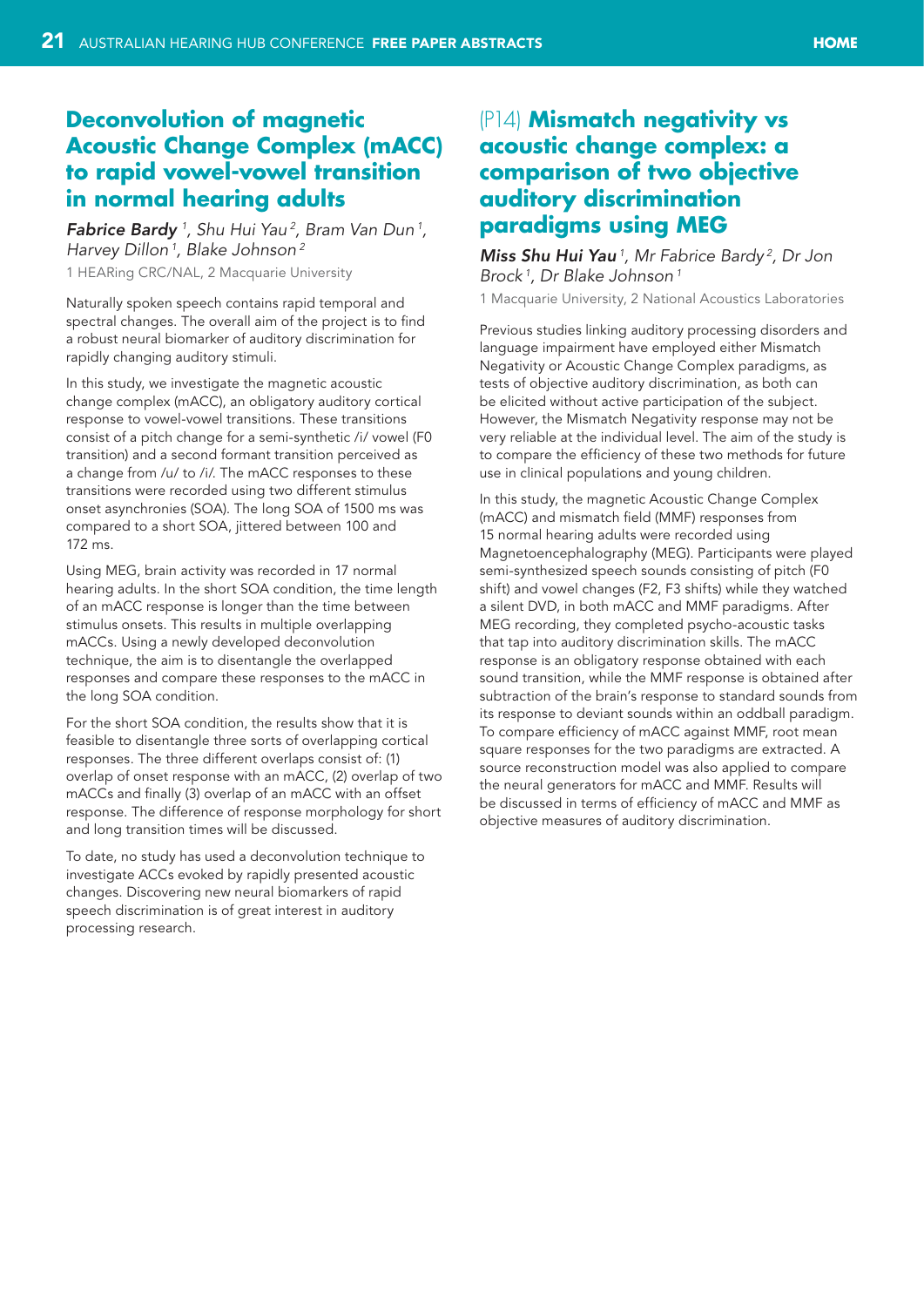## <span id="page-21-0"></span>**SESSION 6 (INTERVENTION)**

# **When paper & excel aren't enough: tracking every child's development in the interface of research and clinical practice**

## *Miss Aleisha Davis, Miss Alyshia Hansen, Mr Jim Hungerford*

The Shepherd Centre

The current challenge in pediatric hearing loss research is in identifying atypical areas of development in listening speech and language to correctly guide clinical intervention studies. Conversely, the challenge of early intervention providers is to ensure all children and families receive the most appropriate and timely services so optimal progress is made in the critical 'early' years.

This paper will examine how both these challenges have been addressed in a not-for-profit early intervention setting using the Child Development Information System 4 (CDIS 4). This innovative system supports the collection of information in a clinical setting on the acquisition of children's skills in the four domains;

- 1. Audition (phoneme, syllable, word and discourse level),
- 2. Language (vocabulary, mean length of utterance, morpheme, grammatical marker and question development),
- 3. Speech (infant vocal development, vowel and consonant acquisition, intelligibility at word and sentence levels and phonological processing skills), and
- 4. Cognition (pragmatics and theory of mind, play, concept and preliteracy skills, phonemic and phonological awareness).

Information will be presented on the first 6 months of use of this tool by clinicians for over 150 children in an early intervention program aged 0 to 6 years. Snapshot and longitudinal rate of progress data provide comparisons to normal development. The inbuilt flagging system indicates areas of concern to guide individual family intervention and key research areas. As the interface between research and clinical practice, this tool can assist in optimising outcomes for all children with hearing loss and become a critical piece in guiding prospective research directions.

## **How mothers speak to hearing impaired children: implications for rehabilitation**

#### *Dr Christa Lam-Cassettari <sup>1</sup> , Dr Christine Kitamura 1*

1 UWS, MARCS Institute

Aims: Delays in language acquisition for hearing impaired (HI) infants persist despite early identification and access to hearing prostheses. We examined potential constraints in the speech environment that could adversely influence language development by examining the acoustic properties of mothers' speech to HI and normal hearing (NH) infants.

Method: Firstly, a mother was recorded interacting with her HI and NH twin, and secondly, mother-infant interaction was recorded under conditions of simulated HI using a double-video set-up. Here, we manipulated (i) mothers' knowledge of whether they believed their infants could hear them or not, and (ii) the audibility of the speech signal available to the infant (full, partial, inaudible). A sheep, shoe and shark were used to elicit the corner vowels /i/, /u/ and /a/. Vowels were acoustically analysed for mean fundamental frequency (F0), F0 range, duration and formant frequencies (F1, F2), the latter to provide a measure of vowel hyperarticulation and typically exaggerated in speech to infants.

Results: There were no differences in F0 or duration in speech to NH or HI infants. Vowel hyperarticulation, however, was significantly less or completely absent in speech to HI infants (compared to speech to an adult). Moreover, under simulated HI conditions, there was no effect of whether mothers were aware or unaware of their infants being able to hear them.

**Discussion:** While vowel hyperarticulation is related to language development, it is sacrificed in speech to HI infants.

**Conclusion:** Our results raise implications for intervention strategies whereby parents may benefit from instruction to increase vowel hyperarticulation.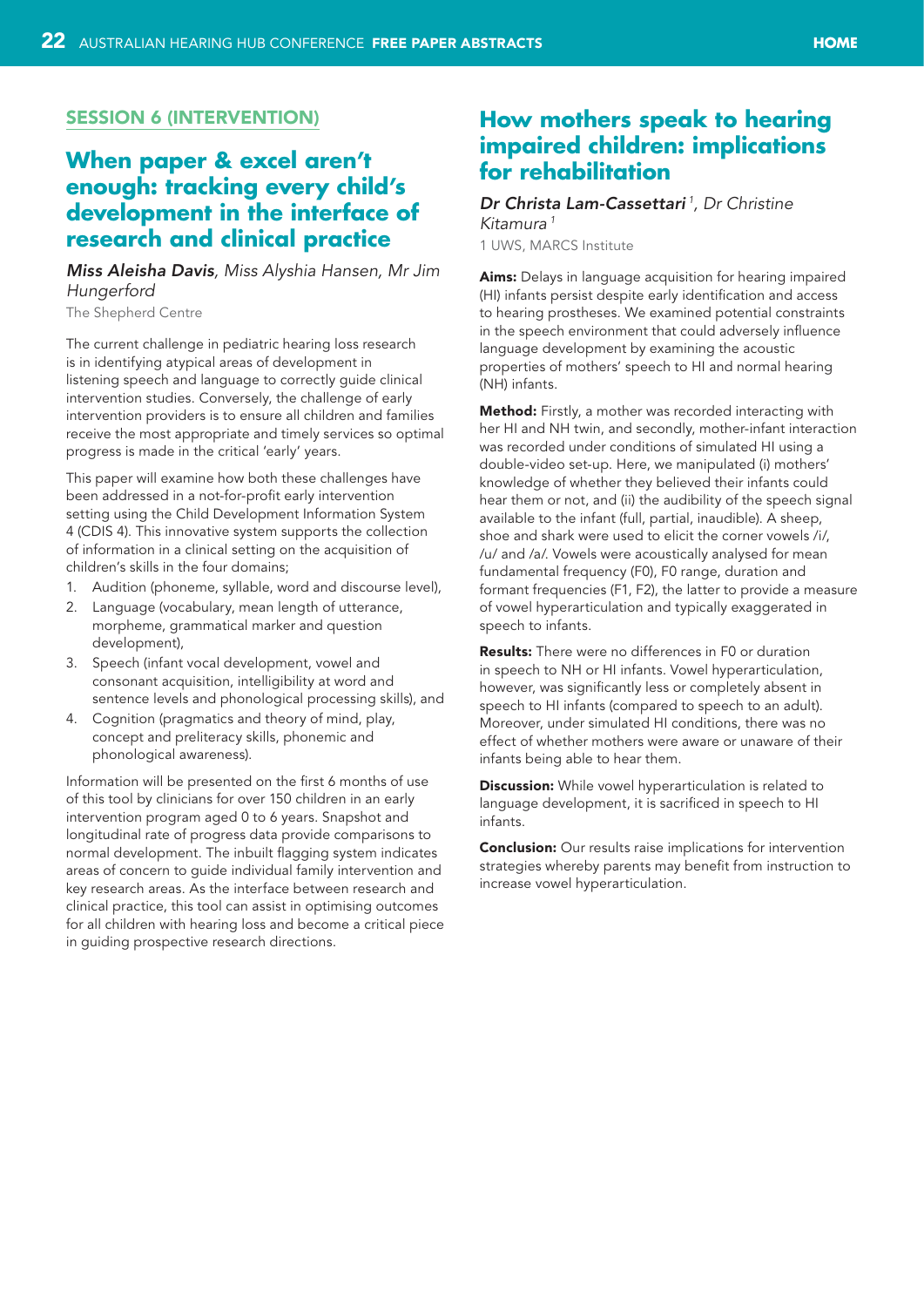# <span id="page-22-0"></span>**Bright start: transition to school program**

#### *Ms Rachael Ward, Ms Loretta Sassi*

Cora Barclay Centre

The Bright Start transition to school program was developed at the Cora Barclay Centre, SA , to enhance the transition to school for children who are deaf or hearing impaired.

Transition from pre-school to school can be a challenging time for all children and families. The early years of school can present challenges for all children; including new curriculum concepts, literacy and socialisation. For any child with a disability the challenges are potentially greater; a noisy classroom can be exhausting and can decrease access to learning for children with hearing loss. Starting school with confidence can help set the foundations for future school learning.

The Bright Start Transition to school program aims to develop children's:

- 1. school related vocabulary to build their confidence for following discussions and instructions at school
- 2. Theory of Mind and social-emotional skills
- 3. self help and self advocacy skills- particularly in relation to equipment management
- 4. ability to participate in small group learning environments
- 5. pre-reading skills and introduce some phonic sounds

The program is augmented by a Bright Start Transition to School document that helps families navigate their way towards schooling. In addition a Family Counsellor provides opportunities for families to gather with other parents to explore their feelings and experiences around their child's transition to school.

## **An evaluation of a communicative intervention programme for hearing caregivers and their deaf children in a developing context**

# *Dr Sharon Hurt, Isabelle Boisvert*

Sydney Cochlear Implant Centre

This study was conducted in Cape Town, South Africa and constituted a PhD thesis in Speech and Language Pathology.

Aim: The study evaluates the effectiveness of a 12-week group intervention programme in a developing context that involves hearing primary caregivers of young deaf signing children. The programme was designed to enhance dyadic communicative interaction and empower caregivers as effective change agents.

Method: The programme was developed specifically for caregiver-child dyads from low socio-economic backgrounds. Professionals from a range of disciplines, Deaf signing adults, and an English-isiXhosa interpreter were involved in programme development, implementation and evaluation. The sixteen caregiver-child dyads who participated in this study were referred to a diagnostic and habilitation centre (in a tertiary hospital) for children with a hearing loss. The subject group was its own control, constituting a quasi-experimental design. Comparisons of videotaped dyadic interactions during play and storytelling were analysed pre- and post- intervention. Analyses of post-intervention questionnaires and focus group interviews with the caregivers were also performed. A coding system was compiled to investigate communication and sign language parameters.

**Results:** Results indicated a positive change in the style of caregiver-child interaction post-intervention and it is believed that the programme resulted in empowerment of the caregivers.

**Conclusion:** The findings have numerous clinical and theoretical implications. In particular, within the developed context of Australia where the primary language is English, this study supports the need to consider tailoring intervention services for families of hearing-impaired children from socio-economically disadvantaged and non-English speaking backgrounds. The need to consider caregiver education level is also highlighted.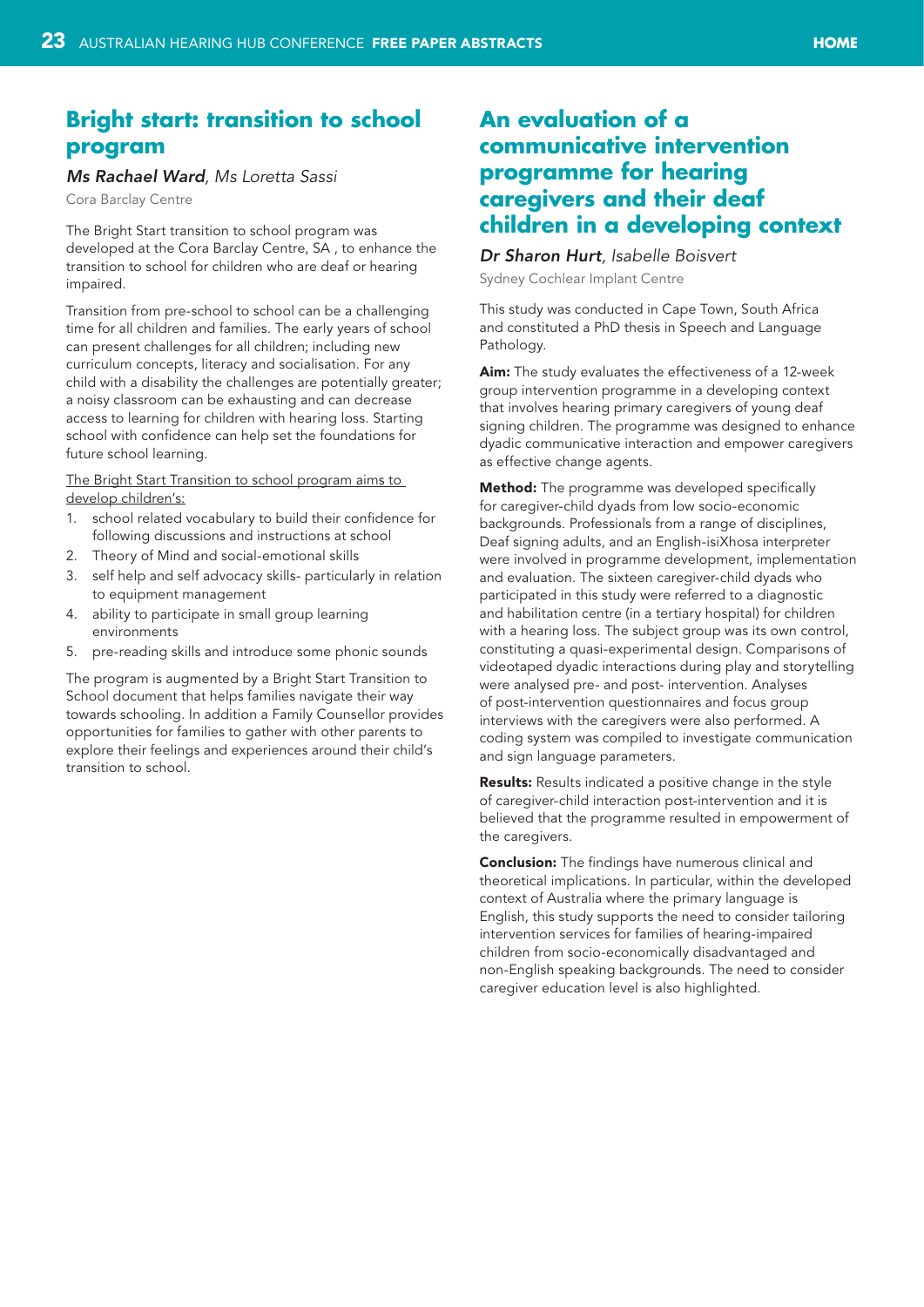# <span id="page-23-0"></span>**Harm minimization in approaches to language acquisition for deaf children: are we doing enough?**

## *Professor Trevor Johnston*

Macquarie University

Most children born deaf in Australia today have cochlear implants at an early age and this allows many of them to access sound and develop speech. We know that success with cochlear implants is variable and that we are still unable to reliably identify those factors that predict the best candidates and likely outcomes. We also know that children exposed to an accessible language in meaningful interactions acquire it effortlessly. It is, therefore, problematic that many families are still advised not to expose their implanted child to Auslan (Australian Sign Language) in the first instance. If, during the critical period for first language learning, these children do not acquire English, it is then also too late for Auslan. This deprives them of a linguistic safety-net and is thus unethical because it *is certain* to lead to linguistic deprivation in some children—a violation of the principle of harm minimization in any medically-based intervention. I argue that the speech-only-first advice should be unambiguously abandoned by cochlear implant teams. However, I concede that without a dedicated program scientific documentation and description of Auslan a policy clarification of this kind would be tokenistic. Linguistically robust resources for teachers and learners (including parents) are simply not yet available to underpin Auslan as a safety-net in any effective way and will not be until dedicated linguistic research is supported and undertaken. I conclude that on both these fronts—implant habilitation advice and practice, and sign language research—we are simply not doing enough, and in a balanced way, to ensure the best outcomes for implanted children. It is surely time to do so.

# **Reading the early warnings: lessons from tracking development in early intervention**

*Miss Tracy Hopkins, Miss Aleisha Davis, Miss Yetta Abrahams, Ms Donna Sperandio* The Shepherd Centre

Although outcomes are continuing to show that children with all levels of hearing loss can develop speech and language skills equivalent to hearing peers with early diagnosis, optimal technology and early intervention, we know this is not possible for all children yet minimal evidence exists as to why.

Aim: To examine the speech and language development paths of children with hearing loss in an early intervention program to identify early flags and indicators for later outcomes.

Method: A retrospective review was conducted of the speech and language results of all the 91 children who graduated from The Shepherd Centre program from 2009 – 2012. Results at 6, 12 and 24 months post device fitting and chronological ages 3, 4 and 5 years, in association with demographic, audiological and therapy data were reviewed and progress tracked.

Results: Early indication of outcomes at 5 years were found to typically show by 3 years of age and development paths at this stage continued to follow established trajectories.

**Discussion:** Red flags for poor outcomes include drops in standard scores out of the average range, not keeping up with 12 months progress in 12 months, ongoing concerns for device use and management and ongoing middle ear involvement. Interdisciplinary teams within services need to address these early flags with families.

**Conclusion:** Research into children's progress through the early years of intervention will provide clinicians and families with valuable evidence and information to guide informed early choices about appropriate communication mode and services for every child.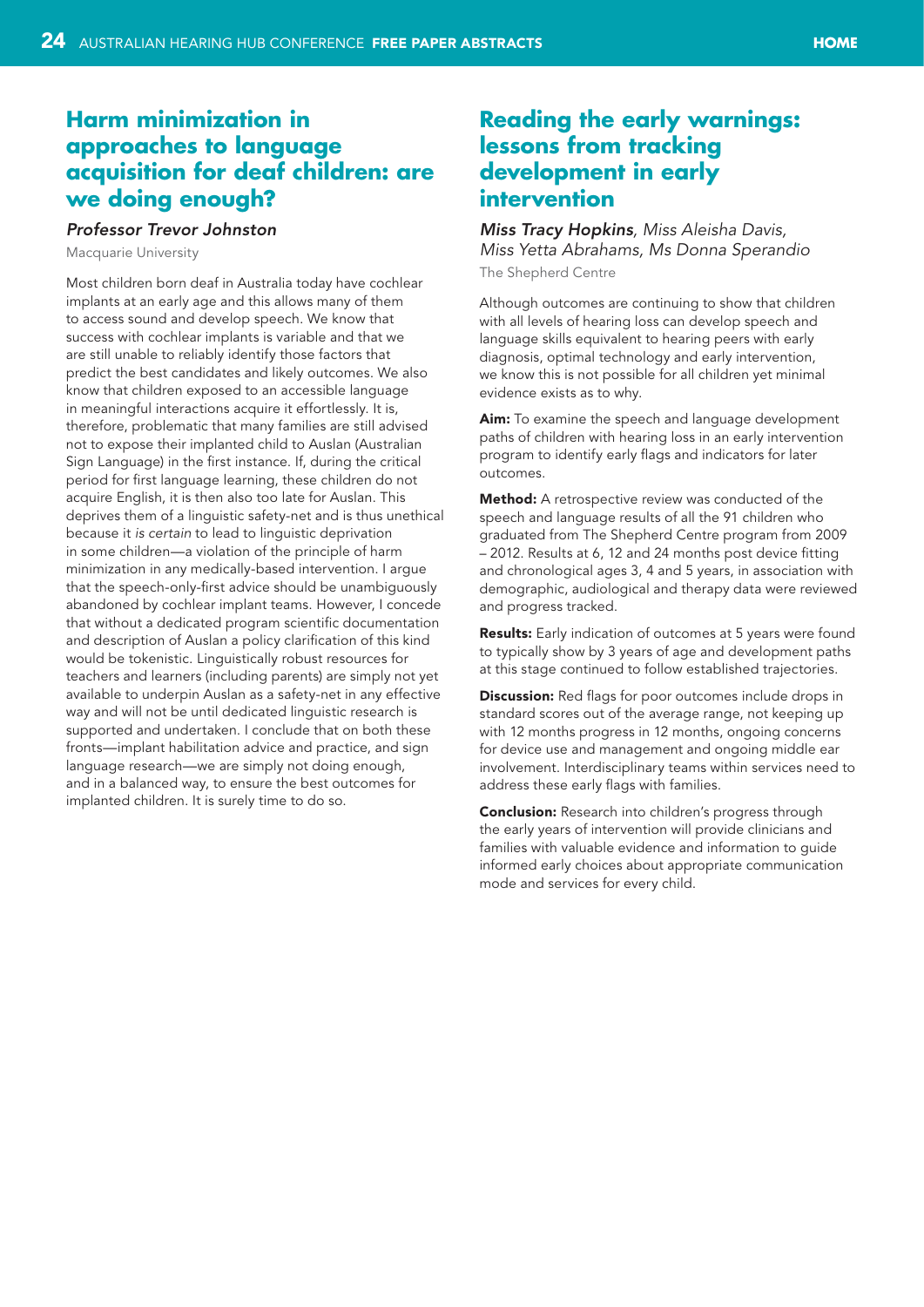## <span id="page-24-0"></span>**Thursday 18 April 2013**

#### Session 8 (Cognition/social)

# **I thought you knew that! Theory of mind in children with hearing loss at 5 years**

## *Miss Aleisha Davis, Ms Donna Sperandio, Ms Kristin Bayley, Mrs Tracy Hopkins*

The Shepherd Centre

As the Listening and Spoken language outcomes rise for children with hearing loss, more children are leaving early intervention programs with age appropriate speech, language and vocabulary as measured on standardised assessments. However, there is growing thought that a number of these children leave with underlying social and emotional difficulties which are not captured adequately by such assessments, which have a profound impact on their ongoing peer interactions.

Aim: To assess the Theory of Mind Skills for children with hearing loss at 5 years of age and compare these to their listening, speech and language skills.

Method: All children graduating from The Shepherd Centre's early intervention program in 2012 were assessed extensively to establish their development in Theory of Mind (n= 33). Both established milestone tasks and a behavioural checklist were used.

Results: 10 of the 33 children were unable to complete the assessments due to under developed language and attention skills. More than 80% of the remaining children were unable to complete the assessment to the level expected of a typical hearing child.

**Discussion:** Implications of poor development of Theory of Mind needs to be explored with specific reference to children with hearing loss and possible mechanisms which may contribute to delayed development such as overhearing, lack of sufficient tonal access, and impact of diagnosis and intervention styles.

**Conclusion:** Evidence of delayed development of theory of mind in children with hearing loss provides valuable information for clinicians and guides future research in looking beyond traditional outcome measures.

## **Language outcomes great! But what about social competency?**

## *Mrs Jackie Brown, Ms Jessica Balfour-Ogilvy, Ms Emma Rushbrooke*

Hear and Say

Hear and Say strives to stay relevant to the needs of the ever changing, growing and maturing demographics of the children and young adults under its care. Age-appropriate speech and language outcomes and exceptional use of hearing technology are not the only outcomes desired for a young person with hearing loss in order to achieve their full potential in today's world. Social competency and a feeling of self-worth are highly desirable and present challenges for many young people.

In response to a perceived need, Hear and Say has developed a comprehensive Social Skills Program for children/young adults with a hearing loss, from birth through to adolescence. In this presentation we will outline the six defined programs (LEAP, LAUNCH PAD, ROCKET, COMET, STAR and CICS) that aim to provide a safe environment for young people with hearing loss to explore and share feelings and emotions, increase peer support, develop clear and effective communication skills, venture to challenge themselves and develop teamwork and trust.

Examples of sessions and video footage will demonstrate aspects of the programs. Surveys, both oral and written, were administered pre and post participation in the programs. Data from these surveys will be presented to validate the need for, and demonstrate the benefit of, dedicated social skills programs across a range of age groups.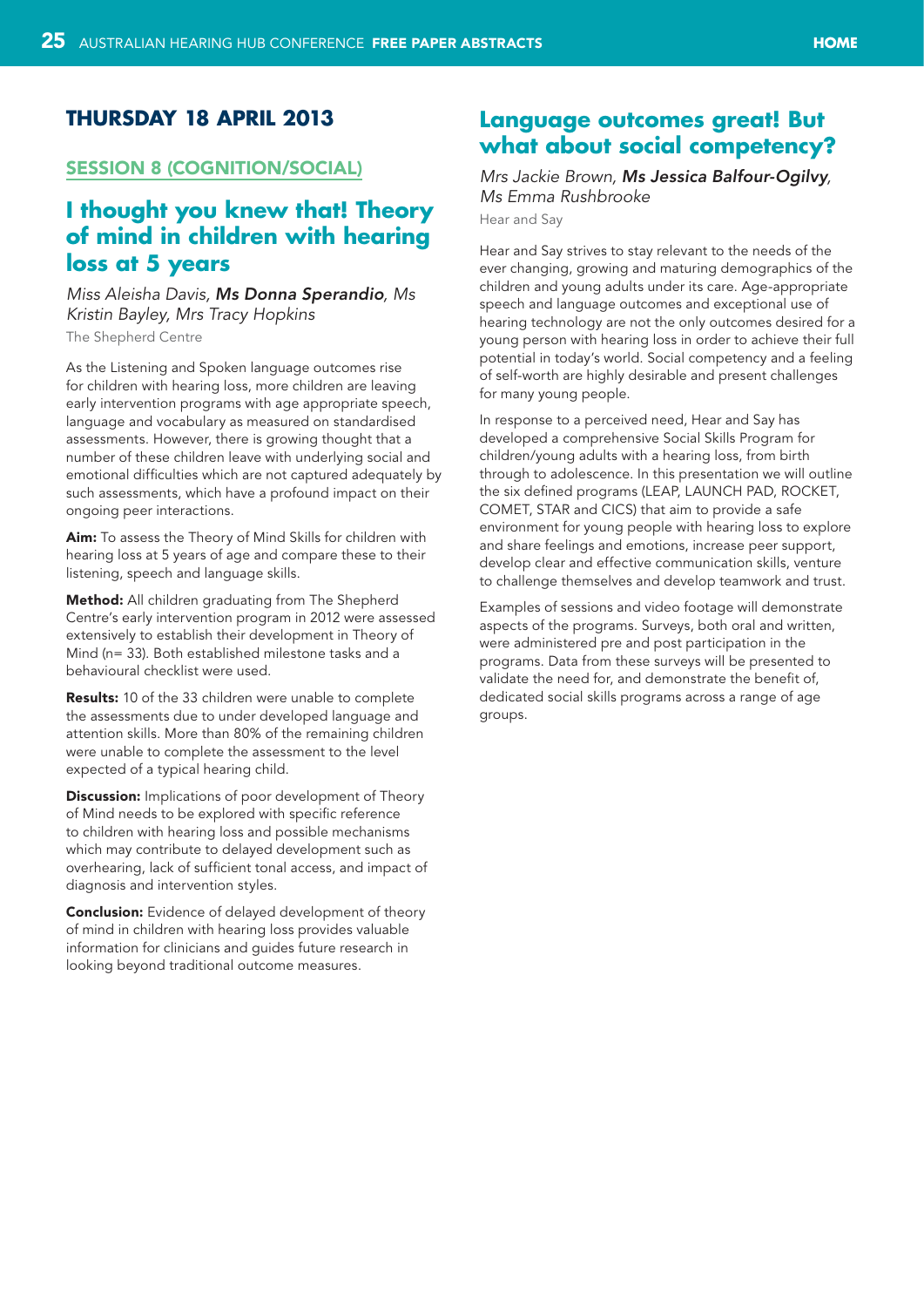# <span id="page-25-0"></span>**The impact of speech and language on social inclusion for young children with hearing loss: a model for evaluation**

*Dr Gabriella Constantinescu 1,2, Ms Aleisha Davis 1,3, Associate Professor Dimity Dornan 1,2, Dr Rebecca Taylor 4, Dr Anthony Hogan 4*

1 First Voice, 2 Hear and Say, 3 The Shepherd Centre, 4 Australian National University

Social inclusion refers to the child's connectedness in their social setting which goes beyond their physical presence in the environment. The area of social inclusion continues to be of interest to professionals and parents of children with hearing loss as it is seen as an important outcome of early intervention. Recent studies have suggested that for children with hearing loss, inclusion may be influenced by the child's communication mode and speech and language skills, where greater exposure to spoken language and good communication skills have been associated with better social inclusion. To date however, the limited studies conducted in this area have included varying definitions and measures of social inclusion. Consequently, it is difficult to generalise findings, and at a clinical level, to look at the impact of early intervention on social inclusion for children with hearing loss. This presentation will describe a new model for defining and evaluating social inclusion in relation to speech and language outcomes for this population and in comparison to outcomes for children with normal hearing. The model uses five faces to conceptualise social inclusion. Preliminary findings from the First Voice national research project utilising this model will also be discussed, as well as the use of a comprehensive questionnaire to capture this information. The research currently includes 180 children with hearing loss aged 4-6 years. It is anticipated that this new model will further contribute to the provision of evidence-based service delivery for children with hearing loss in Australia and internationally.

# **Reducing the cognitive load for cochlear implant children by reducing listening effort in complex noisy environments**

## *Dr Karyn Galvin, Ms Kathryn Hughes, Ms Jennifer Holland* The University of Melbourne

Background: An individual's cognitive resources are finite. When more effort is expended on speech understanding, fewer resources remain for other tasks. Investigating listening effort is important to maximizing classroom learning and participation.

Aims: To develop an objective test of listening effort in a complex noisy environment, and to determine if listening effort was reduced with bilateral versus unilateral cochlear implants.

## Study 1

Method: A dual-task paradigm was used, with performance on an easier secondary task indicative of effort expended on a primary task. The primary task was CNC words presented via an 8-loudspeaker array. The presenting loudspeaker was randomly selected; noise was presented from the remaining loudspeakers. The secondary task was closed-set shape matching. Eight bilaterally implanted adolescents participated.

Results: The change in response time on shape matching when CNC words were also presented was significantly less in the bilateral condition for the group and three individuals.

#### Study 2

Method: To increase the sensitivity of the test, a language-based secondary task was developed in which pictures were matched to categories. The revised test was trialed with 42 normal-hearing children, adolescents and adults.

Results: The change in response time on the picturecategorization task when CNC words were also presented was similar for adults and adolescents, but significantly greater for children. CNC scores were similar across the single-task and dual-task conditions for all ages.

Conclusions: Bilateral implants reduce listening effort for some individuals. The revised test is suitable down to 9 years. Children demonstrated greater listening effort than adolescents or adults.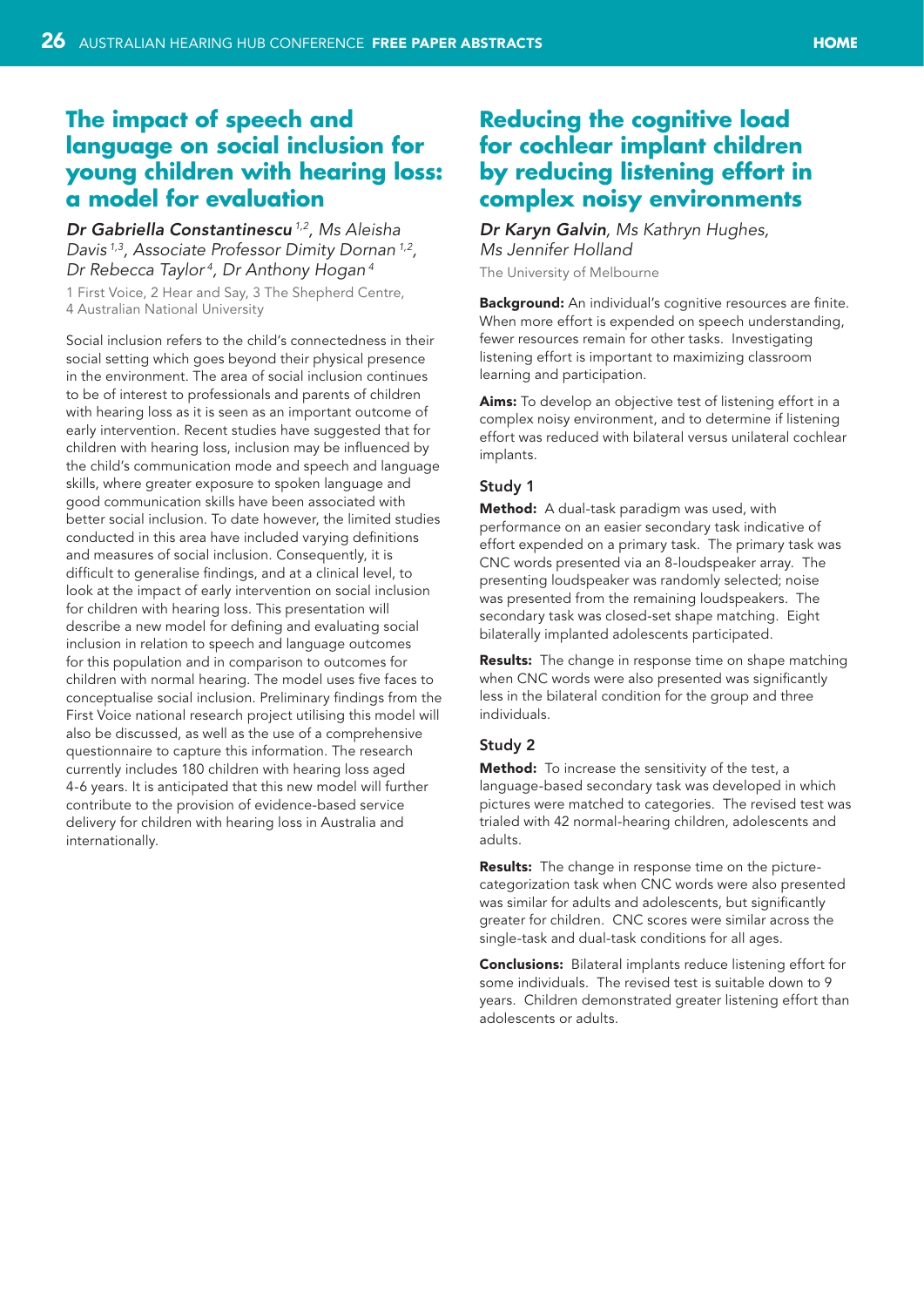# <span id="page-26-0"></span>**Using video-feedback interventions to enhance psychosocial outcomes in prelingual hearing impaired children**

*Dr Christa Lam-Cassettari, Dr Meghana Wadnerkar, Dr Deborah James* NIHR Nottingham Hearing Biomedical Research Unit

Aims: Hearing loss has been shown to adversely affect psychosocial outcomes in childhood. However, an evidence base for early intervention strategies that enhance psychosocial outcomes in contemporary populations of children with pre-lingual hearing loss is lacking. We tested the effect of a family centred video-feedback intervention in optimising child outcomes in hearing families with a prelingual hearing-impaired child.

Method: Parent-child dyads were recorded in spontaneous free play interactions at multiple pre- and post-intervention baselines. All families received three sessions of an accredited video-feedback intervention in their own home by an accredited guider. The psychosocial outcomes of parent and child were assessed using the Emotional Availability scales.

Results: Post-intervention assessment showed an increase in four dimensions of the Emotional Availability scales, namely parental sensitivity and structuring, and child responsiveness and involvement.

**Discussion:** Our results raise implications regarding the type of intervention strategies used with hearing-impaired children and support the use of family centred videofeedback interventions to promote optimal development.

**Conclusion:** Early parent-child communication can be enhanced with a video-feedback intervention. Future studies should place greater emphasis on the evaluation of psychosocial outcomes in the pre-lingual period.

## Session 9 (Hearing and **HEARING AIDS)**

# **Effect of frequency compression on speech perception of hearing impaired children**

*Dr Vicky Zhang 1,2, D. Teresa Ching 1,2, Ms Sanna Hou 1,2, Ms Patricia Van Buynder 1,2, Ms Lauren Burns 1,2, Mr Chris Flynn 1, Ms Karen McGhie 1, Ms Angela Wong 1,2*

1 National Acoustic Laboratories, 2 HEARing CRC

The aim of this study is to evaluate whether frequency compression (FC) hearing aids increased the speech perception performance in noise for hearing impaired children. Seventy-two children (37 fitted with FC hearing aids, 35 fitted with conventional hearing aids) were assessed at 5yrs of age (SD 0.75yrs). The average air conduction hearing threshold across four frequencies (4FA, 0.5, 1, 2, and 4 kHz) in the better ear was  $56 \pm 23$ dB HL for FC group and  $56 \pm 21$  dB HL for conventional amplification (CA) group. Speech reception thresholds (SRTs) for 50% correct identification were measured with speech presented from 0 degrees azimuth, and competing babble from either 0 degrees or +/-90 degrees azimuth. Spatial release from masking (SRM) was defined as the difference between SRTs measured with co-located speech and babble and SRTs measured with spatially separated speech and babble. When speech and babble originated from the frontal source  $(S_{\alpha}N_{\alpha}$  condition), children who used FC were slightly better than those who used conventional amplification. The signal-to-noise ratio (SNR) for 50% correct was 4.7 dB for the FC group and 5.3 dB for the CA group. When babble was spatially separated from target speech ( $S_{0}N_{90}$  condition), the SNR of the FC group was 3.0 dB and that of the CA group was 2.6 dB. In both listening conditions, the difference between groups was not significant (*p* > 0.05). There were no significant differences in spatial masking release between groups (*p* > 0.05).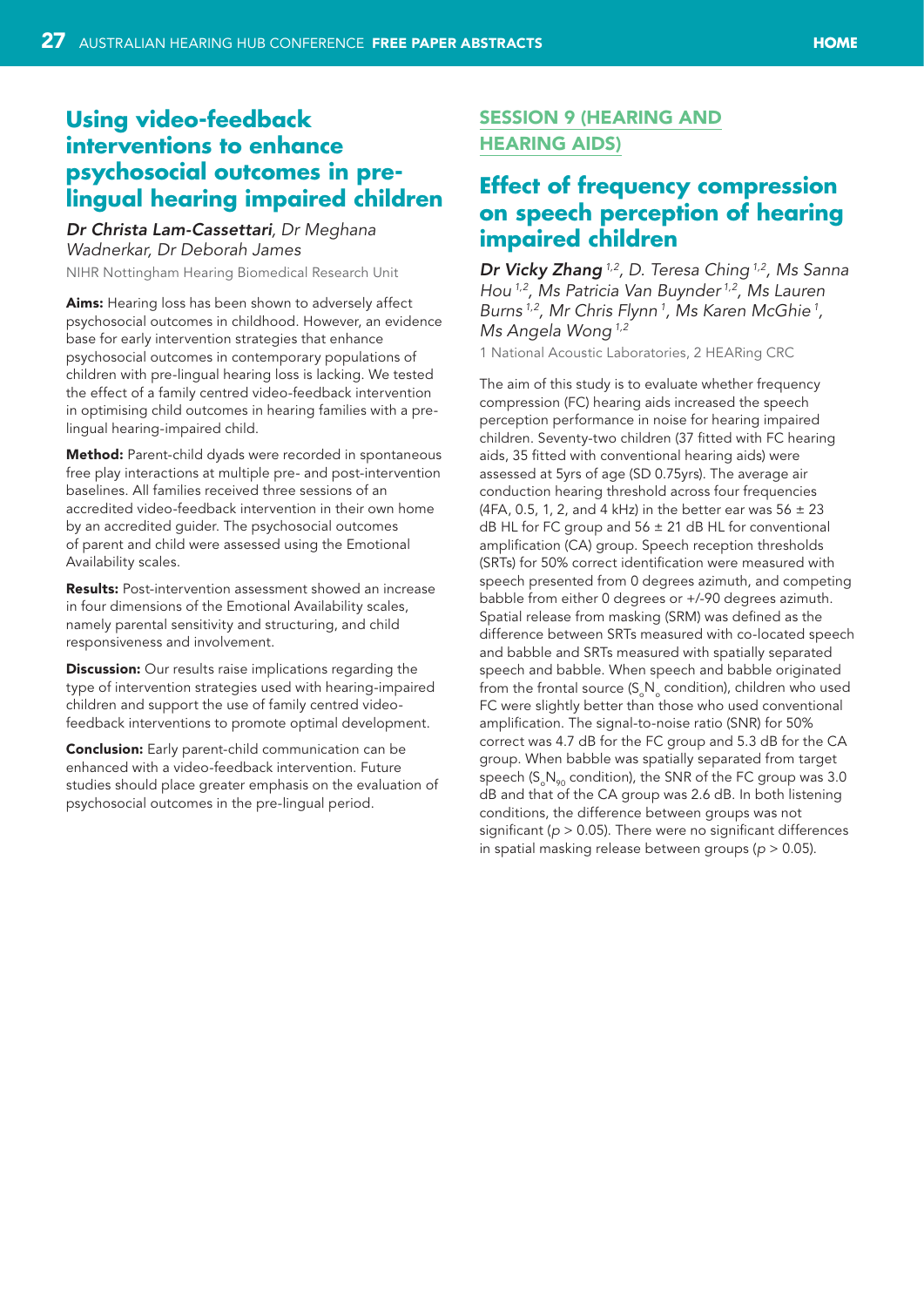# <span id="page-27-0"></span>**One size does not fit all. Expanding the application of implantable hearing technologies**

## *Mrs Jackie Brown, Mrs Jane McGovern, Ms Emma Rushbrooke*

Hear and Say

Finding the best possible amplification to meet the individual needs of young children with hearing loss is a complex process. The technological solutions now available, such as middle ear implants, hybrid implants and a wide variety of cochlear implants, combined with changes in candidacy criteria, have facilitated rapid growth in amplification options. At Hear and Say, ear adecisions regarding the fitting of optimal hearing devices require a multi-disciplinary team effort, primarily involving the highly skilled Audiology and Auditory-Verbal Therapy teams.

In this presentation, these two specialised disciplines will discuss their roles in achieving best possible outcomes for the children under their care. A number of cases will be presented, including those with Auditory Neuropathy Spectrum Disorder, steeply sloping hearing loss, moderately severe hearing loss and conductive hearing loss. The presentation's content will look at each available technology, candidacy and outcomes in a broad manner which presents the most current and applicable research. Cases will also be used to reinforce the application of the information to daily practice.

Video footage will provide some examples of both Audiology and Auditory-Verbal Therapy practice at Hear and Say. Information regarding results from pre-implant audiological and speech and language assessments will then lead to discussion of possible implantable hearing technologies that could be offered and indications for candidacy. Each case will present the final decision re candidacy and device fitting and conclude with postoperative and on-going audiological and Auditory-Verbal Therapy management, highlighting the importance of this team approach, both pre and post implantation, on maximising outcomes.

# **Evaluation of speech recognition of hearing impaired users using a personal digital adaptive radio frequency system**

#### *Mrs Angela Pelosi 1, Mr Jace Wolfe 2, Dr Linda M. Thibodeau 3*

1 Phonak AG, 2 Hearts for Hearing Foundation, Oklahoma City, OK, 3 University of Texas at Dallas, Callier Center for Communication Disorders

Permission has not been granted to publish this abstract.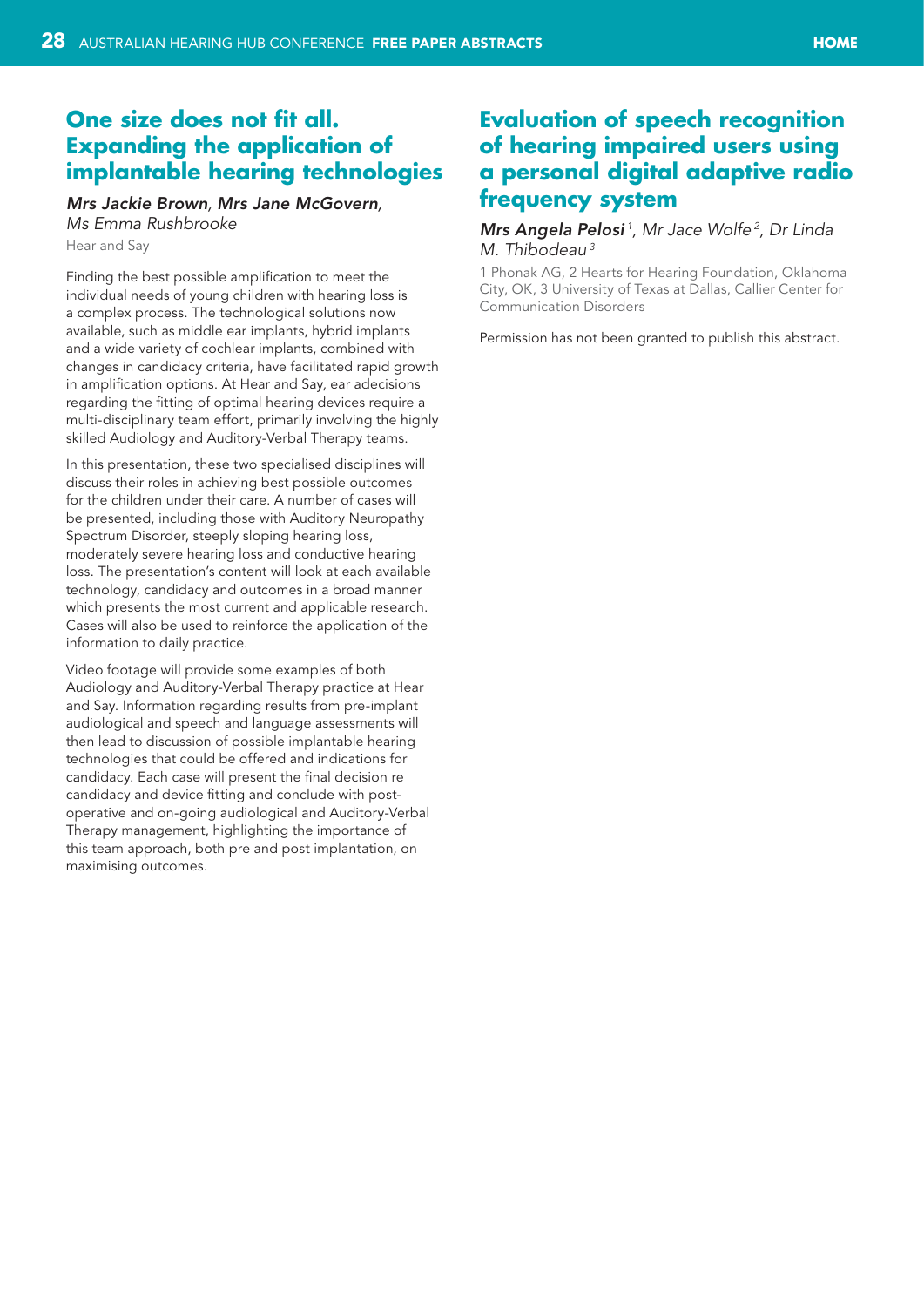## <span id="page-28-0"></span>**Wireless technology – improving signal-to-noise ratio for children in challenging situations**

#### *MA Astrid Haastrup 1, MA Charlotte Thunberg Jespersen<sup>1</sup>*

GN ReSound AS

Children learning language require better SNR than adults who are language proficient, and hearing-impaired children require significantly higher SNRs than their normal-hearing aged peers for equivalent speech recognition performance (Bradley & Sato, 2008; Neuman & Hochberg, 2010). Hearing Instruments alone cannot provide optimum SNRs for speech understanding in all difficult listening situations.

Wireless transmission of audio is a technology that can be used to overcome the negative effect of distance, reverberation and noise. This technology is almost universally recommended for use with school-aged and older children, but is less commonly used with younger children and infants. Though, the benefit of wireless transmission of sound to children's hearing instruments gives them the most favorable signal possible (Mulla, 2011; Thibodeau, 2008), which is desirable regardless of age.

This presentation will describe a proprietary 2.4 GHz digital wireless technology and how it is used to send a signal e.g. speech (mothers voice, teachers instructions) and music directly from an external microphone into the hearing instruments without transmitters or intermediary devices. It will also describe how the audio plug in can be used in educational settings to send signals from iPods/TVs or other audio signals directly to the hearing instrument.

It is important to verify that the device is functioning according to pre-determined targets especially when fitting wireless technology to children who may not be able to provide subjective feedback. The presentation will also focus on fitting of hearing instruments and external microphone together with verification towards standard verification guidelines (ASHA, 2002; AAA, 2011).

# (P15) **All the advantages of FM without the FM – verifying integrated 2.4GHz technology using aurical hit**

## *MA Astrid Haastrup 1, MA Charlotte Thunberg Jespersen<sup>1</sup>*

1 GN ReSound

To ensure proper functional status of hearing assistive technology, verification guidelines for FM systems have been published (ASHA, 2002; AAA, 2011). These guide lines include a protocol for measuring transparency, SNR advantage and maximum output of the FM system. The verification process is especially important when fitting hearing assistive technology for pediatric patients, as children may not be able to give any subjective feedback regarding the performance and SNR benefits provided by the wireless system. These procedures can also be applied to hearing instruments with integrated wireless 2.4GHz technology combined with an external mini microphone. In this case the hearing instruments themselves act as the FM receivers.

The Mini Microphone is a 2.4 GHz wireless accessory which combined with wireless hearing instruments provide signalto-noise ratio (SNR) advantages comparable with traditional FM systems without the need for additional hardware worn at ear level, as the receiver is integrated in the hearing instrument.

This presentation will describe the Mini Microphone, its usability and the benefits it provide. Hearing instrument and Mini Microphone fitting with focus on verification using the guide lines used with FM systems will also be described.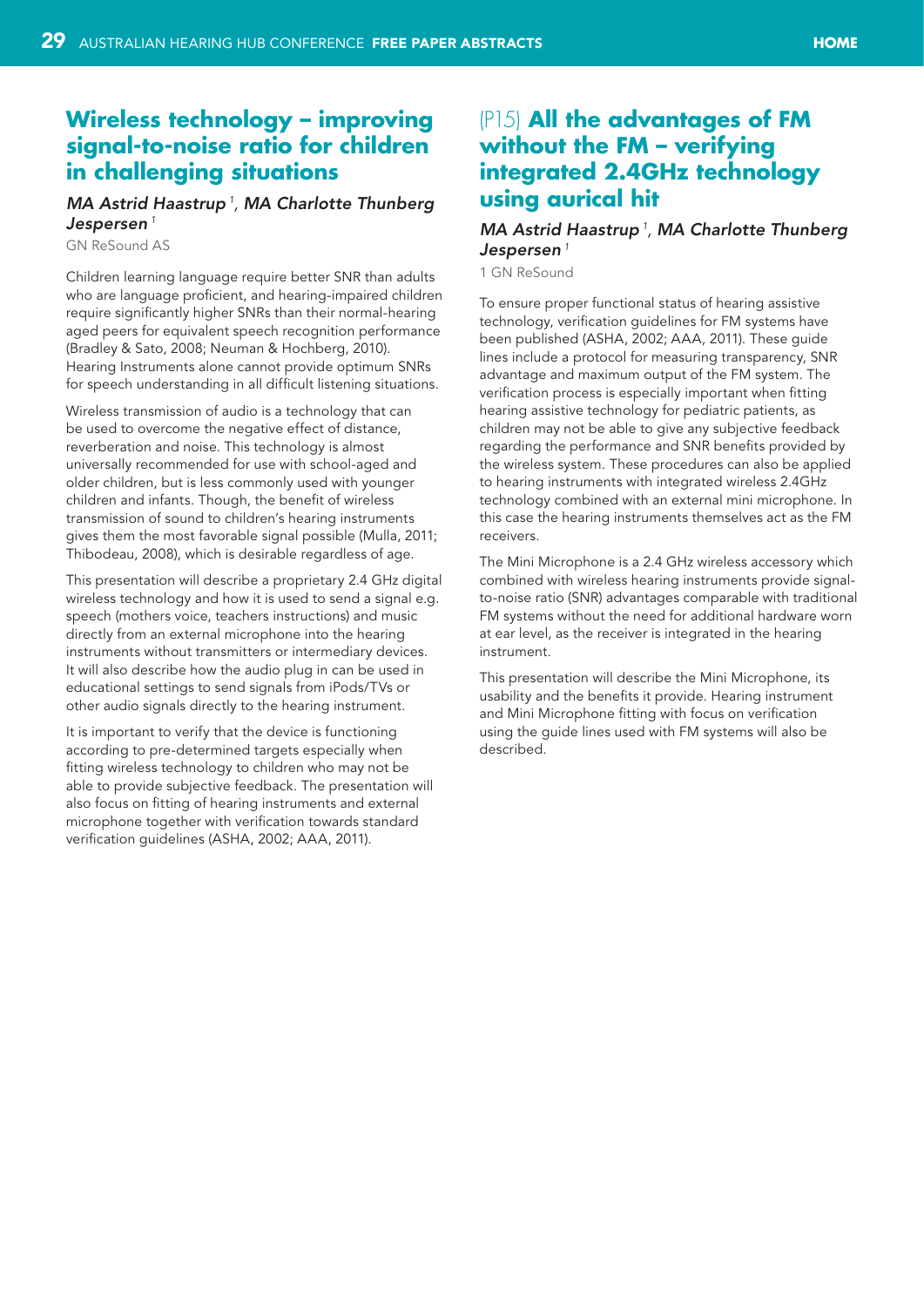## <span id="page-29-0"></span>(P16) **Modelling the cochlear amplifier**

*Professor Jonathan Tapson 1, Professor Andre van Schaik 1, Dr Tara Julia Hamilton 1*

1 The MARCS Institute, University of Western Sydney

The cochlear amplifier appears to play a critical role in the dynamic response of the mammalian auditory system. Current hypotheses suggest that it operates by electromechanical transduction at the outer hair cells. We have modelled the hypothesised OHC action and dynamics in software, in electroacoustic amplifiers, and in aVLSI silicon cochleae. These models suggest that dynamics approximating a Hopf bifurcation are possible, and are perhaps critical in explaining the high dynamic range and compressive nonlinearities observed in mammalian cochleae.

## (P17) **A hybrid computational model of the auditory periphery**

#### *Mr James Wright, Mr Ram Kuber Singh, Professor Andre van Schaik*

The MARCS Institute, University of Western Sydney

The HybridMAP is an implementation of the Meddis computational model of the auditory periphery. Based on the MATLAB Auditory Periphery (MAP1\_14) and the Realtime Auditory Periphery (RTAP) – a C/C++ implementation of MAP1 14 for the Windows OS, the HybridMAP implements the components of the auditory periphery from the outer ear through to the auditory nerve as compiled C++ code, in a modular cascade of filters architecture. The external interfaces to the modules are instrumented with the MATLAB MEX framework, which allows compiled code to be dynamically loaded by MATLAB during the execution of a script. This affords a substantial improvement in the speed of execution, while retaining the flexible environment of MATLAB for extension and experimentation. A modified MATLAB implementation of the MAP1\_14 model allows the experimenter to select which components of the auditory periphery to execute using precompiled modules, and offers the opportunity for modular execution of a hybrid of compiled code and MATLAB scripting. The compiled code modules can also be executed in a purely C++ harness enabling the execution of the model in real time.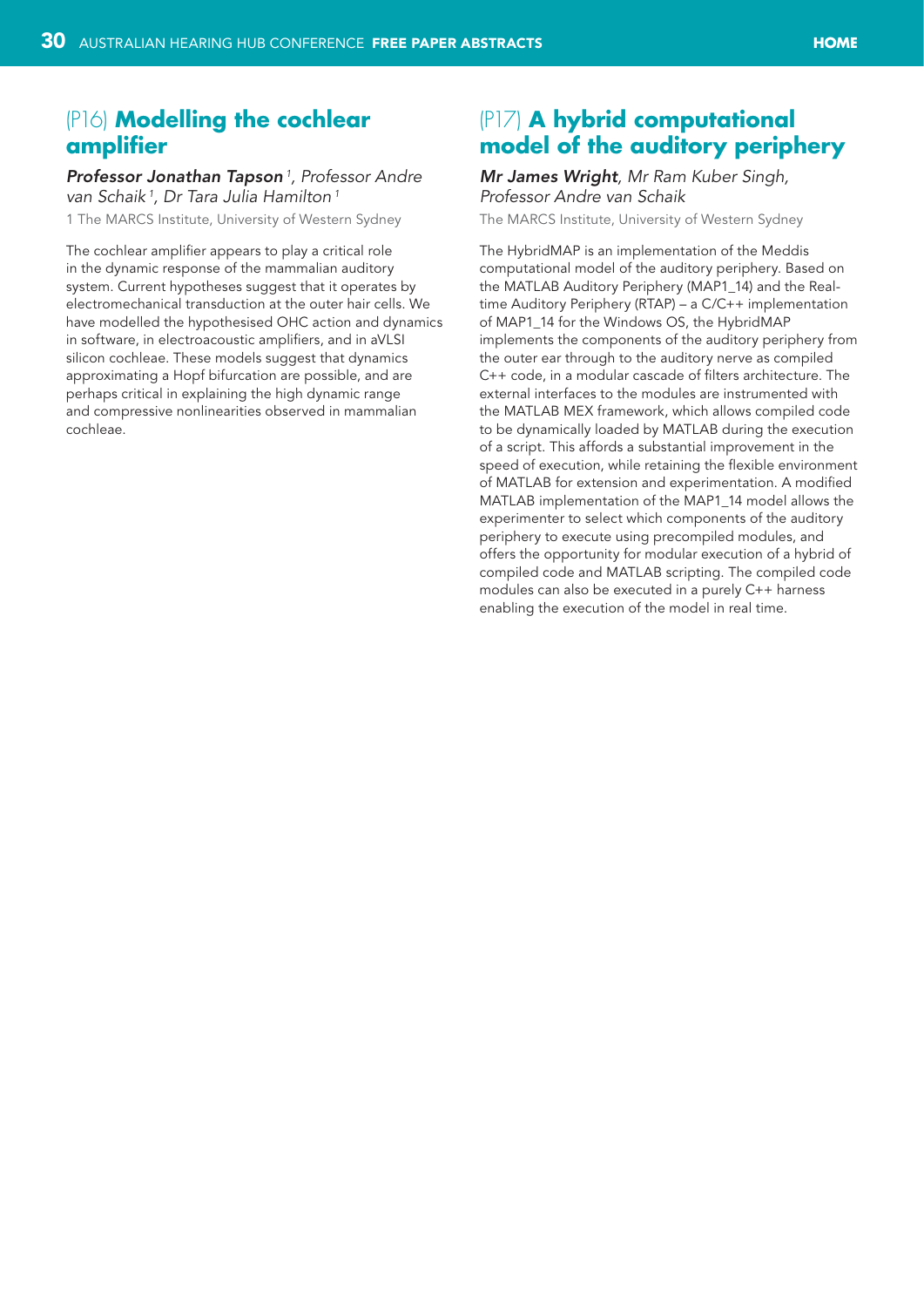# <span id="page-30-0"></span>(P18) **Modelling outer hair cells and understanding their role in hearing**

*Dr Tara Hamilton 1, Professor Jonathan Tapson 1, Professor Andre van Schaik 1*

1 The MARCS Institute, University of Western Sydney

In this presentation we present a model and hypothesis of the role of the outer hair cells (OHCs) in the cochlea. The OHCs have long been thought of as being responsible for the active behaviour of the cochlea and in this paper we hypothesise the mechanism by which this may be achieved. The model was developed with the assistance of a hardware cochlea model that includes the cochlea's nonlinear and active characteristics. The hardware cochlea model allows us to change the parameters of the model in real time, giving us the ability to understand how individual parameter changes can affect the performance of the entire cochlea. The cochlea model we used discretises the basilar membrane (BM) into individual resonators where each resonator has a best frequency that decreases logarithmically from the base to the apex. Our results show that the tuning of each of these resonators affects the selectivity and gain of adjacent resonators. By studying the innervation of afferent and efferent nerve fibres that connect from the OHCs in the cochlea to the brain and vice versa, we can see that the nerve fibre innervation matches the pattern of tuning required to change the gain and selectivity of individual sections of the BM, and hence conclude that the OHCs must be involved with tuning the BM response.

## SESSION 10 (LITERACY)

# **Family reading habits, language and reading development in school-aged children with early cochlear implants**

*Dr Julia Sarant <sup>1</sup> , Ms Sharyn Bant 1, Ms Jennifer Holland 1, Ms Lisa Bennet 1, Ms Philippa Garrard 1, Dr Peter Busby 2*

1 The University of Melbourne, 2 Cochlear Ltd

Aims: This study examined the family reading environments and language and reading development of school-aged children with early cochlear implants (CIs) in order to document outcomes and identify predictive factors of success.

Method: 35 eight-year-old children implanted by age 3.5 years participated. Reading ability was assessed using the Wechsler Individual Academic Achievement Test, and language development was assessed using both this test and the Clinical Evaluation of Language Fundamentals. Relationships between language and reading outcomes, family reading habits and other factors affecting outcomes were examined using Pearson correlation coefficients and multiple linear regression analysis.

Results: 63% of children had age-appropriate or better overall reading ability, and 63-65%% of children had ageappropriate or better spoken language outcomes on the CELF and WIAT-II respectively. The degree of parental involvement in children's education, child IQ, family history of reading difficulties, children's average weekly screen time, and the amount of time children spent reading each week were significantly correlated with reading outcomes. Language outcomes were also correlated with these factors, and also with the age at which children started reading and with family history of speech/language difficulties.

**Discussion:** Language and reading outcomes for this group of children are similar to those reported for other children with reasonably early implantation over the last decade. Parental input continues to be the prime factor affecting language and reading outcomes.

**Conclusion:** These children are part of an ongoing larger study of broader outcomes for children with CIs. We will continue to examine these outcomes in the future.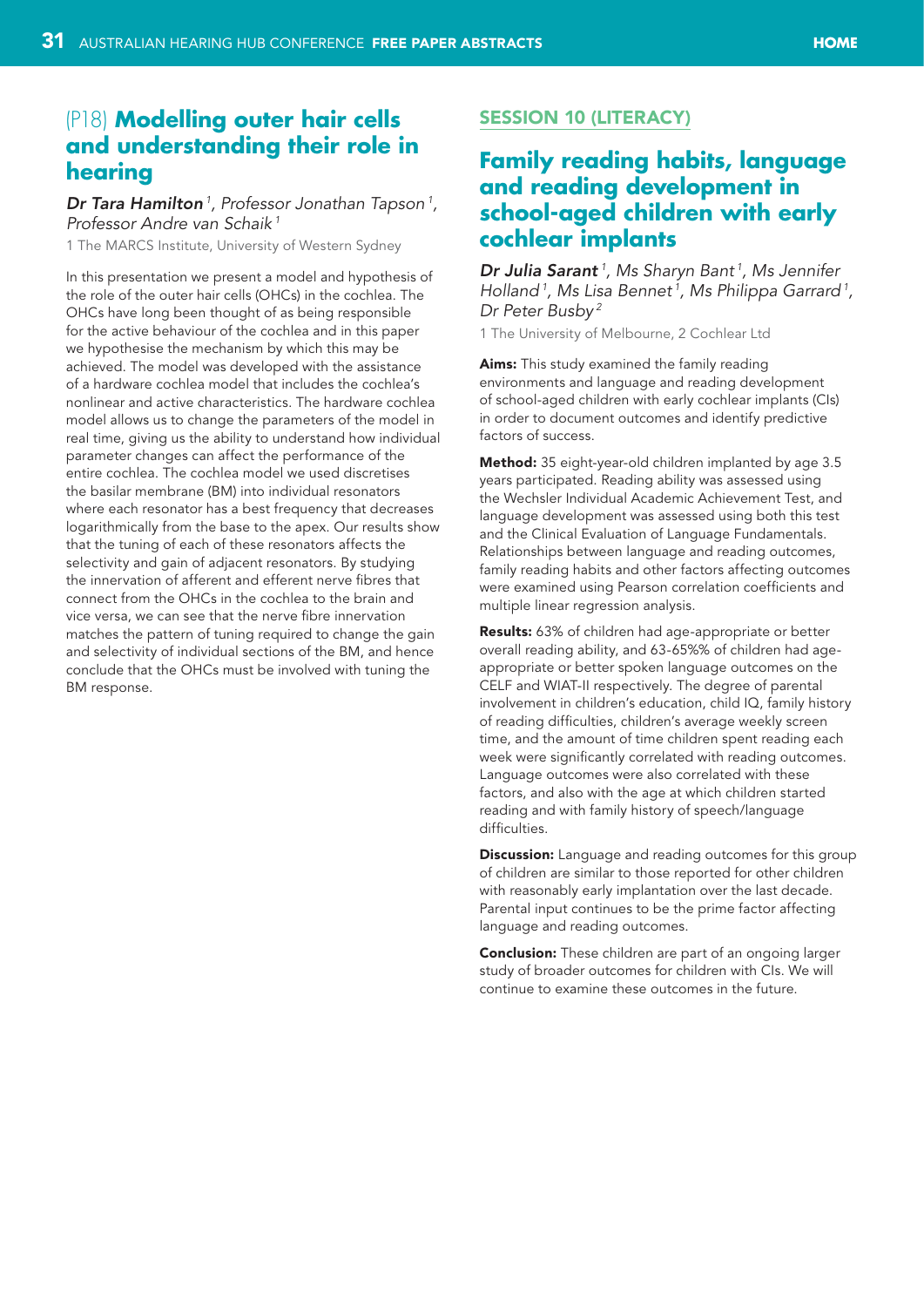## <span id="page-31-0"></span>**Children with hearing impairment in the classroom: what are the implications for self-regulation of learning and academic participation?**

#### *Ms Karen Gregory, Dr Anne McMaugh*

Macquarie University

This paper discusses the social and academic participation experienced by children with cochlear implants and hearing impairment. With improvements in cochlear technology and national newborn hearing screening, there is a focus on the delivery of appropriate support for children with hearing impairment in mainstream classrooms. There is a growing interest in factors that enhance academic participation for children with cochlear implants, and the effects these have on their engagement in classroom activities. The research reviewed highlights the difficulties experienced by some children and adolescents in group interactions and noisy learning environments. This has implications for classroom learning and the self-regulatory abilities of students in group-based learning pedagogies which are widely used in Australian classrooms. This paper suggests that the ability to employ self-regulatory strategies, such as the ability to monitor one's listening, are important skills for all children in classrooms where oral communication and social learning in languagerich environments is emphasised. For example, research indicates that although it is good practice to encourage students to ask for clarification when their listening is compromised, this skill may not be developed in all students and may not always occur. There is a need for classroom teachers and other teaching para-professionals to be aware of their teaching practices and communication styles, which may disadvantage students with cochlear implants and hearing impairment in their classrooms. The benefits of self-monitoring techniques to enhance the listening skills of children with cochlear implants and hearing impairment in mainstream classrooms will be discussed.

## **Seeds of literacy: towards auditory profiles for normal and at-risk infants**

#### *Professor Denis Burnham 1, Professor Usha Goswami 2*

1 MARCS Institute, University of Western Sydney, 2 University of Cambridge

In this study we are investigating individual differences in the quality of young infant's auditory analysis and how that might determine later language development and reading ability. There are already indications that infant perceptual ability relates to language development: auditory discrimination is related to mothers' degree of vowel hyperticulation in infant-directed speech, which in turn is related to the child's later vocabulary level; and infants' attunement to the sounds of their native language is related to measures of cognitive maturity, and is possibly delayed in infants at-risk for dyslexia. Here 120 5-month-old infant (60 Control and 60 at-risk for dyslexia, ARD) are being tested monthly and then later 3-6 monthly up until the age of 5 years on (a) threshold tests of auditory ability (b) attunement to native language sounds. Later, Vocabulary, Phonological Awareness, Non-Word Repetition, Articulation, Rapid Automatized Naming, and yet later measures of Reading Knowledge, Experience and Ability will be incorporated. Results so far indicate a tendency for lower discrimination limens in Control than ARD infants especially around 9-10 months. Analyses of IDS are progressing and ERP MMN tests will soon be added. By means of this longitudinal study over a wide age range (5 months to 5 years) using a battery of subtle tests of auditory processing we will profile infants' perceptual ability, evaluate how early differences in auditory profiles might predict later language and reading development, and thus provide early norms against which hearingimpaired infants' perceptual ability (and later language and literacy correlates) may be compared.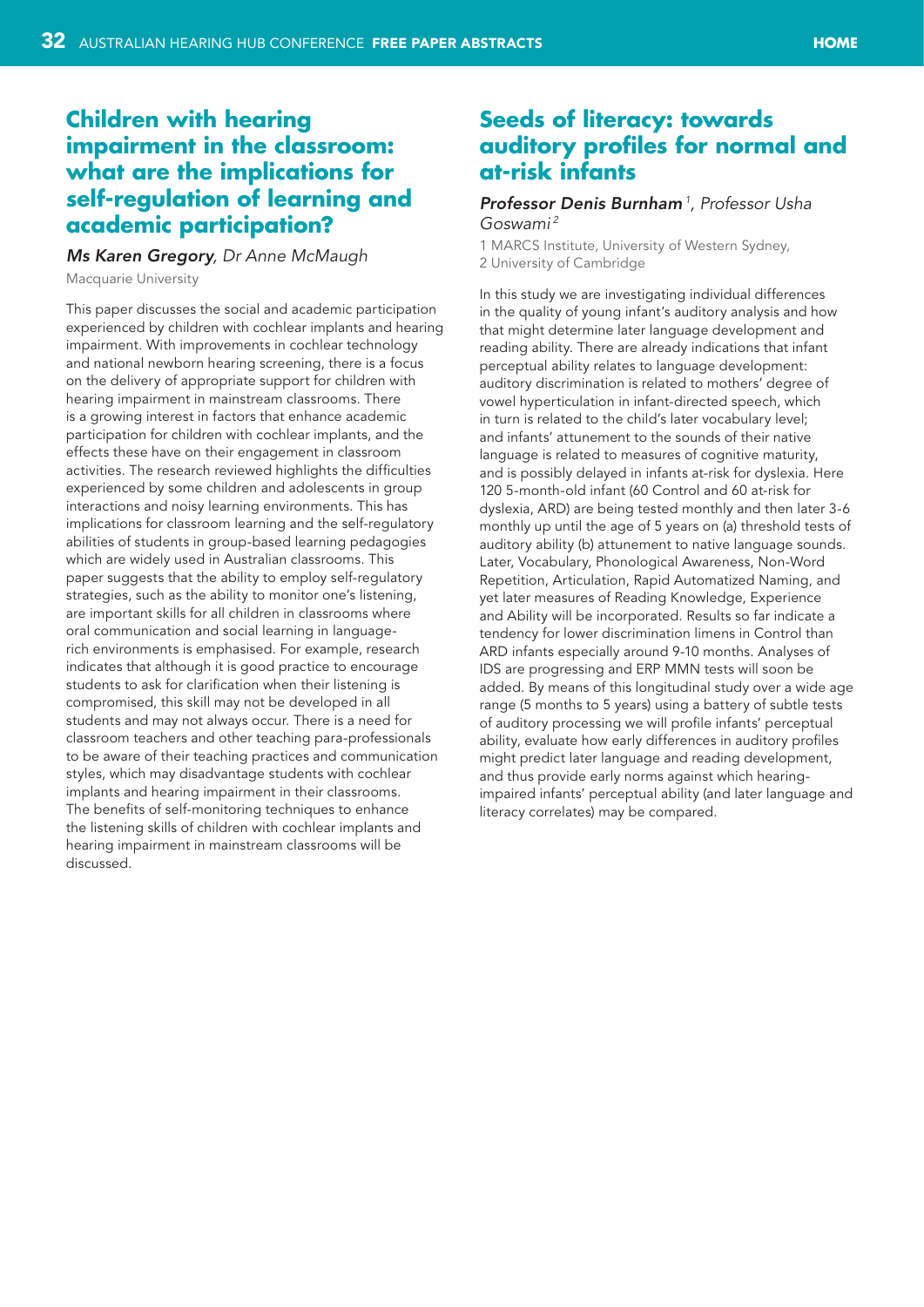## <span id="page-32-0"></span>Session 11 (Language)

# **The terminological challenge: divergent terms and concepts in clinical research on child language development**

## *Emeritus Professor Pam Peters, Dr Elisabeth Harrison, Mr Adam Smith*

Macquarie University

The terminology of research relating to language development in children is highly variable, at the crossroads of clinical and linguistic disciplines (Walsh 2008). Variation can be seen immediately in high-level terminology such as *language development/language acquisition/language learning* (Marschark 2001), where the alternatives may or may not reflect different paradigms associated with first and second language learning, and/or formal and informal learning of a language. The underlying model is crucial to interpreting the research findings, and comparing them from one experiment to another. Most fundamentally, this affects the translation of research findings into fruitful clinical and pedagogical practice (Rose et al. 2005).

In previous research on the terminology of clinical audiology and speech pathology, Harrison, Peters, Smith (2011) found substantial divergence in the terms relating to clinical language assessments. Coreferential pairs drawn from medical and linguistic contexts, e.g. *autism v. semantic—pragmatic disorder*, raise the question of whether the terms represent the same language learning issues, or two different sets. International differences such as British *stammering v.* American *stuttering* exemplify another parameter of divergence.

This paper does not argue for attempting to standardize the interdisciplinary terminology used in child language learning research, but rather to map the divergences in an accessible online resource, and make it available to researchers, clinicians, and public stakeholders. An online platform (TermFinder), designed to deal with divergences among disciplinary and professional terms (Smith, Peters 2011) will be introduced, to show how this terminological challenge for the clinical sciences can be met.

#### References:

Harrison E, Peters P & Smith A 2011 Development of an online termbank for clinical sciences. Paper presented at 8<sup>th</sup> Pacific Conference on Speech, Language and Hearing, held in Christchurch, NZ

Marschark , M 2001 *Language Development in Children Who Are Deaf: A Research Synthesis* Project FORUM at **NASDSE** 

Rose M, Best D, & Higgs J (eds) 2005 *Transforming Clinical Practice through Clinical Education*. Elsevier

Smith A & Peters P 2011 An online termbank in Family Law: decoding legal terminology for the general public. Paper presented at Australex conference, ANU

Walsh, Regina 2008 *Criteria for the analysis of Speech Pathology Terms*. Melbourne, Speech Pathology Association

## **Auditory-oral progress of infant-CI, infant-HA and infant-CODA in deaf family environments**

## *Dr Robyn Cantle Moore 1,2*

1 RIDBC Renwick Centre, Royal Institute for Deaf and Blind Children, 2 University of Newcastle

Early intervention supporting the auditory-oral habilitation of infants diagnosed with hearing loss places emphasis on the parents' role in promoting listening and speech through everyday routines and care-giving. This presentation reports the preliminary findings of 4 parallel case studies monitoring the early verbal development of sibling infants with different hearing status (CI, HA and normal hearing/ CODA) who are growing up in Deaf family environments. Subject data was collected at 6 / 9 / 12 and 18 months of age using established assessment protocols (IMP, Rossetti, PLS-4, MacArthur-Bates, LENA) and regular video documentation. Patterns of similarity and difference in auditory-oral progress are described, HI : normal hearing. The unique nature and circumstance of each family and individual is acknowledged and no case-to-case comparisons are made.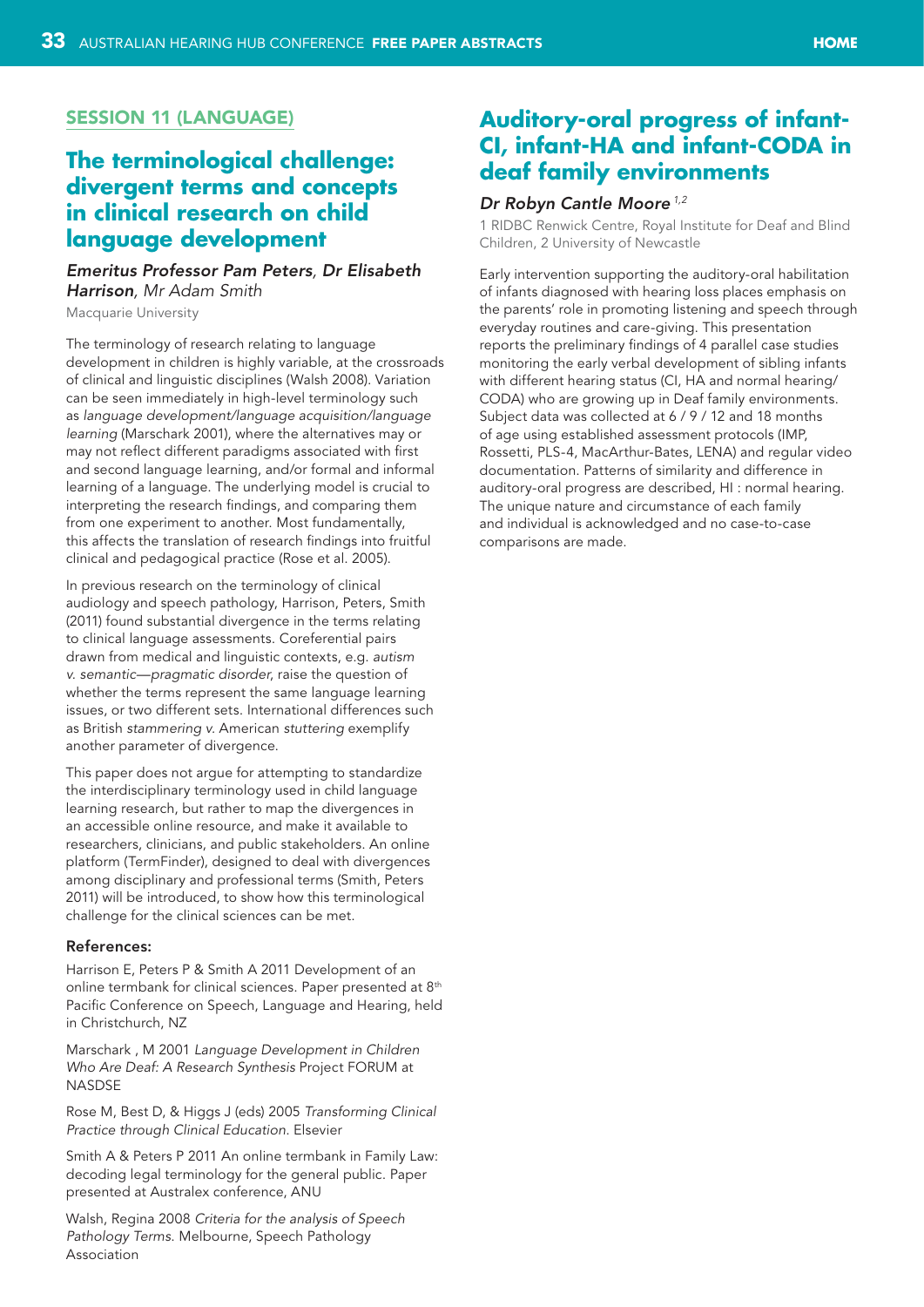## <span id="page-33-0"></span>**Adaptive assessment of speechperception in school-aged children with hearing impairment**

## *Ms Rebecca Bull 1,2, Professor Greg Leigh 1,2, Dr Mridula Sharma 3*

1 RIDBC Renwick Centre, Royal Institute for Deaf and Blind Children, Australia, 2 The University of Newcastle, Australia, 3 Macquarie University, Australia

In Australia, the vast majority of children with hearing impairment attend regular schools and are in regular classes (Hyde, Ohna, & Hjulstadt, 2005/2006; Power & Hyde, 2002; Punch & Hyde, 2010). The level of specialist educational support provided to each student is partly determined based upon audiological criteria including auditory thresholds and speech-perception scores.

Speech-perception is typically assessed using lists of phonemes, words or sentences which yield a percentcorrect score. Although there are numerous tests available for this purpose, there is not yet a standard technique or test of hearing for speech in children (Northern & Downs, 2002). Such evaluations provide verification of fitting strategies and are aimed at demonstrating benefits of amplification, however they do not sufficiently reflect children's functional auditory communication skills or capabilities (Jamieson, Kranjc, Yu, & Hodgetts, 2004). Despite this, the results are used to infer management strategies for improving communication.

Following work by Erber and Bull (2011b; 2011a), we have further modified standard approaches to speechperception testing to provide information to educators about the perceptual capabilities and limitations (auditory) of a child with hearing impairment. In addition to a percentcorrect score, the results indicate the auditory, visual and environmental conditions under which a child with hearing impairment might successfully access oral information in the classroom.

A single case study will be presented to demonstrate the development of the procedure and a current project to validate the process will be discussed. This research has the potential to provide a meaningful link between audiological assessment and real-life communication practices for hearing impaired children and their educators.

#### References:

Bull, R., & Erber, N. P. (2011b). *Listening to learn: Measuring speech perception in the classroom*. Paper presented at the Itinerant Teachers of the Deaf Conference (ITOD).

Erber, N. P., & Bull, R. (2011a). *Adaptive hearing assessment (AHA!) for school-aged children with hearing impairment*. Paper presented at the 26th Australian and New Zealand Conference for Educators of the Deaf (ANZCED).

Hyde, M., Ohna, S. E., & Hjulstadt, O. (2005/2006). Education of the Deaf in Australia and Norway: A comparative study of the interpretations and applications of inclusion. [Article]. *American Annals of the Deaf*, 150(5), 415-426.

Jamieson, D. G., Kranjc, G., Yu, K., & Hodgetts, W. E. (2004). Speech intelligibility of young school-aged children in the presence of real-life classroom noise. *Journal of the American Academy of Audiology*, 15(7), 508-517.

Northern, J. L., & Downs, M. P. (2002). *Hearing in Children* (5th ed.). Philadelphia Lippincott Williams & Wilkins.

Power, D., & Hyde, M. (2002). The characteristics and extent of participation of Deaf and Hard-of-Hearing students in regular classes in Australian schools. [Empirical article]. *Journal of Deaf Studies and Deaf Education*, 7(4), 302-311.

Punch, R., & Hyde, M. (2010). Children with cochlear implants in Australia: Educational settings, supports, and outcomes. *Journal of Deaf Studies and Deaf Education*, 15(4), 405-421.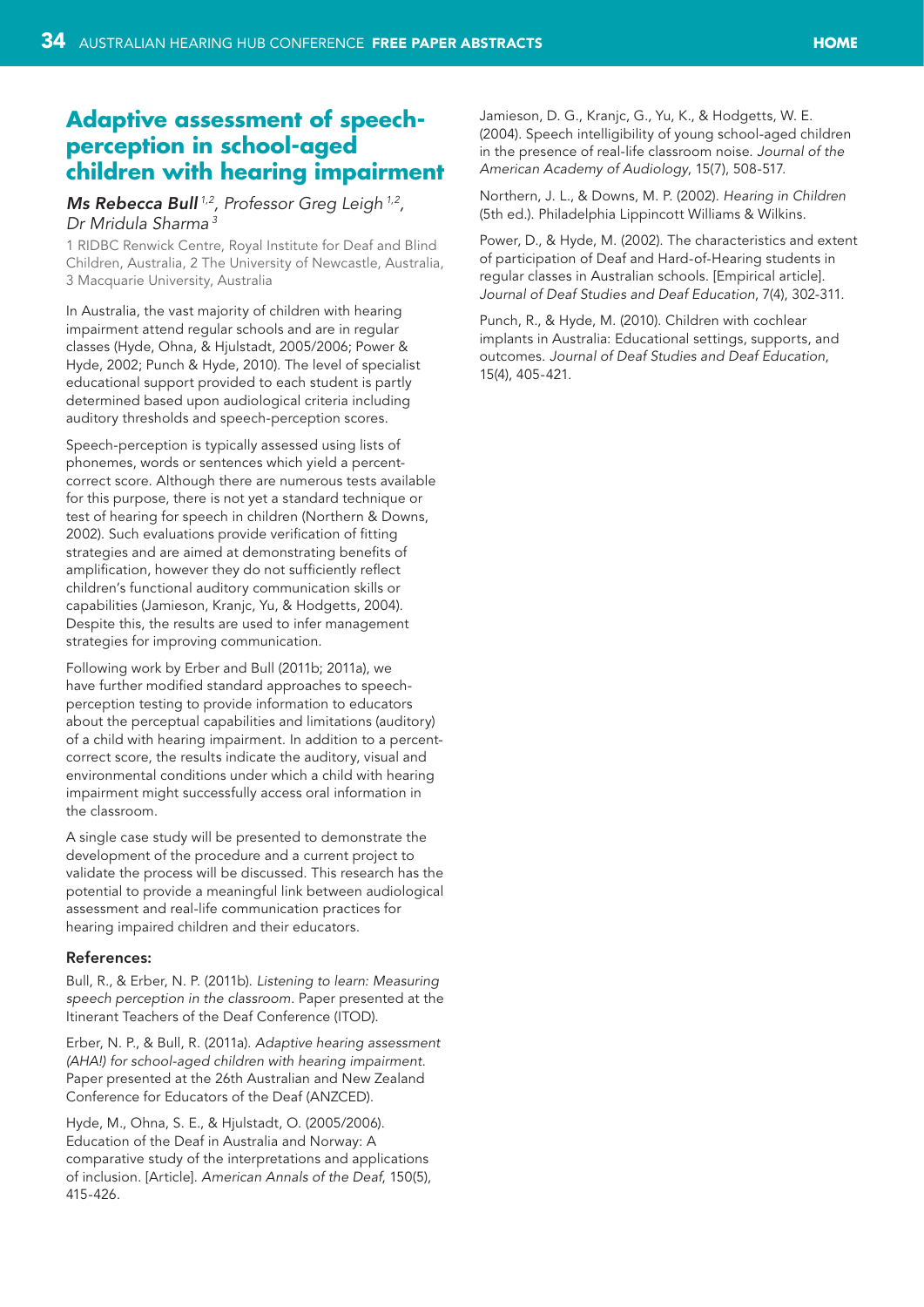## <span id="page-34-0"></span>**The perception of auditory and auditory-visual lombard speech for younger and older adults**

*Mr Michael Fitzpatrick, Associate Professor Jeesun Kim, Professor Chris Davis* MARCS Institute

Talkers adapt their speech production in noise (known as 'Lombard' speech). Younger adults can take advantage of the acoustic changes to the speech signal (e.g. an increased intensity, and flatter spectral-tilt) as well as the visual speech of the talker to substantially improve their speech perception in noise. For older adults, however, it is unclear how effective Lombard speech modifications will be in facilitating their speech perception in noise. For instance, older adults have to overcome difficulties related to hearing impairment, central auditory processing problems, as well as a general cognitive decline in the processing of speech. Furthermore, there is also evidence that older adults receive relatively less benefit from visual speech information than younger adults. As such, older adults may not be able to utilize the acoustic and visual Lombard speech modifications in noise to the same extant as younger adults. It is the aim of the current study therefore to examine older and younger adults' perception of auditory and auditory-visual Lombard speech. A set of vCv and cVc tokens were presented to younger and older participants in a speech identification task. To examine the effect of Lombard speech, the stimuli were either recorded in quiet (i.e. normal speech) or in noisy (i.e. Lombard speech) conditions. To examine the role of visual speech, the stimuli were also presented in auditory-only, visual-only and auditory-visual conditions. Results will be analysed and discussed in relation to theories of speech production strategies for younger and older adults in noise.

# **Microtia and atresia program at Hear and Say**

## *Mrs Jackie Brown, Ms Emma Rushbrooke, Mrs Simone Cheadle*

Hear and Say

Microtia and Atresia are low incidence congenital disorders with, in 90% of cases, the condition being unilateral; therefore support services have been loosely structured and perhaps not seen as a priority.

Universal Newborn Hearing Screening has resulted in an increased number of families who have children with either unilateral or bilateral Microtia and/or Atresia enrolling at Hear and Say for early intervention services, highlighting to Hear and Say the special and complex needs of these children and their families. In 2008, the Microtia and Atresia Parent Support Group was formed, with annual conferences, relevant to both parents and professionals, commencing in 2009. The launch of the Hear and Say Australian Microtia and Atresia Support Centre, in 2012, has provided a forum for sharing of knowledge and expertise from medical, surgical, audiological and educational disciplines, formalising a coordinated service for these children and their families.

The objectives of this presentation are to:

- provide an overview of the program at the Hear and Say Microtia and Atresia Support Centre.
- highlight the importance of early intervention for children with Microtia and Atresia, regardless of whether the condition is unilateral or bilateral.
- discuss treatment options for these children, including surgical opportunities and the use of a range of hearing devices.
- demonstrate the importance of a coordinated multidisciplinary team approach.

Feedback from both parents and professionals, along with individual case studies, will highlight the impact of Microtia and/or Atresia and the importance of targeted early intervention to assist these children to achieve their full potential.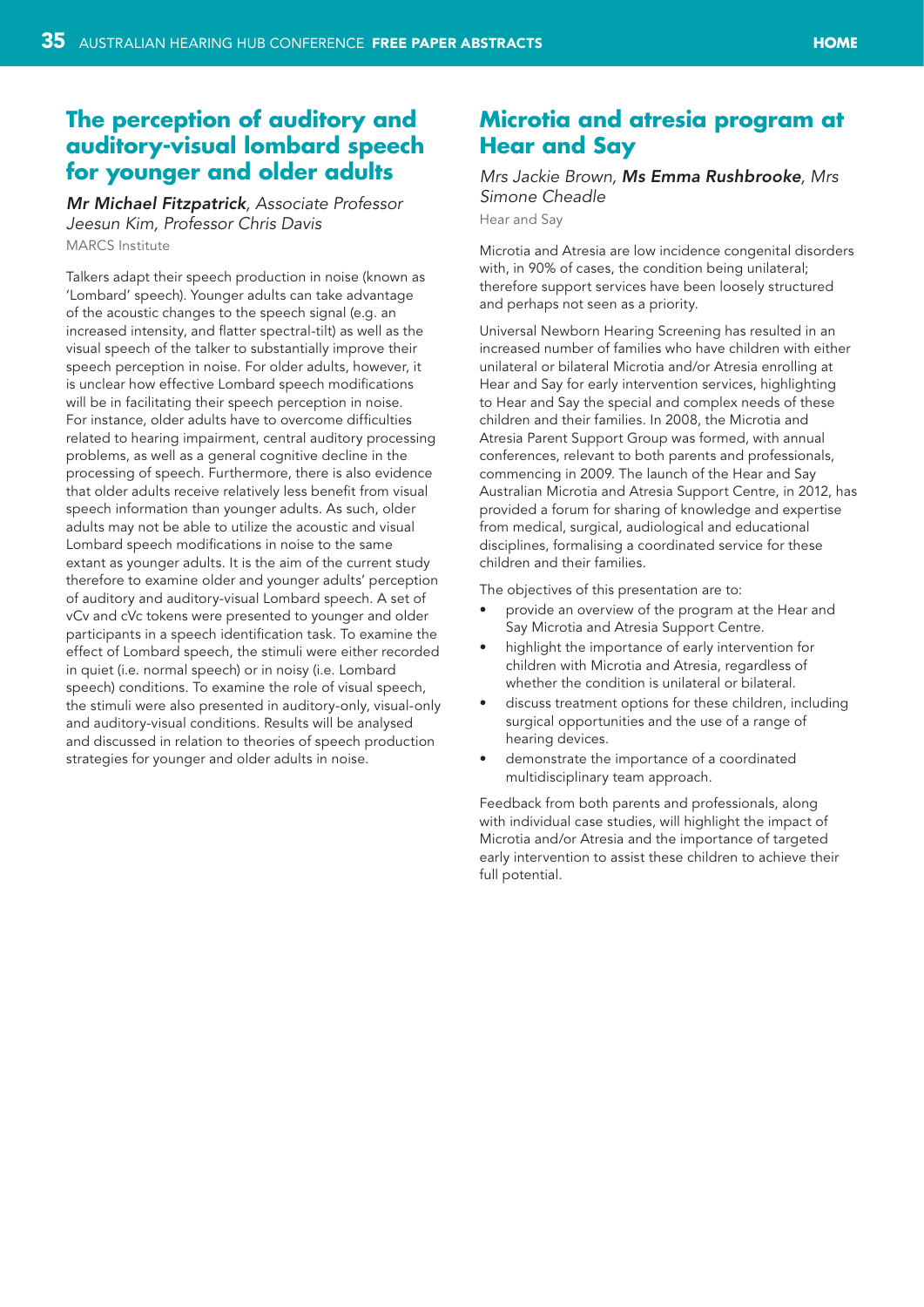# <span id="page-35-0"></span>**Developing the spoken language of children with hearing loss remotely: a telemedicine approach**

*Dr Gabriella Constantinescu 1, Ms Michelle Ryan 1, Associate Professor Dimity Dornan 1, Ms Emma Rusbrooke 1, Ms Jackie Brown 1, Ms Jane McGovern 1, Dr Monique Waite 1, Dr Anne Hill 2*

1 Hear and Say, a First Voice Centre, 2 The University of Queensland

Auditory-Verbal Therapy (AVT) is an effective method for developing spoken language for children with hearing loss. However, access to traditional face-to-face services is often impossible in rural areas due to the lack of trained professionals and the regular travel, distance and costs of travel faced by families. As such, there is a need for additional service delivery options for this population to ensure equal access.

This presentation will outline Hear and Say's Outreach AVT Telemedicine program, currently supporting 40 Queensland children with hearing loss. It will also discuss a pilot project investigating the feasibility of the program in developing spoken language for a group of children with hearing loss. This is the first comparison study of its kind worldwide.

The language outcomes at 2 years post optimal aiding were compared between a group of children with bilateral hearing loss in the telemedicine and face-to-face programs. Seven children in each group (M = 2.4 years) were matched on age at fitting of hearing aids, optimal aiding, enrolment in the program, and pre-amplification pure tone average for the better hearing ear.

Non-significant differences in language scores were found between the two groups on the Preschool Language Scale-4 assessment. Furthermore, language scores for the children in the telemedicine program were within the average range for children with normal hearing. Practical aspects relating to the delivery of sessions via telemedicine will also be discussed.

The findings provide an indication of the feasibility of telemedicine as a service delivery option for developing spoken language for children with hearing loss.

## Session 12 (Families)

# **Third-party disability in children with hearing impairment: a qualitative exploration of the experience of siblings**

*Dr Nerina Scarinci 1,2, Ms Taylor Funk 1, Ms Ennur Yanbay 1,2, Professor Louise Hickson 1,2*

1 School of Health and Rehabilitation Sciences, The University of Queensland, 2 HEARing Cooperative Research Centre

Family-centred care is acknowledged as the best way to meet the needs of children with hearing impairment and their families. In family-centred care, the interrelated nature of family relationships is acknowledged, and therefore, the impact of the hearing impairment on the entire family is considered. This impact is a "third-party disability", where family members may experience activity limitations and participation restrictions as a result of the child's hearing impairment (WHO, 2001). Despite the importance of family-centred care in the provision of services for children with hearing impairment and their families, there is limited research examining the impact of hearing impairment on families and the habilitation needs of family members, especially siblings.

This study aimed to investigate the impact of communication disability on siblings of children with hearing impairment and to explore their habilitation needs. Semi-structured in-depth interviews were conducted with five siblings of children with prelingual hearing impairment, ranging in age from 4 to 20 years. The qualitative draw and talk technique was utilized to facilitate discussion with younger participants. Thematic analysis revealed five main themes relating to the impact on siblings: (1) awareness of hearing impairment and hearing devices; (2) communication impacts; (3) daily impacts; (4) relationships; and (5) emotional impacts. Results indicate that siblings of children with hearing impairment value being included in the habilitation process, where their needs and goals are also addressed by the service. This study highlights the importance of taking a family-centred care approach to addressing the needs of other family members, including siblings.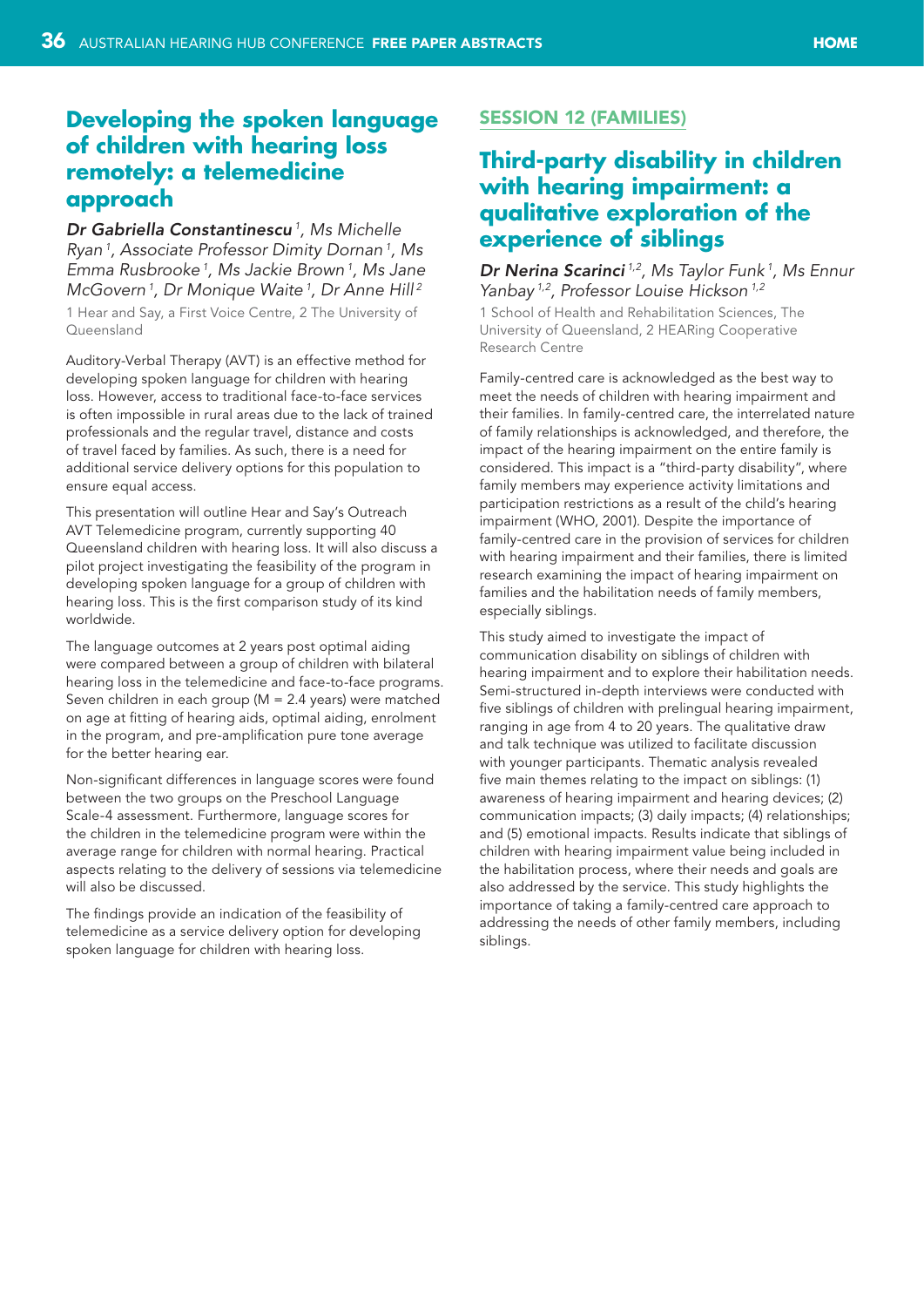## <span id="page-36-0"></span>**Improving paediatric outcomes through a parent-focused approach**

*Associate Professor Dimity Dornan 1,2, Professor Robert Cowan 3, Graeme Clark 3*

1 Hear and Say, 2 First Voice, 3 University of Melbourne

**Background:** Recent reviews of research and productivity have confirmed the need for multicentre, multidisciplinary collaborations to provide the best opportunities for professionals for tipping public opinion, creating major breakthroughs for children with hearing loss. Australia has benefitted from a history of collaboration - National Acoustic Laboratory, HEARing CRC, First Voice and now Australian Hearing Hub, creating a perfect scenario for nurturing future clinicians, scientists and professional trainers, creating a new force for better child outcomes. Tempting as it is to innovate far ahead of conventional thinking, focussing only on technology and improved habilitation, we must not overlook the power of the original "innovators", parents guarding their young. Outcomes of a recent population-based Australian study on children early and later identified with hearing loss have indicated the importance of maternal education as a significant predictive factor for outcomes.

Aim: This presentation aims to review the current and new research evidence for listening and spoken language outcomes for parent-based education programs for children with hearing loss.

Results/Discussion: Neurobiological correlates of listening, spoken language and literacy will be discussed with reference to parents learning to establish the neural foundations critical for listening, spoken language, cognition and literacy for their child. The presentation will outline a model for parents and professionals relating to the frequency, intensity and quality of auditory input that is needed to maximise listening, speaking and reading outcomes for a child with hearing loss.

**Implications:** This review provides a blueprint for best practices and framework for future research.

# **Parent/caregiver engagement in early intervention for children with hearing loss at 3 years of age: participation in early education and reading activities at home**

*Ms Vivienne Marnane, Dr Teresa Ching, Mrs Julia Day, Ms Kathryn Crowe, Ms Miriam Gunnourie, Ms Jessica Thomson, Ms Louise Martin, Ms Laura Street*

National Acoustic Laboratories

Previous studies have indicated that family involvement in early education is a positive predictor of language development in young children with hearing loss (eg Moeller 2002). Likewise, other aspects of family "engagement" activities have also been found to assist with child language and literacy development (eg Westerlund & Lagerberg 2008).

As part of the Longitudinal Outcomes for Children with Hearing Impairment (LOCHI) study, we collected information on two aspects of caregiver engagement: a) participation in their child's early education and b) frequency of shared reading activities at home. Data were gathered through parent report, with ratings of involvement in education also obtained from teacher/ habilitationist report independently.

Data from about 300 families were collected when the children were 3 and 5 years of age. Analysis of the data indicated that ratings of family involvement in the child's early intervention did not differ significantly between parent/caregiver and teacher reports. Overall, approximately 70% of families were rated at the highest level of involvement. Parental involvement in early education was not a significant factor affecting child outcomes at 3 years of age. This finding differs from those reported in previous studies. In those studies, retrospective ratings of teachers were used, which were likely to be biased by the performance level of the children at the time. In relation to home reading activity, more than 70% of families reported that it occurred on a daily basis. The potential impact of shared book reading on reading and language development of children at 3 and 5 years of age will be discussed.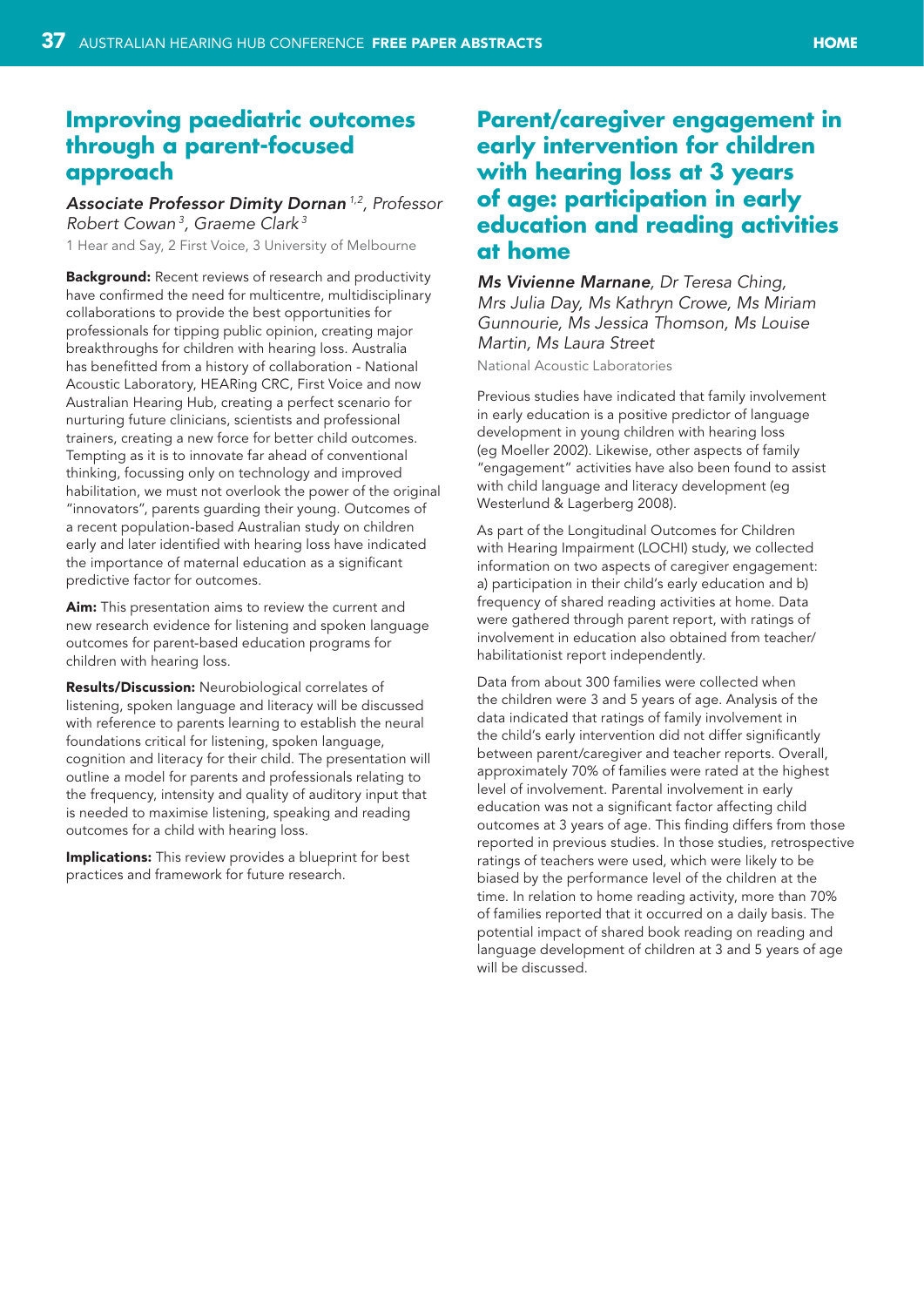# <span id="page-37-0"></span>(P19) **Parental involvement in early intervention for children with hearing impairment: a sub-study of the Longitudinal Outcomes of Children with Hearing Impairment (LOCHI) study**

*Ms Louise Martin, Ms Laura Street, Dr Teresa Ching, Ms Jessica Thomson, Ms Julia Day, Ms Ennur Yanbay*

National Acoustic Laboratories

This poster reports on the methodology and preliminary findings of a study investigating parental involvement in early intervention for children with hearing impairment.

The LOCHI study has shown that maternal education level is a significant factor influencing child outcomes at 3 years of age. However the nature in which maternal education impacts on outcomes is not clear. Previous literature has suggested an association between education level of parents and their involvement in their children's education and literacy development (Bornstein & Bradley, 2003; Bracken & Fischel, 2008). This sub-study aims to explore the ways in which parental education and parental involvement in early intervention may influence language outcomes of children with hearing loss.

Participants will be recruited from families of LOCHI children who were above the 80th percentile and those who were below the 40th percentile on language measures at three years of age. Semi-structured in-depth interviews will be conducted with parents/caregivers. The interview will be recorded, transcribed verbatim, and will be analysed using qualitative content analysis.

Preliminary findings will be discussed in relation to implications for improving outcomes of children with hearing loss.

## **Are language scores all that matter? Family perceptions of early cochlear implantation at 6mths compared to 12mths of age**

*Miss Yetta Abrahams, Miss Aleisha Davis, Mrs Tracy Hopkins, Miss Katie Neal* The Shepherd Centre

The benefit of cochlear implantation for children with profound hearing loss under 12 months of age is well established and clinics have been performing these surgeries in Australia for some time. Professionals and parents alike are now seeking evidence for short and long term benefit in implanting younger than this.

Aim: To identify if benefit exists in early implantation (close to 6mths) versus later implantation (close to 12 months) through spoken language development, parent engagement levels and impact on attachment and relationships as perceived by the family.

Method: 30 children who received at least one cochlear implant prior to 12 months of age were assessed using formal auditory, language and speech tools. Children were assessed at 6, 12 and 24 months post switch on, and chronological ages 3, 4 and 5 years. Family engagement levels and qualitative analyses of family feedback on the impact of attachment and relationships were examined.

**Results:** At 6 months post switch on, the highest scores were achieved by those children implanted earlier with a decline in scores as their age of 1st CI implantation increases to 12 months. There is a wider spread of results at 3 years chronological age, with the highest performers those children who received implants earlier.

Discussion: Although evidence suggests children implanted closer to 6 months initially do better in their spoken language development, qualitative feedback from families indicates benefits beyond language scores that need to be considered when evaluating the long term impact of implanting at a very early age.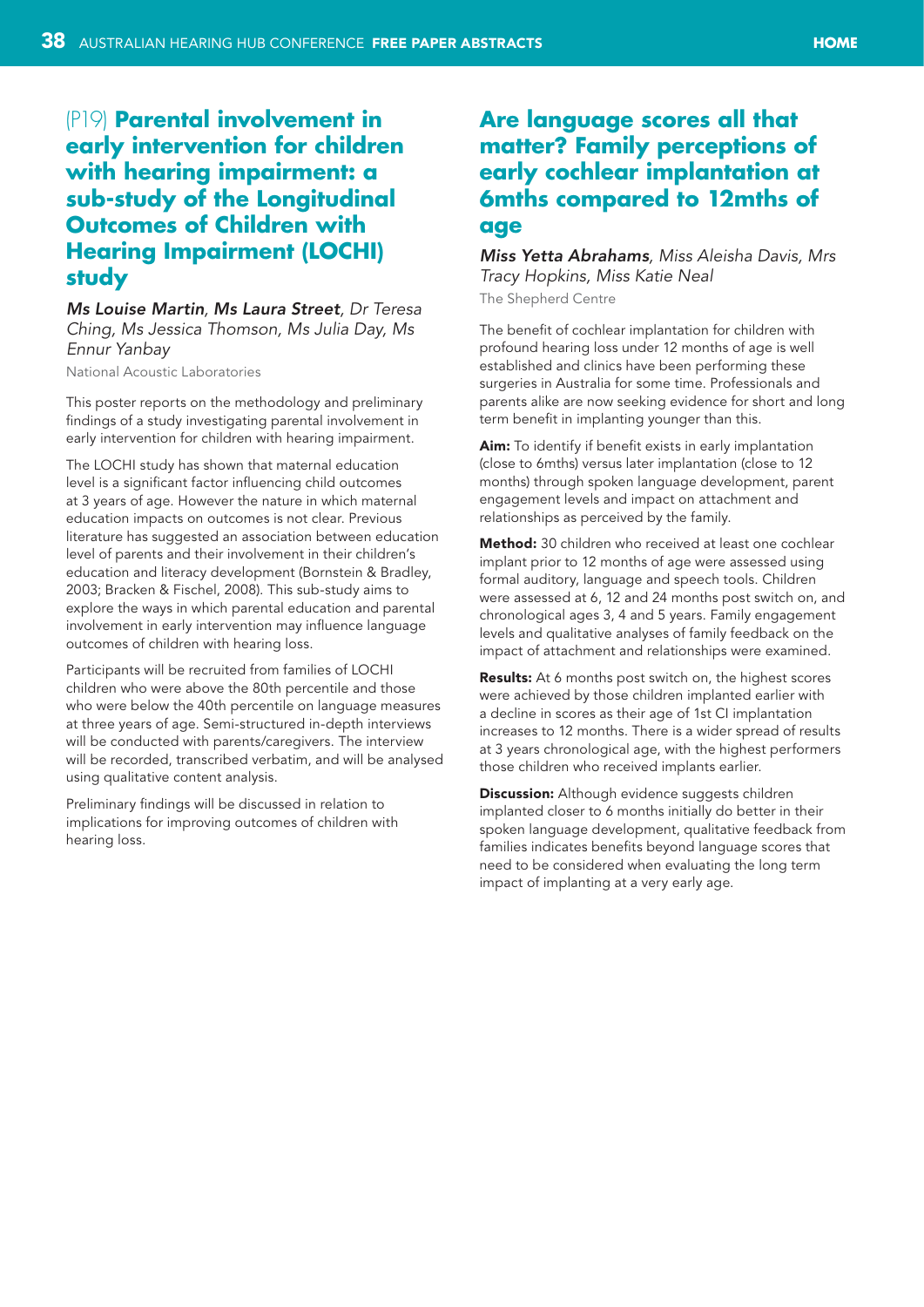## <span id="page-38-0"></span>**Parent stress and child language development in Australian families of children with cochlear implants**

*Dr Julia Sarant <sup>1</sup> , Ms Philippa Garrard 1, Ms Sharyn Bant 1, Ms Jennifer Holland 1, Ms Lisa Bennet 1*

1 The University of Melbourne

Aims: The relationship between parent stress and child language development has not previously been examined for school-aged children with cochlear implants (CIs). This study examined parent stress levels, factors contributing to parent stress, child language outcomes and the relationships between parent stress and child language in 70 families of children with CIs.

Method: Parent stress was measured using the Parenting Stress Index, and child vocabulary and language was assessed using the Peabody Picture Vocabulary Test (PPVT-4), the Preschool Language Scales (PLS-4), the Clinical Evaluation of Language Fundamentals (CELF-4) when children were aged either five or eight years.

Results: Parents in this study overall did not show a higher incidence of stress than do parents of children without disabilities, but parents of children with delayed language were significantly more stressed. Child behaviour and a lack of spousal and social support were the prime causes of parent stress. Higher parent stress levels were negatively correlated with vocabulary and language outcomes for the younger children in the group, but not for the older children.

**Discussion:** Parent stress outcomes, and the factors that were correlated with higher parent stress, are discussed. The relationship between parent stress and child language development is also discussed. These results suggest a link between child language abilities and the incidence of child behaviour problems.

**Conclusion:** Better child language outcomes were associated with lower parent stress. This study offers further insight into the stress experience of parents and also into language outcomes of children with CIs.

#### Auditory Valley presentation

# **Hearing research made in Germany: the Auditory Valley congratulates the Australian Hearing Hub**

*Michael Buschermöhle <sup>1</sup> , Michael Schulte 2, Sabine Haumann 3,4, Nils Prenzler 4, Andreas Büchner 3, Volker Hohmann 1,5, Rainer Huber* <sup>1</sup>, Andrej Kral<sup>6</sup>, Georg Klump<sup>7</sup>, Anke Lesinsik-*Schiedat 3,4, Kirsten Wagener 2, Stephan Albani 1,2, Thomas Lenarz 3,4, Birger Kollmeier 1,2,5*

1 HörTech gGmbH, Marie-Curie-Str. 2, D-26129 Oldenburg, Germany 2 Hörzentrum Oldenburg GmbH, Marie-Curie-Str. 2,

D-26129 Oldenburg, Germany 3 Deutsches Hörzentrum Hannover, Carl-Neuberg-Str. 1, D-30625 Hannover, Germany 4 Hannover Medical School, Dept. Otolaryngology , Carl-Neuberg-Str. 1, D-30625 Hannover, Germany 5 Carl-von-Ossietzky University Oldenburg, Medical Physics, Carl-von-Ossietzky-Straße 9-11, D-26129 Oldenburg, Germany

6 VIANNA, Institute for AudioNeurotechnology, Feodor-Lynen-Straße 35, D-30625 Hannover, Germany 7 Carl-von-Ossietzky University Oldenburg, Animal Physiology & Behaviour, Carl-von-Ossietzky-Straße 9-11, D-26129 Oldenburg, Germany

Although the institutions belonging to the Australian Hearing Hub have histories of their own, the Hearing Hub is a new global player when it comes to hearing research. The Auditory Valley has been playing a similar role in Germany and Europe for several years now. Emerging from the research networks of the University of Oldenburg and the Hannover Medical School, the Auditory Valley brings together the leading institutions of hearing research and hearing industry in Europe. Within the Auditory Valley, hearing research is conducted in various disciplines (physics, biology, medicine, engineering, etc), various institutions (universities, polytechnic institutes, Fraunhofer groups, public-private partnerships, private businesses, etc.) and various scopes (basic research, applied research, medical product development, industry projects, etc.).

Recent years were very successful for the Auditory Valley. Alone in 2012, institutions in the Auditory Valley were awarded with outstanding research grants. The most important event was the start of the German Cluster of Excellence "Hearing4all". Another highlight was the award of the Deutscher Zukunftspreis (German President's Award for Technology and Innovation) by the President of the Federal Republic of Germany to Birger Kollmeier and Volker Hohmann, two of the leading scientists of the Auditory Valley, together with Torsten Niederdränk from Siemens AG.

The current contribution will give an overview of the research performed in the Auditory Valley. It will highlight the major ongoing and completed projects and summarize the most interesting results. A central aim of this contribution is to encourage future collaborations between the Auditory Valley and the Australian Hearing Hub.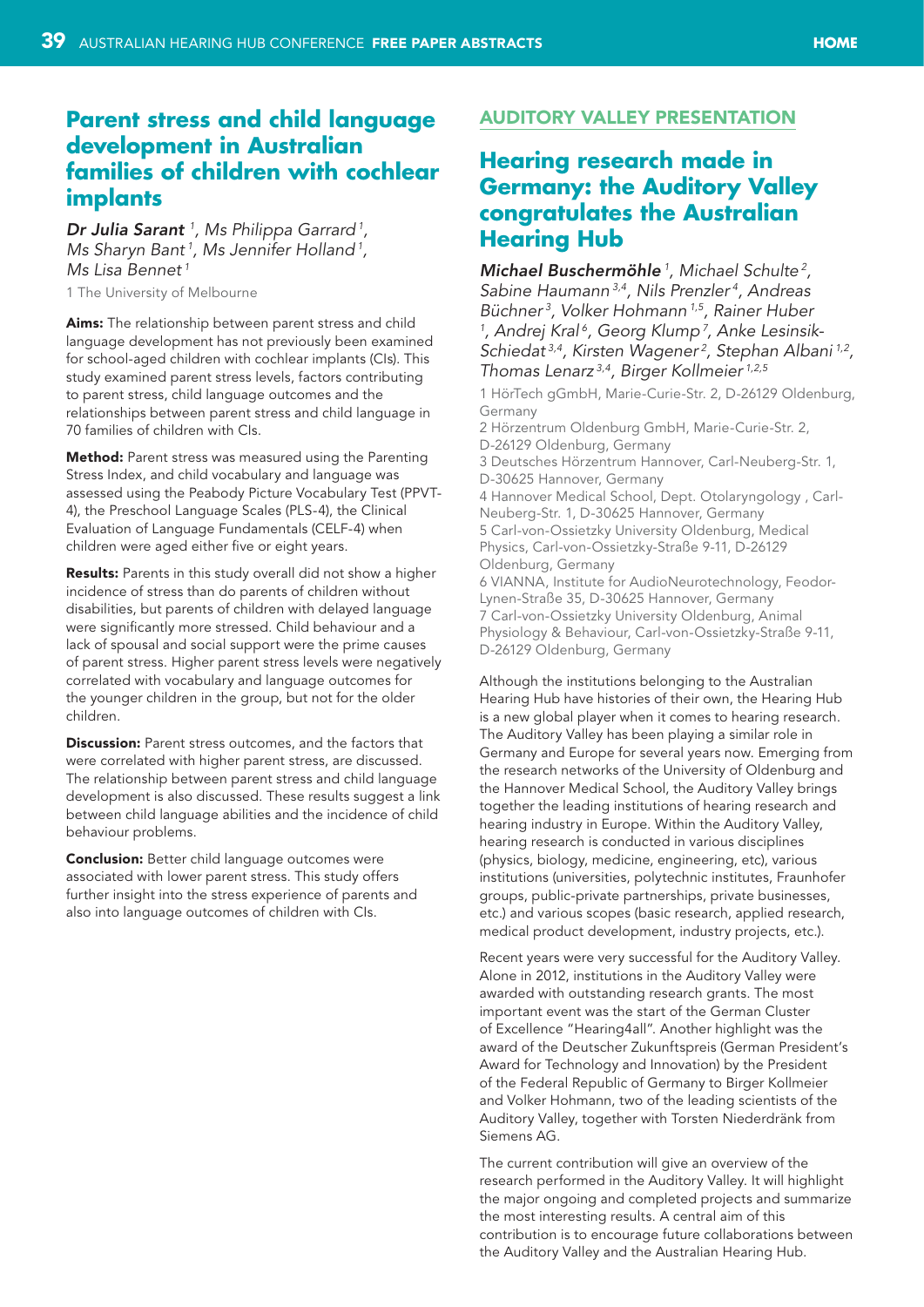## <span id="page-39-0"></span>**Friday 19 April 2013**

#### Session 14 (Intervention/attention)

## **The next chapter: advancing early intervention practices for young children with hearing loss**

#### *Miss Aleisha Davis, Dr Elisabeth Harrison, Associate Professor Robert Cowan*

1 Macquarie University, 2 HEARing CRC, 3 The Shepherd Centre

Over the last ten years outcomes from early diagnosis, early fitting of devices and advances in technology have been the drivers for policy change and development of services for young children and their families. The opportunity now exists for similar advances in intervention practices by integrating the results of recent evidence based research into clinical intervention practices. Viewed through the lens of a systematic review, the research in this area provides future directions and drivers for advances in early intervention techniques.

Aim: To assess the efficacy of a range of early intervention treatments for optimising the development of spoken language in young children with hearing loss.

Method: A systematic search of the literature was conducted. Titles and abstracts were independently reviewed and screened for inclusion against criteria for study types, participants and interventions. Eligible articles were examined in full-text format and assessed for methodological quality and design.

Results: 1008 studies were identified for screening of which 245 met criteria for study types and participants. Only 12 studies examined specific treatments within a spoken language program and were eligible for analysis.

**Discussion:** Lacking adequate research-based evidence, clinicians must rely on reason-based practiceand clinical experience until more information becomes available on specific methods of optimising outcomes. In addition, publications and presentations on outcomes should provide more specific information concerning the early intervention treatments employed.

**Conclusion:** Recommendations on research areas to guide clinical practice are made and integrating these findings into practice can further advance the potential of all children with hearing loss.

## **The First Voice national research project: a preliminary glimpse. Listening, speech and language development of children with hearing loss**

#### *Miss Aleisha Davis, Dr Gabriella Constantinescu, Dr Dimity Dornan*

1 The Shepherd Centre, 2 Hear and Say, 3 First Voice

Aim: To examine the listening, speech and language outcomes of children with hearing loss enrolled in First Voice spoken language early intervention programs across Australia and New Zealand, to identify patterns and trends in the development of their spoken communication skills, and explore the impact of demographic factors for a group of children receiving comparable early intervention services.

Method: Formal assessment and data recording protocols were aligned across 6 spoken language early intervention centres using recognized tools. Standards were defined for the collection of demographic, hearing and device information. Data is collected prospectively for all children at 6 month intervals aged between 6 months and 6 years, between July 2011 and July 2013.

Results: The project is now in the 2nd year of data collection. An exploratory analysis of the data collected in year 1 on the 530 children in the project provides information on age, gender, cultural heritage, primary language, primary care giver's level of education, newborn screening results, aetiological information, additional disabilities, type, stability and symmetry of hearing loss, age of device fitting and type of device, cochlear implantation age if applicable and type, location and frequency of intervention received, and spoken language skills.

**Conclusions:** Preliminary data indicates demographic patterns and begins to track listening, speech and language development for this group of children through early intervention. Further analysis of demographic and aetiological factors is needed to examine their effect. Initial observations point to some variance across states and may provide further evidence for the additional requirement of early childhood hearing of screening.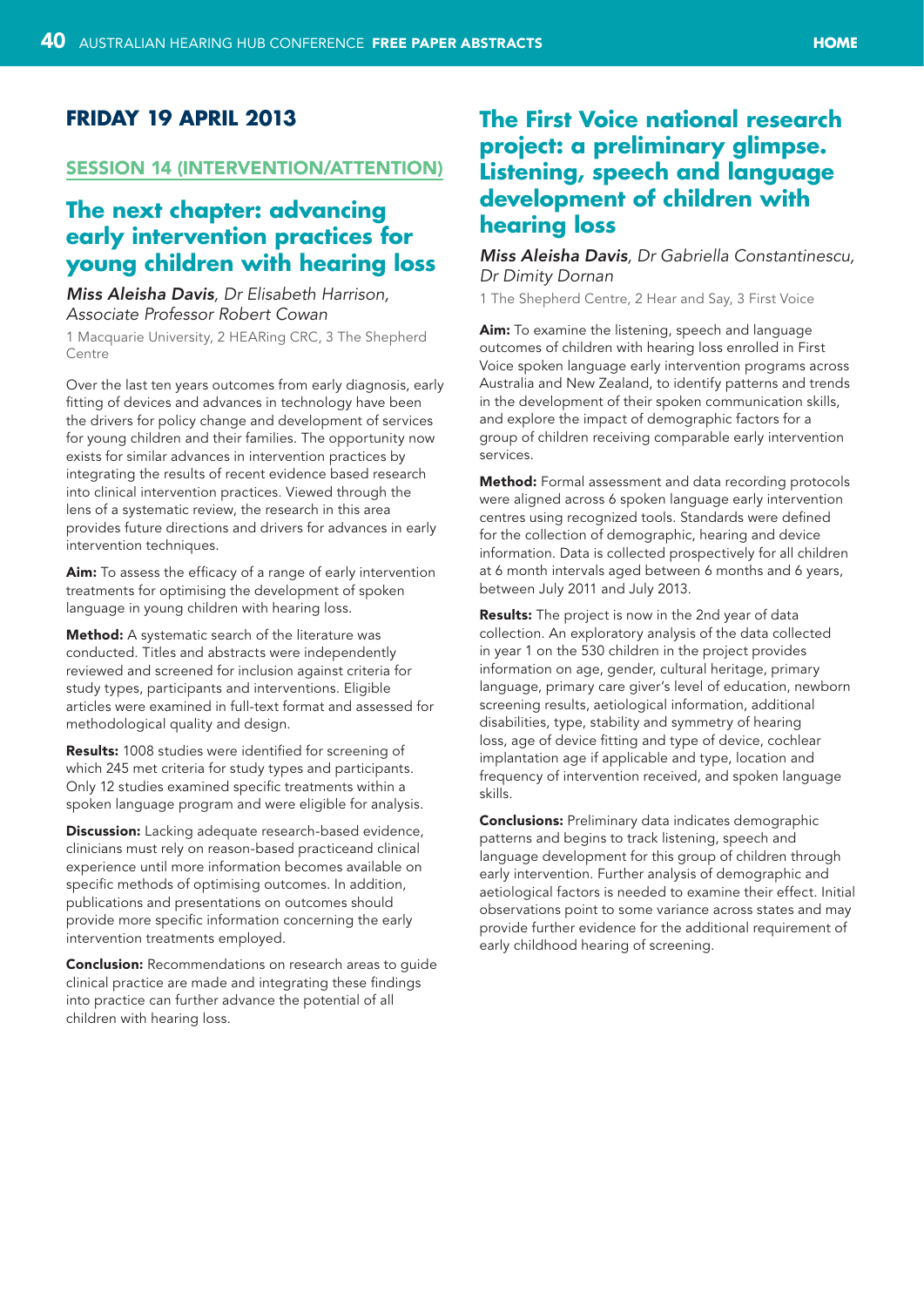## <span id="page-40-0"></span>**Differences in selective attention networks during listening in noise – a MEG study of children with listening difficulties**

## *Ms Pia Gyldenkaerne 1,5, Dr Phillip Gilley 2, Dr Mridula Sharma 1,5, Professor Suzanne C. Purdy 3 , Professor Harvey Dillon 4,5*

1 Macquarie University, 2 University of Colorado at Boulder, 3 University of Auckland, 4 National Acoustic Laboratories, 5 HEARing CRC

Difficulties listening in background noise are one of the most common complaints amongst people with hearing and listening difficulties; however, very little is known about the underlying cortical processes involved in listening in noise. This study aims to identify a cortical model for listening in noise in children with auditory processing disorders compared to a control group as well as the processes involved when additional visual cues are added.

Two groups of children (aged 7-12) participated in this study (10 controls, 10 children diagnosed with APD). Magnetoencephalography was recorded to the natural speech token /ba/ presented as auditory, visual or audiovisual stimulation imbedded in 8-talker babble at +10 and +3dB SNR.

MEG data was pre-processed and exported using BESA v.5.3. Cortically constrained source estimates of the MEG activity were then conducted using the sLORETA algorithm (implemented in Brainstorm v3.1; Tadel et al., 2011) assuming a generalized Boundary Element Model (BEM) (OpenMEEG; Gramfort et al, 2010; Kybic et al, 2005).

A model for listening in noise is suggested. The poorer signal-to-noise ratio resulted in significant differences in the activity of a selective attention network (including the middle frontal gyrus). Intra-group differences were found in the audiovisual condition, but no significant group differences in the auditory evoked fields were found. Results in this study suggest differences in the activity of a selective attention network during listening in noise for children with auditory processing disorders.

## **Auditory attention switching important for listening in noise**

## *Mr Imran Dhamani 1, Dr Mridula Sharma 2, Dr Simon Carlile 3, Mr Johahn Leung 4, Dr Suzanne Purdy 5*

1 Department of Linguistics, Macquarie University; The HEARing CRC, 2 Department of Linguistics, Macquarie University; The HEARing CRC, 3 Department of Physiology, University of Sydney, 4 Department of Physiology, University of Sydney, 5 University of Auckland; The HEARing CRC

Difficulty understanding speech in background noise is one of the most commonly reported complaints in children who have listening difficulties (Moore et al, 2012). Previous studies have attributed such listening difficulties to deficits in hearing sensitivity or auditory processing abilities, but recently, another line of research suggests a possible role of attention and memory deficits (Moore, 2012). Although research has suggested that selective attention and attention switching are important abilities influencing speech understanding in noise, there is a dearth of research to assess these abilities in children with listening difficulties. There have also been suggestions that listening difficulties in noise are most often observed in children who have a history of recurrent middle ear infections (Moore et al, 2003) and maybe associated with poor attention abilities (Asbjornsen, et al, 2005). Thus the aim of this research was to examine selective attention and attention switching abilities in a group of school aged children (10-15 years) with complaints of difficulty listening in noisy backgrounds and a history of recurrent mile ear infections who otherwise have clinically normal hearing sensitivity and auditory processing skills. We developed a novel task based on a modification of the multi-probe signal method (Dai et al, 1991) to assess selective attention and attention switching abilities. The results show markedly slower attention switching ability in children reported with listening difficulties in contrast to their age matched controls. The results suggest a top-down information processing (cognitive) deficit. The results provide an important insight into the underlying cause of listening difficulties.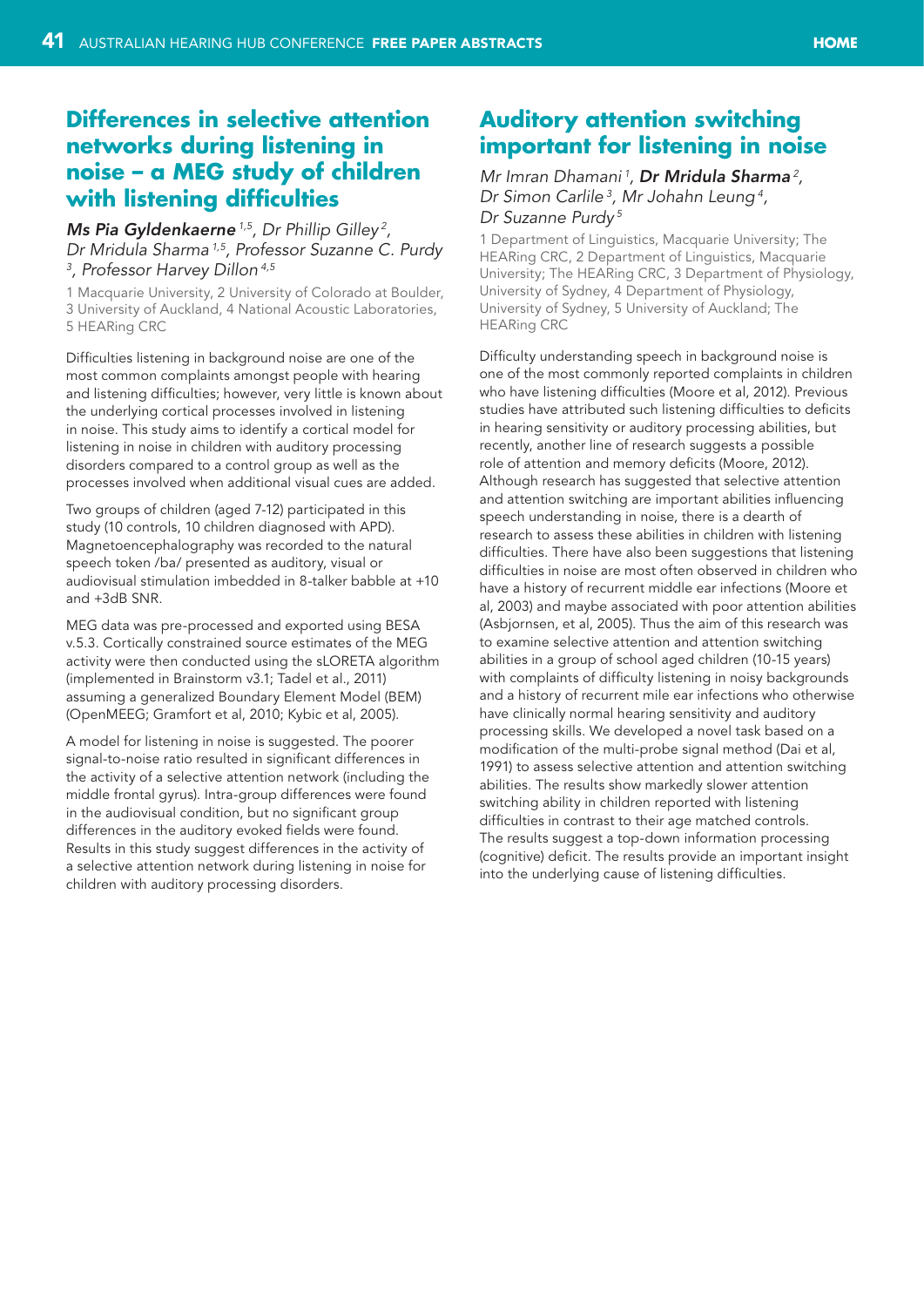# <span id="page-41-0"></span>**Age-related changes in perceptual attention: an electrophysiological investigation**

## *Dr Yatin Mahajan, Professor Chris Davis, Associate Professor Jeesun Kim*

The MARCS Institute, University of Western Sydney

Research on age-related changes in attention has typically examined the processes involved in the maintenance, retrieval, and manipulation of representations in working memory (executive attention). Less work has been carried out on changes in those processes involved with filtering, orienting and the maintenance of the bottom-up processing of stimuli (perceptual attention). In the present study we investigated changes in perceptual attention by examining whether there were differences in how three age groups (young adult, 20-40 yrs, middle-aged, 40-60 yrs and elderly, > 60 years) attended to rapidly changing auditory and visual stimuli. The effects of attention on the processing of auditory, visual and auditory-visual stimuli were determined by using electrophysiological auditory steady state responses (ASSR) and steady state visual evoked potentials (SSVEP) with a novel technique called 'frequency tagging'. ASSR and SSVEP were elicited using tones and visual flicker respectively that were modulated at different frequencies while participants selectively attended to minor stimulus changes. The preliminary results of the experiment will be discussed with respect to auditory and visual responses across the life-span. The results of the present study will be used as a point of comparison for the effects of intra and intermodal attentional load on perceptual abilities of persons with hearing impairment.

# (P20) **Sound intervention practices: developing PA teaching strategies for children with hearing loss**

*Dr Megan Gilliver 1,2, Professor Linda Cupples <sup>3</sup> , Dr Teresa Ching 1,2, Professor Greg Leigh 4, Ms Julia Day 1,2*

1 Hearing CRC, 2 National Acoustic Laboratories, 3 Macquarie University, 4 Royal Institute for Deaf and Blind Children

Children with hearing loss consistently show poorer average reading development than their peers with normalhearing, with the gap between the groups continuing to increase as children age. Poor Phonological Awareness has been suggested as one reason for some of the reading difficulties experienced by children with hearing loss.

The development of PA skills has historically been linked with both reading disability, and "normal" variations in reading ability in hearing children. However, for children with hearing loss the role for PA in reading development is less well established and its dominant importance has been contested. Recent findings suggest that PA may play a stronger role in reading development for children who have already acquired some level of spoken language, with children receiving amplification earlier showing better PA than later-fitted peers.

PA teaching interventions for children with normal hearing have been well researched and show encouraging outcomes for development of key literacy skills. However, to date there is a dearth of studies examining the effectiveness of PA interventions for children with hearing loss.

This paper will describe the development of a PA intervention study currently being conducted as a joint project between NAL, Macquarie University, & RIDBC. Aimed at preschool-aged children, materials have been designed specifically to investigate the efficacy of a PA intervention on developing PA and reading skills in comparison to a vocabulary-based intervention. An overview of the study and design will be presented along with any preliminary findings.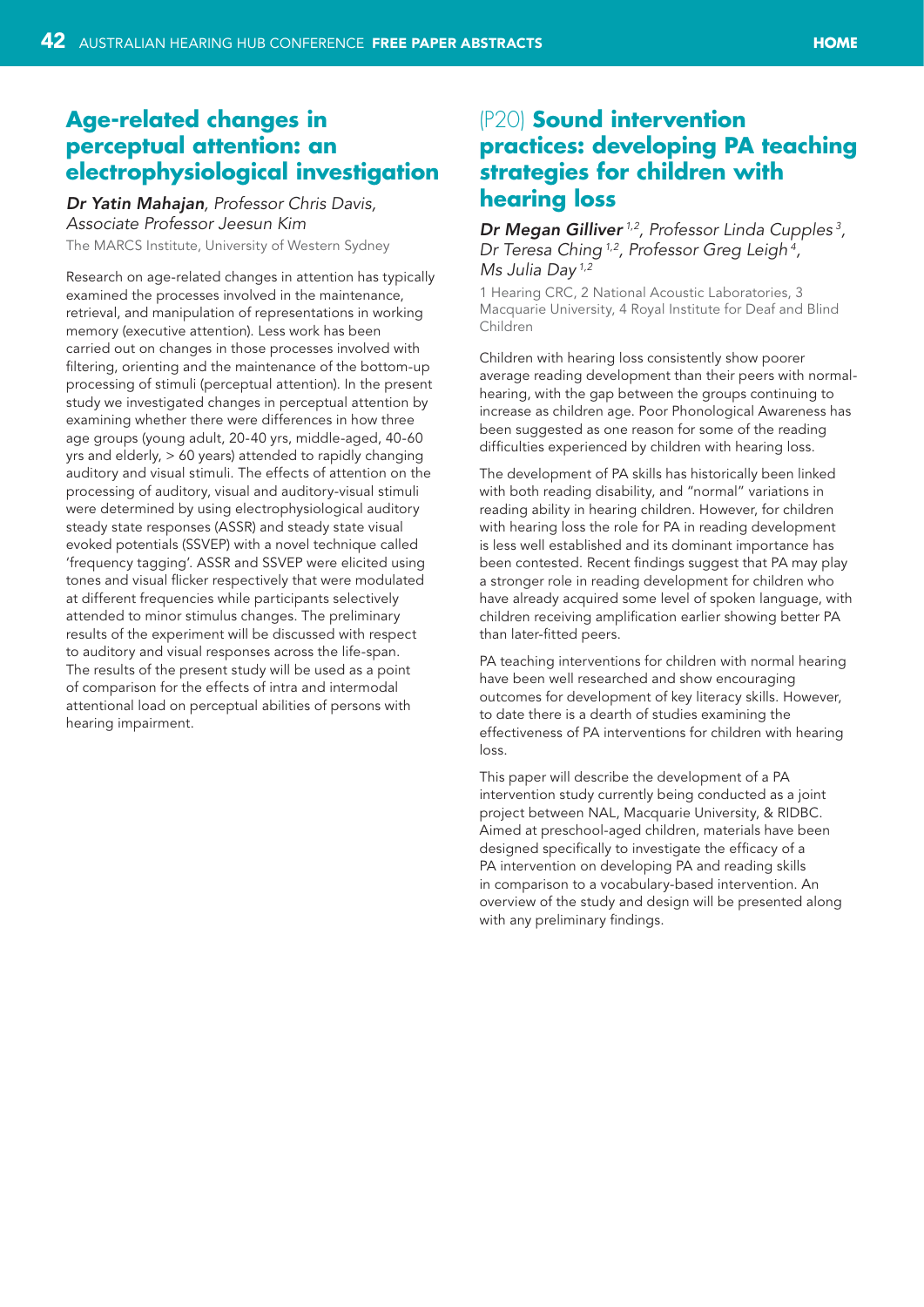#### <span id="page-42-0"></span>Session 15 (Cochlear implants)

# **Developmental and demographic characteristics of children using cochlear implants who acquire language successfully over the first 10 years of life**

## *Dr Shani Dettman 1,2,3, Professor Richard Dowell 1,2,3*

1 The University of Melbourne, 2 HEARing CRC, 3 Royal Victorian Eye and Ear Hospital

Language outcomes for children using cochlear implants range from almost no spoken language acquisition to receptive and expressive language milestones that are not significantly different to hearing peers with typical development. This study examined a number of child/ family variables and covariates, which suggest that early age at implant, on its own, is insufficient for normal language development to occur. Results were analysed for 90 children who completed age appropriate measures of language acquisition (Rossetti Infant-Toddler Language Scales [RI-TLS], Peabody Picture Vocabulary Test [PPVT], Preschool Language Scales (PLS-4], Clinical Evaluation of Language Fundamentals [CELF-4] at 4 years of age (range 3.1 to 5.9 years; SD 0.6 years) and again at 8 years of age (range 7.3 to 9.9 years; SD 0.6 years). Completed test scores were converted to standard score equivalents where relevant. The percentage of children scoring within the average range (standard score 85 to 115) at 4 years of age, and again at 8 years was examined. Child variables such as age at diagnosis, hearing aid fitting and implant surgery, and family characteristics such as parental participation and socio-economic factors were analysed. Furthermore, characteristics of children who were able to demonstrate accelerated language acquisition over this time period were considered.

# **Getting in early: defining the importance of cochlear implantation in the second ear in language acquisition**

#### *Ms Toni Isaacson, Ms Kylie Chisholm* SCIC

Aim: This paper aims to identify the impact of receiving one or two cochlear implants, and if two, the impact of simultaneous or sequential surgeries. Impact will be explored through analysing the speech and language outcomes of 3 cohorts of children and will evaluate the role of parental engagement.

Method: Data analysed for 3 cohorts of 15 children (45 children in total) .

- 1. bilateral simultaneous CI's
- 2. bilateral sequential CI's (second CI before 18 months)
- 3. unilateral CI (bimodal)

Outcome on speech, language, perceptual and functional measures at 6, 12 and 24 months post cochlear implantation and then at 5 years of age were measured for the first cohort.

**Results:** There was no significant difference between groups within the first cohort for the first 2 years following cochlear implantation. However some variability became evident at the 5 year of age interval. This data provided evidence for trajectory of the critical period for implantation of the second ear when this was appropriate.

A trend in the data demonstrated how parental support can influence outcome.

**Conclusion:** These findings demonstrate speech and language within the 1SD of age appropriate levels can be attained if the child is implanted within the first 12 months of life, albeit bilateral or unilateral. The impact of age when receiving the second cochlear implant is variable, however performance at 5 years of age indicated that a second cochlear implant led to better outcomes with speech, language, audition and functional listening.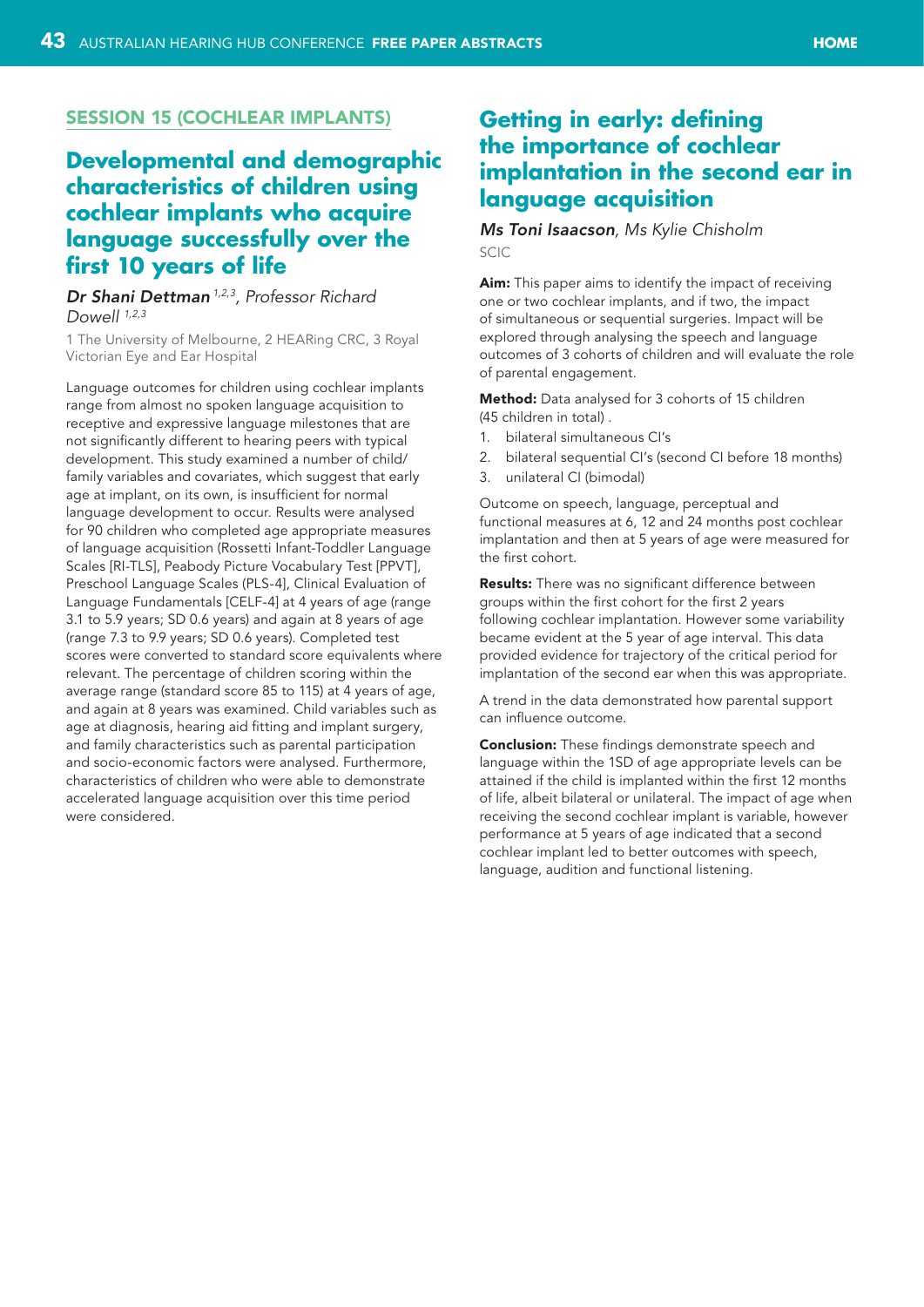## <span id="page-43-0"></span>**Optimizing auditory perceptual and language outcomes for children using cochlear implants**

#### *Professor Richard Dowell 1,2,3, Dr Shani Dettman 1,2,3*

1 The University of Melbourne, 2 HEARing CRC, 3 Royal Victorian Eye and Ear Hospital

Research in Melbourne has studied the long term auditory perception and language development outcomes for children with cochlear implants for over 25 years. A useful conceptual framework has been developed to help understand the multitude of factors that contribute to long term benefits. Most individual factors can be treated in terms of their effect on the provision of useful auditory information to the child. In addition, factors can be divided into those that affect the delivery of information to the child's auditory system, and those that affect the child's ability to use this information. The latter group can be divided further into characteristics of the child and their environment. This paper will summarize key studies that demonstrate factors that play a significant role in outcomes. Improved implant technology, decrease in age of implantation, the communication environment of the child, the quality and consistency of audiological care, cognitive deficits, and bilateral implantation have all been identified as potential major influences. Additional family and child characteristics also play significant roles in children reaching their full potential. The average perceptual improvement for children with profound congenital hearing loss in terms of speech perception is from 10% to 80% phoneme score on standard open set monosyllable tests. Recent data suggest that language development for children implanted under 2 years averages 90% of the progress observed for normal hearing children. Prior to the inception of cochlear implants, studies of language development in profoundly deaf children showed language progress between 40% and 60% of normal.

## **Challenges influencing paediatric cochlear implant outcomes in emerging populations**

#### *Dr Derrick Wagenfeld, Mrs Lida Muller*

Outcomes from paediatric cochlear implantation have improved greatly over recent years, because of newborn hearing screening programs, early cochlear implantation, early intervention therapy, and technological advances. Profoundly deaf children implanted before one years of age, can be expected to develop normal spoken language competence; to understand and express human communication at a level commensurate with his or her age and / or cognitive ability (McConkey Robbins, 2000).

Even with the improved auditory signal provided by the CI, these children will need systematic and intensive training to reach their full auditory potential.

Implanting children has to take place within the framework of the available educational and rehabilitative facilities and in the SA context services are seriously inadequate. This often influences whether a child can be implanted or not.

Diversity in South Africa is a way of life for us, rather than a challenge.

The challenges in South Africa are:

- • Late identification of hearing loss.
- Lack of suitable schooling
- Lack of skilled intervention.
- Extending expertise into the rest of Africa.

In our presentation we will expand on these challenges and propose strategies involving health, education and industry authorities to constructively address them.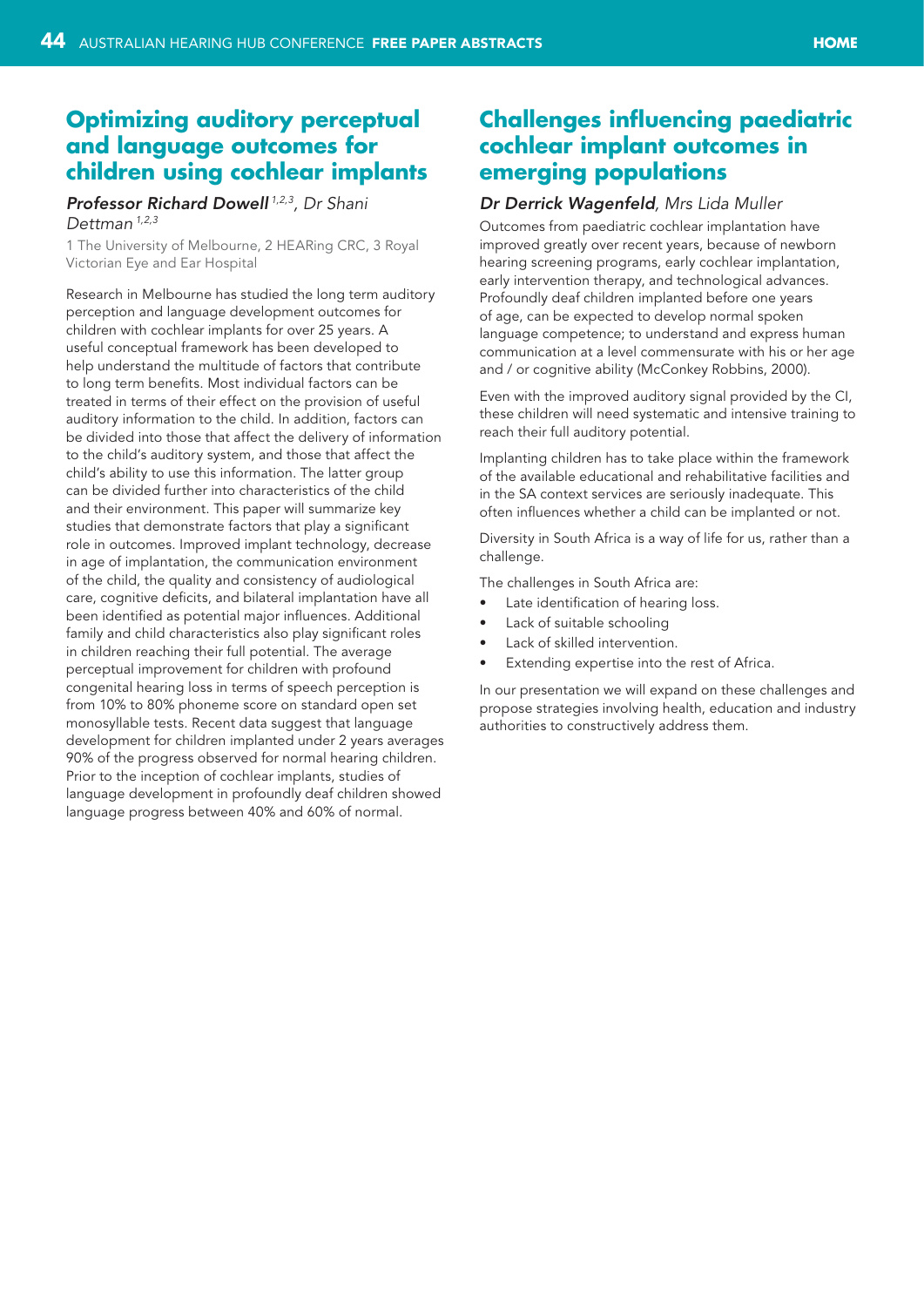# <span id="page-44-0"></span>**Barriers to early cochlear implantation: what are we waiting for?**

*Dr Shani Dettman 1,2,3, Ms Jing Chen 1, Professor Richard Dowell 1,2,3*

1 The University of Melbourne, 2 HEARing CRC, 3 Royal Victorian Eye and Ear Hospital

Early identification of significant hearing loss via neonatal screening should lead to early intervention, including hearing aid (HA) fitting and cochlear implantation (CI) where warranted. There are many factors, however, that may influence parents proceeding with these interventions earlier versus later. To examine trends in age at device use, all 640 paediatric records at the Melbourne Cochlear Implant Clinic were divided into 8 equal cohorts of 80 subjects based on date of CI (Cohort 1=1985 to Cohort 8=2012). The mean age at HA fitting and CI surgery for Cohort 1 was 1.62 years and 6.47 years respectively. By Cohort 8, the mean age at HA fitting was 0.70 years and age at CI surgery was 3.74 years. The percentage of children who received a CI under 4 years of age was unchanged from 49% in Cohort 1 to 46% in Cohort 8, but the percentage who received a CI under 12 months of age increased from 0% in Cohort 1 to 15% in Cohort 8. This study sought to determine underlying reasons why some children proceeded earlier with devices. Child demographic information (gender, additional disability, hearing loss [onset, duration, course and severity), and family characteristics (language other than English and socio-economic status) were analysed for all 364 children who received a cochlear implant under 4 years of age. Earlier hearing aid fitting and higher SES were correlated with earlier cochlear implantation. Progressive hearing loss or premature birth history were significantly associated with later cochlear implantation.

## Session 16 (Outcomes)

## **When does auditory processing become a disorder?**

*Associate Professor Robert Cowan 1*, *Ms Dani Tomlin 1,2, Professor Harvey Dillon 1,3, Dr Mridula Sharma 1,4, Associate Professor Gary Rance 1,2* 1 Hearing CRC, 2 Melbourne University, 3 NAL, 4 Macquarie University

Aim: This study examines the relationship between listening ability, academic progress and auditory processing (AP) test scores, in order to measure the real life impact of reduced AP ability.

Method: 155 children with varying degrees of listening concern, including a normative group, were assessed using a traditional AP test battery. A measure of self reported listening ability was developed using questionnaires from 3 separate sources.

#### Results:

- Children with reduced listening ability score also showed poorer academic outcomes.
- 2. AP scores of Dichotic Digits and Frequency Pattern Tests as well as LiSN S show significant correlation with listening ability and academic outcomes. However Masking Level Differences and Gaps in Noise scores showed no correlation with these real life measures.
- 3. The results of these correlations show that performance ranges on correlating AP tasks between two and three standard deviations below the mean are consistent with a listening ability reduced by half a standard deviation. These results are also consistent with reduced academic outcomes of the same amount. Similar results are also seen on composite measures of AP performance.

Conclusions: The results allows for the individual and collective components of the traditional AP test battery to be evaluated for their ability to assess the impact of poor AP skills in children. Evidence of AP skill levels associated with significant real life impact can be determined. The relevance of including tasks that show no correlation with real life impact must also be considered. These results influence clinical practice guidelines.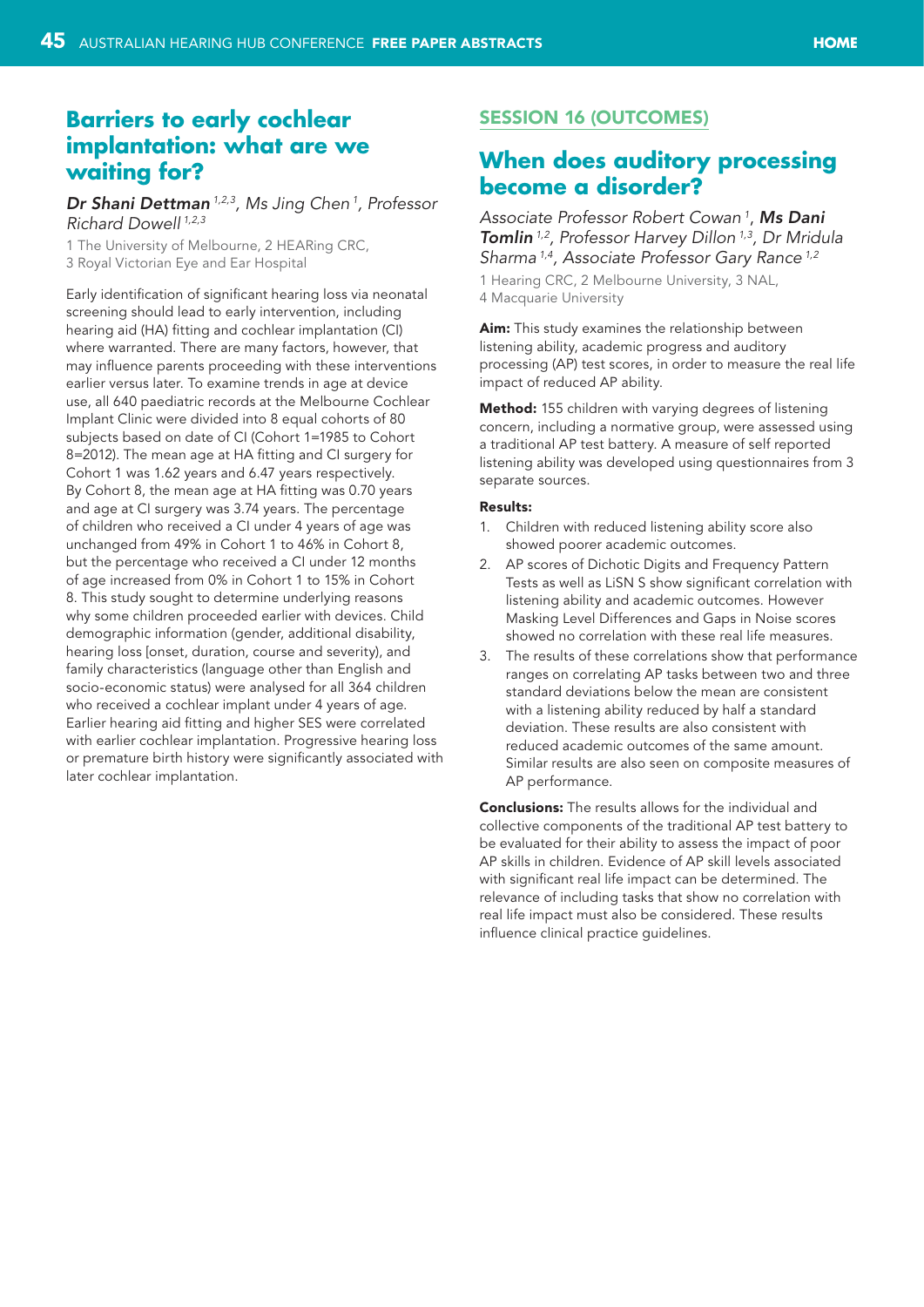# <span id="page-45-0"></span>**Population outcomes of universal, risk factor and opportunistic screening for congenital hearing loss**

*Professor Melissa Wake 1,2,3, Dr Teresa Ching 4,5, Dr Karen Wirth 1, Dr Zeffie Poulakis 1,2,3, Dr Fiona Mensah 1,2,3, Dr Lisa Gold 6, Ms Alison King 7, Ms Sherryn Tobin 1, Professor Sheena Reilly 1,2,3, Professor Field Rickards 3*

1 Murdoch Childrens Research Institute, 2 Royal Children's Hospital, 3 The University of Melbourne, 4 National Acoustic Laboratories, Australian Hearing, 5 The HEARing Cooperative Research Centre, The University of Melbourne, 6 Deakin Health Economics, Deakin University, 7 Australian Hearing

Aims: To compare population outcomes of three methods of detecting congenital hearing impairment: universal newborn screening (UNHS), risk factor screening and opportunistic detection.

Methods: Population-based follow-up of (1) 5-6 year olds born 2003-5 in New South Wales (NSW; n=69) and Victoria (VIC; n=65), when NSW offered UNHS and VIC risk factor screening (neonatal intensive care screening + universal risk factor referral) and (2) 7-8 year olds born 1991-3 (n=86), when detection was largely opportunistic. Participants had bilateral congenital HL >25 dB HL in the better ear, aided by 4 years; the 1991-3 cohort excluded children with intellectual disability (ID). Main outcomes were age of diagnosis; directly-assessed language; and parent-reported behaviour and health-related quality of life (HRQoL).

**Results:** Among children without ID, outcomes improved incrementally from opportunistic to risk factor to UNHS for age of diagnosis (22.5 vs. 16.2 vs. 8.1 months, p<0.001), receptive language (81.8 vs. 83.0 vs. 88.9, p=0.05), expressive language (74.9 vs. 80.7 vs. 89.3, p<0.001) and receptive vocabulary (79.4 vs. 83.8 vs. 91.5, p<0.001); nonetheless, all remained well below population means. Similar though weaker trends were evident for the whole cohort, including children with ID. Benefits of UNHS were maximal in the mild-moderate range for letter knowledge, severe range for receptive vocabulary, and profound range for receptive language. Behaviour and HRQoL were largely independent of severity and screening program.

**Conclusions:** UNHS improves outcomes, but realising its full benefit will require rigorous optimization of early pathways, plus research to advance the science of intervention, amplification and hearing restoration.

## **The phonological abilities of hearing impaired children: interim results from the LOCHI study**

*Ms Julia Day 1,2, Dr Teresa YC Ching 1,2, Ms Laura Street 1,2, Ms Jessica Thomson 1,2, Ms Kathryn Crowe 1,2, Ms Vivienne Marnane 1,2, Ms Louise Martin 1,2, Ms Miriam Gunnourie*

1 National Acoustic Laboratories, 2 Hearing CRC

Permission has not been granted to publish this abstract.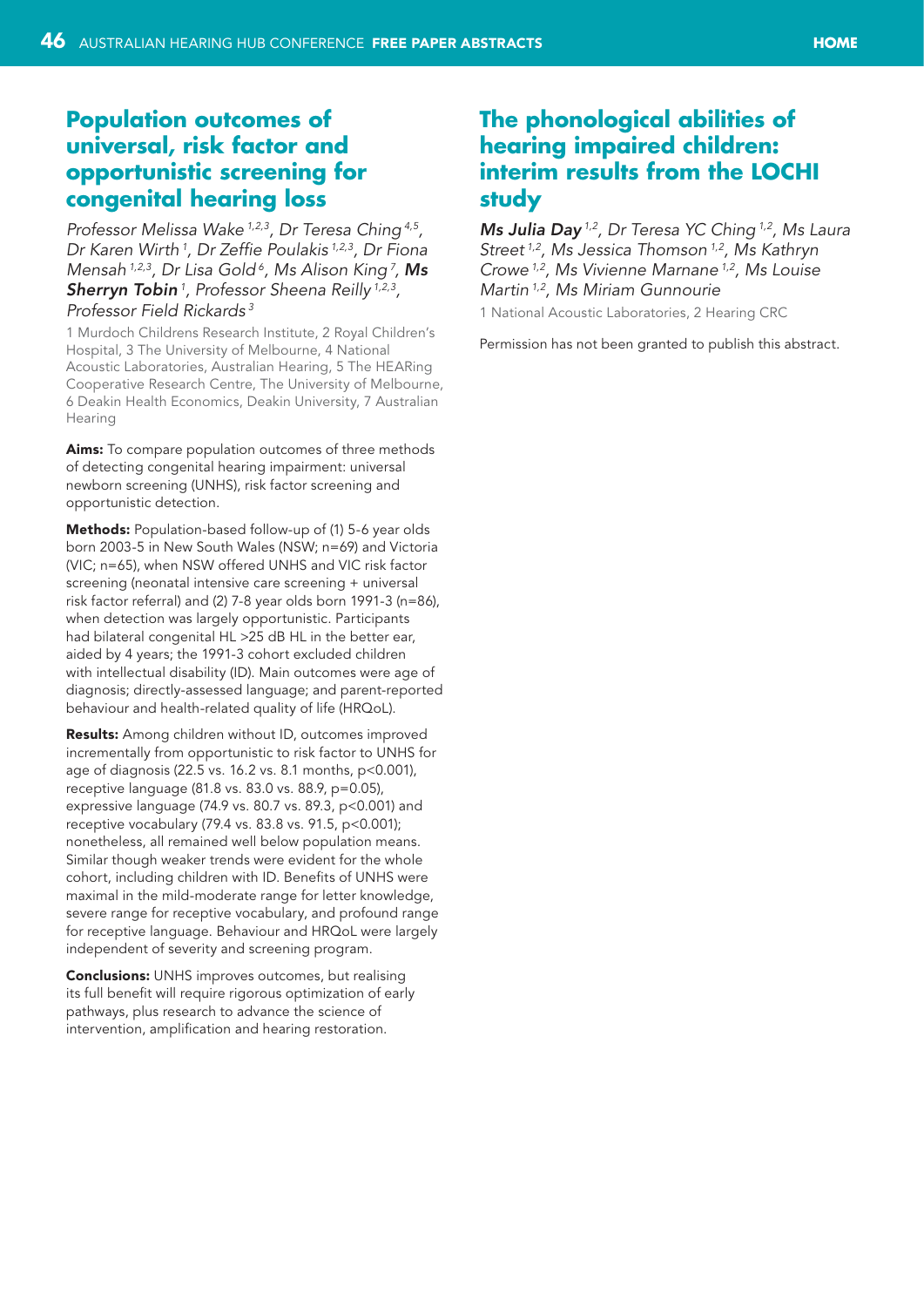## <span id="page-46-0"></span>Session 17 (Speech production)

# **Intelligibility of speech produced by children with hearing loss by naive listeners**

## *Ms Gretel Macdonald 1, Dr Nan Xu 2, Dr Teresa Ching 3, Professor Katherine Demuth 2*

1 Sydney University, 2 Department of Linguistics, CCD, Macquarie University, 3 National Acoustics Laboratory, Australian Hearing, HEARing CRC

The evaluation of speech intelligibility of hearing aided children has traditionally been made by trained speech pathologists. Results from this kind of assessment provide important normative data and indications for clinical interventions. However, these clinical assessments cannot inform our understanding on how well the general population understands speech produced by hearing aided children. In this study assessment of hearing aided children was first made by the National Acoustic Laboratory as part of their "Effects of frequency compression on outcomes of hearing-impaired children" study using the Beginner's Intelligibility Test (BIT). In this study we investigated the intelligibility of speech of these same children producing BIT sentences by naïve participants. First year students enrolled in Introductory Psychology at Macquarie University, Sydney Australia were recruited in return for course credit. All speakers were screened for normal hearing with no history of hearing impairment, are native speakers of Australian-English and have no experience listening to speech by hearing aided children. Each listener heard sentences played from a computer via headphones with the presentation of sentences and speakers randomised across listeners. Each listener provided ratings on two speakers with each speaker rated by at least two listeners. After each sentence listeners will be asked to type the sentence heard then rate on a six point scale how well they have understood the sentence. We predict that the results will correlate with clinical scores and provide valuable information on how well the general public understands hearing aided children.

# **The realisation of narrow focus by adolescent cochlear implant users**

#### *Ms Colleen Holt 1, Associate Professor Janet Fletcher 2*

1 Audiology and Speech Pathology, The University of Melbourne, 2 Linguistics and Applied Linguistics, The University of Melbourne

Background: For English speakers, marking a word as being in narrow focus generally involves the use of finelycontrolled fundamental frequency (F0) movements (pitch accents). It is well-known that cochlear implant (CI) users have difficulty perceiving F0 variations, but more accurately perceive duration-based aspects of speech. This study investigates the production of narrow focus by a group of adolescent CI users and a group of their normally-hearing (NH) peers. It was hypothesised that the CI group would use variations to phrasing and pausing more often (or instead of) pitch accentuation.

Method: 21 adolescent CI users and 20 NH adolescents were recorded reading dialogues designed to elicit narrow focus on target items.

Results: Independent samples t-tests were used to compare the proportion of pitch accentuation and phrasing strategies used by the two groups. Both groups most frequently used pitch accentuation to place the target word in narrow focus. The CI group used significantly more phrasing strategies, and significantly less pitch accentuation, than the NH group.

**Conclusion:** The hypothesis that the CI group would most frequently use phrasing strategies to realise narrow focus on target items was not supported. For this group of CI users, difficulties in hearing variations in F0 did not preclude the use of pitch accents on narrowly-focused target words.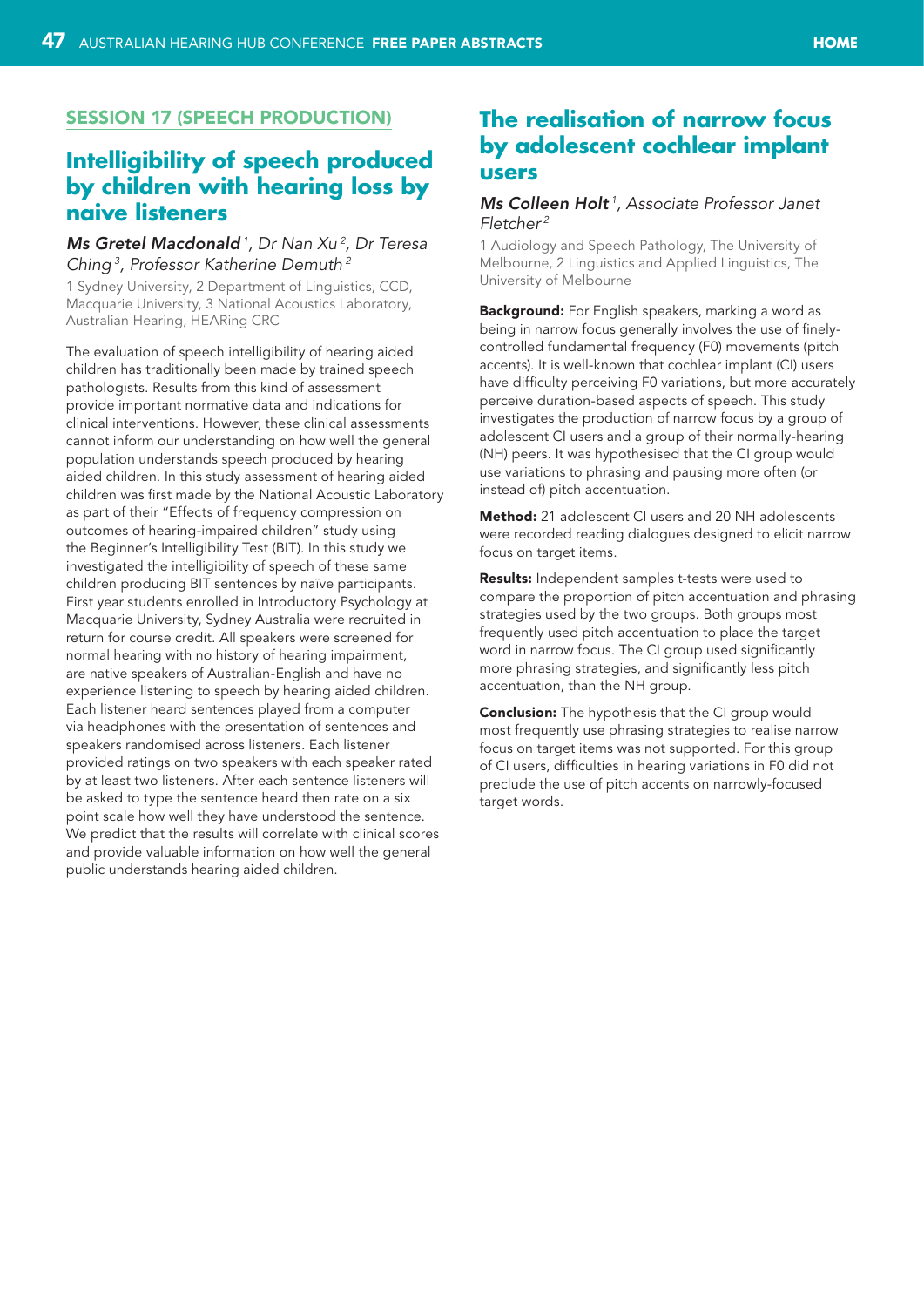# <span id="page-47-0"></span>**Variations in speech development in preschoolers as a function of age at cochlear implantation**

*Dr Nils Kristian Prenzler, Doris Adams, Dr Angelika Illg, Professor/Dr Thomas Lenarz, Professor/Dr Anke Lesinski-Schiedat*

ENT Department, Hannover Medical School

Because of early cochlear implantation, children with profound hearing loss are now able to obtain oral speech acquisition. This speech development is of paramount importance for social development and the ability to attend a mainstreamed school.

Since 2010 all children implanted at Hanover Medical University are tested with the Marburg Speech Comprehension Test (MSVK) before beginning school. Based on these results, the families receive details about school attendance. 60 children, aged 60 to 95 months, have been examined with the MSVK test battery in the field of semantics, syntax and pragmatics.

The results were compared to a normal-hearing control group and divided into 4 groups based on the age at implantation: Group 1 (n=9) was implanted during the first year of life; Group 2 (n=25) during the second year of life; Group 3 (n=19) during the third year of life, Group 4 (n=7) during the fourth year of life. Each of the groups contained children who matched the average results in the control group, either in all or in specific areas of the MSVK.

The comparison between the groups revealed that children in group 1 and 2 displayed significantly better performance in passive vocabulary and sentence comprehension than the children in Groups 3 and 4. Interestingly, no significant differences were observed between Group 1 and 2 in any of the tested conditions.

These data underline the importance of an early implantation for speech development in children with severe hearing loss.

## Session 18 (APD)

# **Is APD just attention disorder?**

*Ms Pia Gyldenkaerne 1,4, Dr Mridula Sharma 1,4, Professor Suzanne C. Purdy 2, Professor Harvey Dillon 3,4*

1 Macquarie University, 2 University of Auckland, 3 National Acoustic Laboratories, 4 HEARing CRC

Children clinically diagnosed with auditory processing disorders (APD) are often described as easily distracted and inattentive, leading some researchers to propose that APD might be a consequence of underlying attention difficulties or a subtype of attention disorders. The aim of this study was to investigate the link between auditory processing and attention by determining the relationship between performance on an auditory and visual sustained attention task and performance on a common APD test battery.

This study was a cross-sectional observational study of school-aged children with suspected auditory processing difficulties and a smaller group of control children with no listening concerns. Participants were 119 children including 18 control children with no listening or educational concerns. All children passed a standard audiological assessment and were assessed with a standard APD test battery, two psychoeducational tests and an integrated visual and auditory continuous performance test was used to assess the children's sustained attention.

Results showed significant but moderate intercorrelations between APD test battery scores, reading accuracy, and non-verbal intelligence, however, weak correlations were found between performance on APD tests and the measures of auditory and visual sustained attention. This indicates that performance on APD tests depends on some processes of sustained attention, supporting the view that, although auditory processing and attention deficits may co-occur in some children and have similar symptoms, they are not in general manifestations of a singular disorder.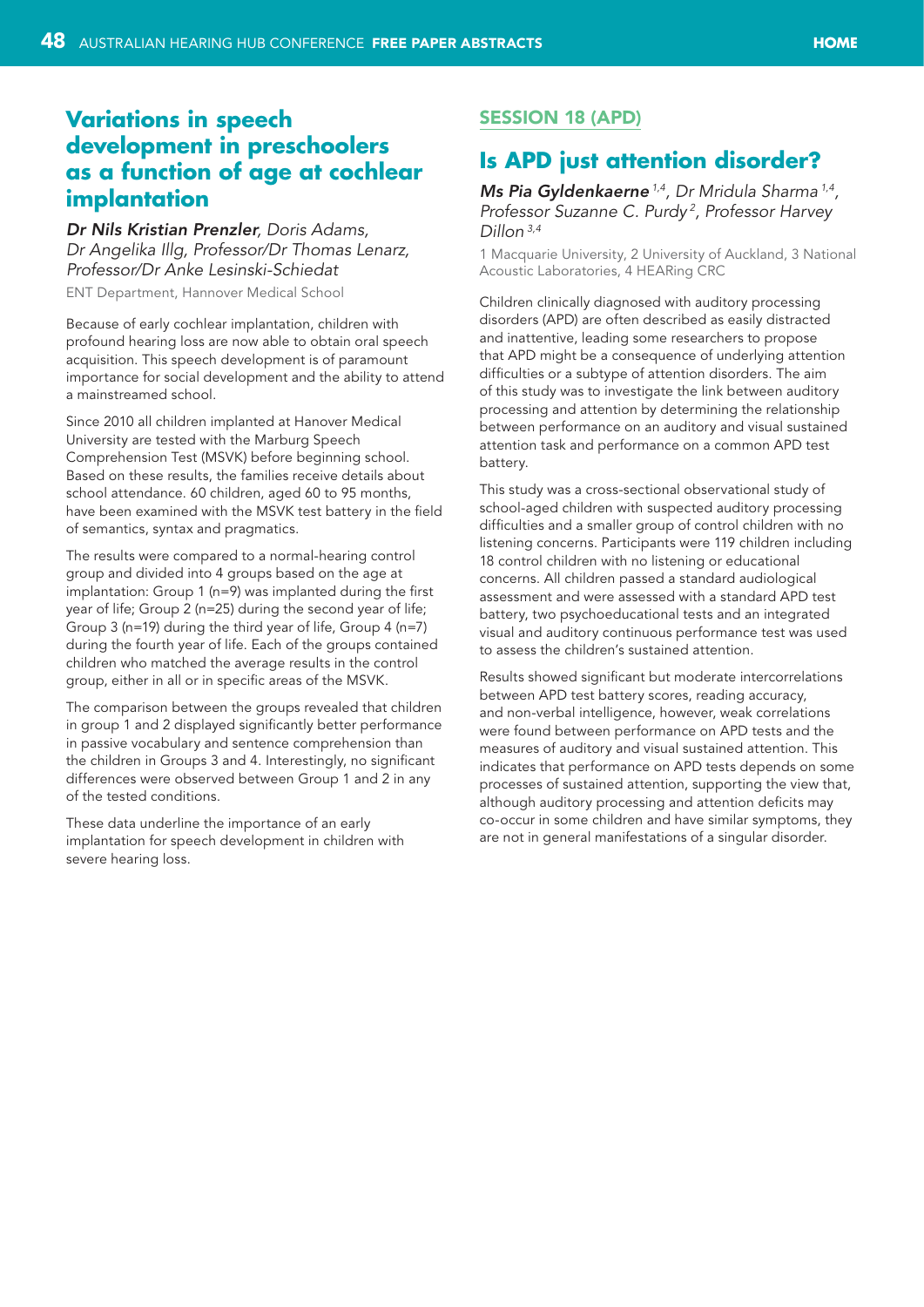## <span id="page-48-0"></span>**Frequency importance functions for Mandarin Chinese talkers**

## *Miss Ming-Wen Kuo 1, Christine Kitamura <sup>1</sup> , Teresa Ching 2, Gary Walker 1, Harvey Dillon 2*

1 MARCS Institute & School of Social Sciences and Psychology, University of Wester, 2 National Acoustics Laboratory

Aim: A frequency importance function (FIF) describes how each frequency band contributes to speech intelligibility in hearing devices. This study aims to develop Mandarin FIFs for tones, words and sentences in order to evaluate how each influences intelligibility at different frequencies bands.

Method: Speech stimuli were recorded by a male broadcaster using monosyllabic words from Mandarin Speech Test Materials (MSTMs) and ten-word sentences from the Chinese Mandarin Hearing in Noise Test (CHINT). The speech was passed through a broadband digital filter to separate the speech signal into high- and low-pass conditions for discrete frequency bands (141, 224, 355, 562, 891, 1413, 2239, 3548, 5623, and 8913 Hz) and speech noise added to create 9 signal-to-noise ratios (SNRs: 15, 12, 9, 6, 3, 0, -3,-6,-9 dB). In the speech recognition test, normal hearing Mandarin speaking participants were asked to orally repeat words and sentences; and in the word session, to indicate the tone used on the screen.

**Results:** The results show that (1) with increasing contextual information, the FIF tends to shift toward a higher frequency region - the reverse of English findings and (2) both word and sentence FIFs indicate more importance centred at 112 Hz (compared to English).

**Discussion:** The results indicate that the inclusion of tonal information in speech contributes more importance in the low frequency region (<250Hz).

**Conclusions:** Our findings suggest that hearing impaired Mandarin Chinese listeners will benefit from different strategies for amplification formulas and speech intelligibility estimation.

# **The listening and learning selfperceptions of children with CAPD**

#### *Dr Chyrisse Heine, Associate Professor Michelle Slone*

Monash University

CAPD in children is strongly associated with listening and learning difficulties in a variety of domains. Although this correlation has been documented, few studies have explored children's self-perceptions of their experience of difficulties. Children's self-perceptions of disability can affect emotional status and can exert a profound influence on both short and long-term development across diverse areas.

This study examined the self-perceptions of 100 children aged 7-11 years, who were diagnosed with CAPD prior to their participation in any intervention. All children completed a questionnaire in which they rated their difficulties on a 3 point Likert scale in the domains of listening, language, literacy, attention, work habits and general learning. In addition, participants answered open ended questions in relation to their school subject preferences and areas of difficulty and the strategies they use for enhancing their listening and learning.

Results were analyzed descriptively and suggested that in general children with CAPD are aware of difficulties affecting their learning but utilized limited strategies to overcome their listening difficulties and lack of understanding of information within a classroom setting.

This study has implications for suggesting strategies for enabling children with CAPD to clarify information and improve their listening and learning in the classroom.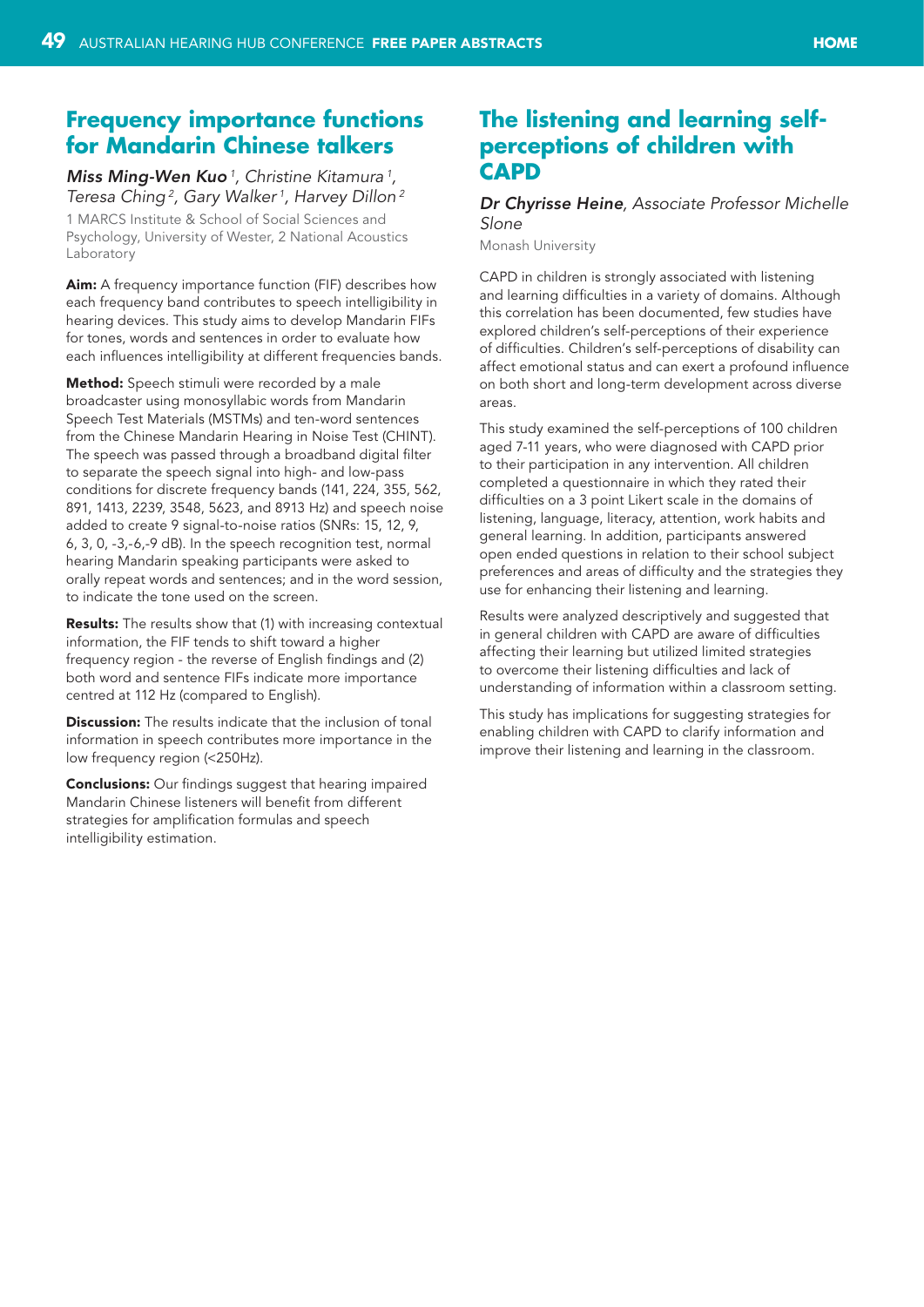## <span id="page-49-0"></span>**Classroom behaviour and academic skills of children with CAPD: teacher's perceptions**

#### *Dr Chyrisse Heine, Professor Michelle Slone*

CAPD is a multidimensional disorder that transcends language and literacy and other academic domains and a close association exists between (C)APD and literacy and academic problems and (C)APD and speech and language disorders. However, possibly due to the salience of language and literacy difficulties in the classroom and unfamiliarity with CAPD as a distinct disorder, it is frequently overlooked by teachers as a reason for referral. School staff are primary referral sources for investigating CAPD in children, yet few studies have explored teacher's perceptions of children's difficulties in a wide range of listening, academic and behavioural domains.

This study examines the perceptions of 100 teachers of children aged 7-11 years, who were eventually diagnosed with CAPD. All teachers completed a questionnaire in which they rated the child's difficulty on a 5 point Likert scale in the domains of listening, language, literacy, numeracy and classroom behaviour. In addition, teachers identified the major concern that required remediation.

Results were analyzed descriptively and suggested that over half the teachers perceived that the children with CAPD had moderate or greater difficulty with classroom listening, language, literacy and classroom behaviour. Numeracy was perceived as an area of difficulty in just under half of the teachers.

These findings suggest the need for a wholistic approach to assessment and remediation of listening, language and literacy difficulties that includes CAPD which could impact on all these skills. This study has implications for suggesting ongoing liaison between audiologists and teachers, particularly in providing up to date information regarding the relationship between CAPD and classroom performance and behaviors. Further research investigating the correlation between teachers' perceptions and test results is required to identify classroom referral concerns that would necessitate a child's referral for CAPD evaluation.

## Poster only

# (P21) **Attentional control and distractibility in children using a cochlear implant**

#### *Dr Marc Kamke 1, Ms Jeanette Van Luyn 2, Dr Gabriella Constantinescu 3, Dr Jill Harris 4*

1 The Queensland Brain Institute, 2 School of Psychology, 3 Hear and Say, 4 Minerals Industry Safety and Health Centre, Sustainable Minerals Institute

It is well established that early auditory deprivation induces changes in visual perception, cognition and attention. Under some conditions these changes in visual perception can compensate for a hearing loss, but such changes may also negatively impact auditory perception. For example, speech perception performance in non-proficient cochlear implant users is degraded in the presence of highly salient, attention-capturing visual stimuli. In this study, we investigated whether task demands influence attentional capture by salient visual stimuli in children who use a cochlear implant. Thirteen implant users (aged 8 – 16 years) and age-matched normally hearing children were presented with a rapid sequence of visual and auditory events. The participants' task was to search for and identify numbers presented in a specified target colour, or to identify a change in the tonal frequency. Prior to each target a visual distractor was presented. Significant decrements in visual performance were found when the distractor was presented in the same colour as the target, compared to trials in which the distractor was in a different colour or rotated on its axis. These 'contingent capture' effects did not differ between the groups. There was no difference across the visual distractor types or groups in performance on the auditory task. These results show that attentional capture by salient visual stimuli in proficient cochlear implant users depends on top-down attentional control settings, as it does in normally-hearing children. The results therefore suggest that successful use of a cochlear implant is associated with normal visual attentional control and distractibility.